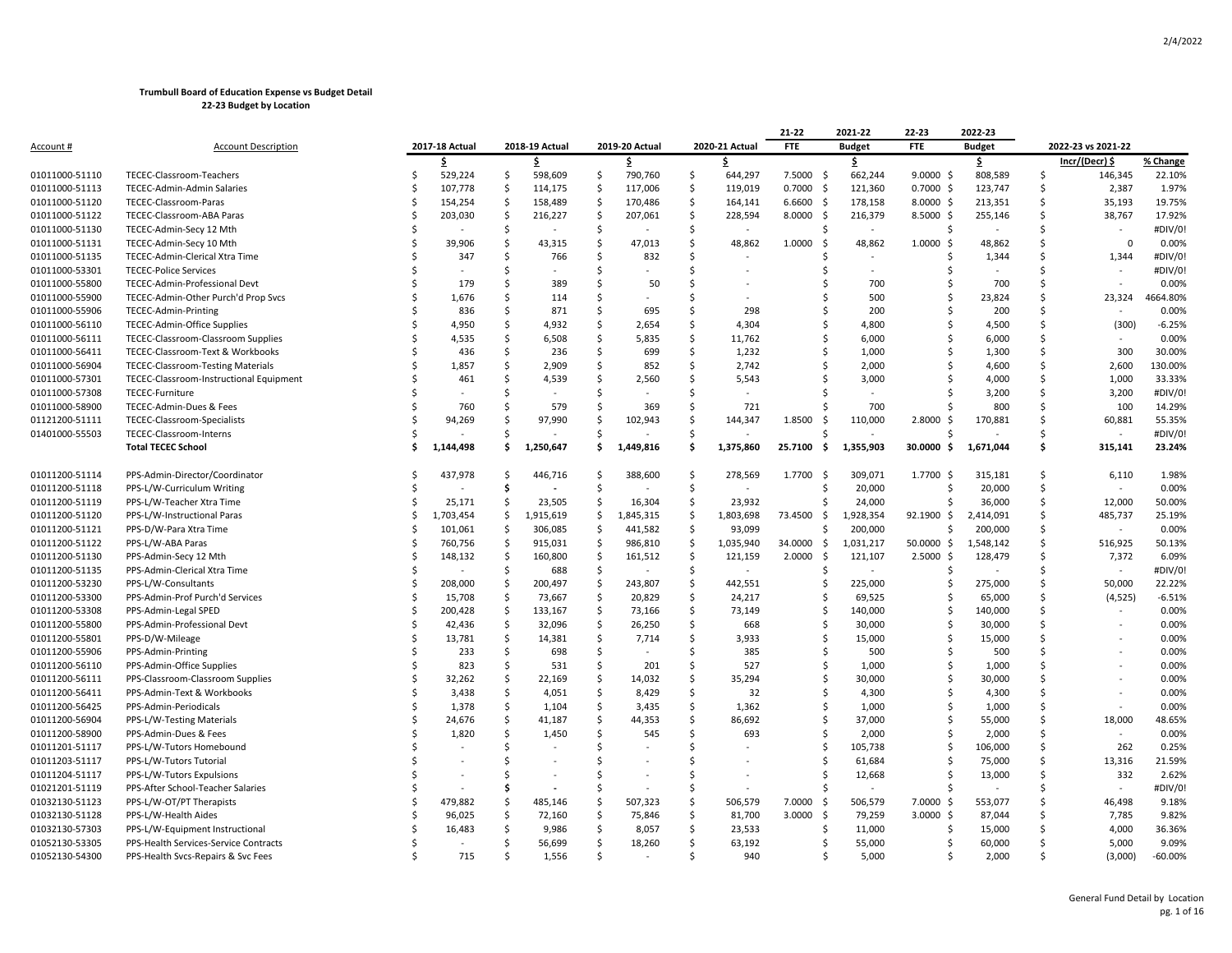|                  |                                           |               |                |                     |                |                     |                |                     |                | 21-22           | 2021-22       | 22-23              | 2022-23               |               |                    |            |
|------------------|-------------------------------------------|---------------|----------------|---------------------|----------------|---------------------|----------------|---------------------|----------------|-----------------|---------------|--------------------|-----------------------|---------------|--------------------|------------|
| <u>Account #</u> | <b>Account Description</b>                |               | 2017-18 Actual |                     | 2018-19 Actual |                     | 2019-20 Actual |                     | 2020-21 Actual | <b>FTE</b>      | <b>Budget</b> | <b>FTE</b>         | <b>Budget</b>         |               | 2022-23 vs 2021-22 |            |
|                  |                                           |               | \$             |                     | \$             |                     | \$.            |                     | \$.            |                 | \$            |                    | \$                    |               | Incr/(Decr) \$     | % Change   |
| 01052130-56110   | PPS-Health Services-Supplies              | Ś             | 6,389          | Ś                   | 5,264          | Ś                   | 6,064          | Ś                   | 8,047          | Ŝ.              | 6,500         |                    | 8,500<br>\$           | <sup>\$</sup> | 2,000              | 30.77%     |
| 01052130-57304   | PPS-Health Services Furniture             | S             |                | .S                  |                | Ŝ.                  |                | Ŝ.                  | 2,166          |                 |               |                    |                       |               |                    | #DIV/0!    |
| 01062140-51111   | PPS-L/W-Psychologists                     | Ś             | 1,411,656      | Ś                   | 1,640,603      | Ś.                  | 1,821,519      | Ś                   | 1,717,454      | 20.6000<br>\$   | 1,989,018     | $21.1000 \text{ }$ | 2,057,461             | Ś             | 68,443             | 3.44%      |
| 01062145-51111   | PPS-L/W-BCBA                              | S,            |                | Ś                   |                | Ś                   |                | Ś                   |                | S.              |               | 0.5000<br>- Ś      | 50,882                | <sup>\$</sup> | 50,882             | #DIV/0!    |
| 01072110-51111   | PPS-L/W-Social Workers                    | Ś             | 1,069,707      | Ś                   | 1,034,939      | Ś.                  | 1,256,205      | Ś                   | 1,254,179      | 13.3900<br>\$   | 1,285,959     | 13.4430 \$         | 1,266,920             | Ś             | (19, 039)          | $-1.48%$   |
| 01082150-51111   | PPS-L/W-Speech & Language                 | Ś             | 923,062        | \$                  | 1,019,593      | \$                  | 1,189,647      | $\mathsf{S}$        | 1,247,969      | 14.5700<br>\$   | 1,358,551     | 14.8500 \$         | 1,361,659             | Ś             | 3,108              | 0.23%      |
| 01161200-51110   | PPS-SPED-Elementary Teachers              | Ś             | 1,681,369      | Ś                   | 1,849,483      | Ś.                  | 1,683,813      | Ś                   | 1,589,699      | 20.0000<br>- \$ | 1,822,829     | 25.0000 \$         | 2,246,393             | Ś             | 423,564            | 23.24%     |
| 01231200-51110   | PPS-SPED-Middle School Teachers           | Ś             | 1,335,540      | \$                  | 1,220,613      | \$                  | 1,143,689      | -\$                 | 1,221,053      | 14.0000<br>S.   | 1,262,530     | 15.0000 \$         | 1,442,419             | Ś             | 179,889            | 14.25%     |
| 01331200-51110   | PPS-SPED-THS Teachers                     | .\$           | 1,615,323      | \$                  | 1,737,853      | \$                  | 1,745,303      | $\ddot{\varsigma}$  | 1,977,187      | 20.4000<br>\$   | 1,973,517     | 21.4000 \$         | 2,181,279             | Ś             | 207,762            | 10.53%     |
| 01331200-51126   | PPS-SPED-Work Experience                  |               | 4,258          | -\$                 | 5,387          | -\$                 | 4,209          | -\$                 | 1,392          | S               | 5,500         |                    | 5,800<br>Ś            | Ś             | 300                | 5.45%      |
| 01371200-51118   | PPS-ESY-Teacher salaries                  | Ś             | 169,662        | $\ddot{\mathsf{S}}$ | 133,283        | $\ddot{\mathsf{S}}$ | 133,200        | $\ddot{\mathsf{S}}$ | 190,070        | S               | 133,000       |                    | 191,000<br>Ś          | Ś             | 58,000             | 43.61%     |
| 01371200-51122   | PPS-ESY-ABA Paras                         | <sup>\$</sup> | 76,393         | Ŝ                   | 70,968         | \$                  | 80,694         | Ś                   | 37,396         |                 | 80,000        |                    | 80,000<br>Ś           | \$            |                    | 0.00%      |
| 01371200-51128   | PPS-ESY-Health Aides                      |               | 8,471          | .s                  | 5,945          | Ŝ.                  | 6,868          | Ŝ.                  |                |                 | 7,000         |                    |                       |               | (7,000)            | -100.00%   |
| 01371200-51129   | PPS-ESY-Para                              |               | 58,342         | -\$                 | 45,428         | Ŝ.                  | 43,260         | Ŝ.                  | 1,313          |                 | 47,000        |                    | 50,000                | <sup>\$</sup> | 3,000              | 6.38%      |
| 01396110-55600   | PPS-L/W-Tuition Outplaced                 | Ś             | 3,500,000      | \$                  | 4,154,753      | \$                  | 3,755,378      | \$                  | 4,407,032      | S               | 5,300,000     |                    | 4,807,698<br>Ś        | \$            | (492, 302)         | $-9.29%$   |
| 01396110-55601   | PPS-EXCESS COST REFUND (ECR)              | Ś             |                | Ś                   |                | Ś                   |                | Ś                   |                |                 | (1,000,000)   |                    | (1,300,000)<br>Ś      | Ś.            | (300,000)          | 30.00%     |
| 01412210-51120   | PPS-D/W-Para Training                     | Ś             | 7,260          | Ś                   | 7,859          | Ś.                  | 6,589          | Ś                   | 256            | $\zeta$         | 14,250        |                    |                       | Ŝ.            | (14, 250)          | $-100.00%$ |
|                  | <b>Total Special Education Department</b> | Ś.            | 16,182,072     |                     | \$17,850,959   |                     | \$17,768,807   | Ś.                  | 18,357,060     | 224.1800<br>- Ś | 19,311,656    | 267.7530           | \$.<br>20,641,825     | Ś             | 1,330,169          | 6.89%      |
| 01401201-51117   | Asst Super-L/W-Tutors Homebound           |               | 94.589         | Ŝ                   | 101,043        | Ŝ.                  | 101,184        | Ŝ.                  | 20,726         | -S              |               |                    | ς                     | \$.           |                    | #DIV/0!    |
| 01401203-51117   | Asst Super-L/W-Tutors Tutorial            | Ś             | 54,172         | \$                  | 58,987         | \$                  | 59,028         | \$                  | 23,869         | Ŝ.              |               |                    | Ś                     | Ŝ.            |                    | #DIV/0!    |
| 01401203-55801   | Asst Super-L/W-Mileage                    | Ś             | 14,231         | \$                  | 19,275         | \$                  | 9,354          | \$                  | 3,086          | .S              | 20,000        |                    | 12,000<br>Ś           | Ś             | (8,000)            | $-40.00%$  |
| 01401204-51117   | Asst Super-L/W-Tutors Expulsions          |               | 54,562         | Ś                   | 35,803         | Ś                   | 12,122         | Ś                   |                |                 |               |                    |                       |               |                    | #DIV/0!    |
| 01402210-51110   | Curr Dir-D/W-ELL Teachers                 |               | 428,228        | $\mathsf{S}$        | 477,430        | $\mathsf{\hat{S}}$  | 519,841        | Ś                   | 530,989        | 6.6900<br>-S    | 586,408       | 5.8900<br>- Ś      | 584,808               |               | (1,600)            | $-0.27%$   |
| 01402210-58900   | Instructional-Dues & Fees                 | Ś             |                | Ś                   |                | Ś                   |                | Ś                   |                |                 |               |                    |                       |               |                    | #DIV/0!    |
| 01402320-51116   | Asst Super-Admin-Teacher Stipends         | ς             |                | Ś                   |                | Ŝ                   |                | Š.                  | $\sim$         |                 | $\sim$        |                    | $\tilde{\phantom{a}}$ |               | $\sim$             | #DIV/0!    |
| 01402320-51118   | Asst Super-L/W-Prof Devt Prep             |               |                | Ś                   |                | Ś                   | 2,000          | Ś                   |                |                 |               |                    |                       | ς             |                    | #DIV/0!    |
| 01402320-51130   | Asst Super-Admin-Secy 12 Mth              | Ś             | 84,237         | Ś                   | 88,574         | Ś                   | 84,484         | Ś                   | 72,758         | 1.0000<br>-Ś    | 70,660        | 1.0000<br>-Ś       | 72,260                | Ś             | 1,600              | 2.26%      |
| 01402320-51135   | Asst Super-Admin-Clerical Xtra Time       |               |                | Ś                   |                | Ś                   |                | Ś                   | 431            |                 |               |                    |                       | ς             | $\sim$             | #DIV/0!    |
| 01402320-51200   | Asst Super-Admin-Teacher Mentors          | Ś             | 14,456         | Ś                   | 3,960          | Ś                   | 1,257          | Ś                   | 3,264          | Ŝ.              | 5,000         |                    | 5,000<br>Ś            | Ś             | $\sim$             | 0.00%      |
| 01402320-55600   | Asst Super-Admin-Tuition                  |               | 303,272        | Ŝ                   | 186,982        | Ś                   | 210,600        | Ŝ                   | 440,758        | -S              | 450,000       |                    | ς<br>454,000          | \$            | 4,000              | 0.89%      |
| 01402320-55800   | Asst Super-Admin-Professional Devt        |               | 3,210          | $\mathsf{S}$        | 75             | $\mathsf{\hat{S}}$  | 3,510          | \$                  |                |                 | 20,000        |                    | 20,000<br>Ś           | Ś             |                    | 0.00%      |
| 01402320-55906   | Asst Super-Admin-Printing                 |               |                | Ś                   | 214            | Ś                   | 392            | Ś                   | 300            | -S              | 1,500         |                    | 1,500                 | Ś             | $\sim$             | 0.00%      |
| 01402320-56110   | Asst Super-Admin-Office Supplies          |               |                | Ś                   | 401            | Ś                   | 1,288          | Ś                   | 259            |                 | 4,000         |                    | 4,500                 | Ś             | 500                | 12.50%     |
| 01402320-57308   | Asst. Super.-Furniture                    | ς             |                | Ś                   |                | Ś                   |                | Ŝ                   |                |                 |               |                    |                       | ς             |                    | #DIV/0!    |
| 01402320-58900   | Asst Super-Admin-Dues & Fees              |               | 750            | Ś                   | 990            | Ŝ.                  | 4,650          | Ŝ.                  | 5,469          | -S              | 7,000         |                    | 7,000                 | ς             | ÷,                 | 0.00%      |
| 01411250-51110   | Curr Dir-D/W-TAG Teachers                 | Ŝ             | 204,712        | \$                  | 210,885        | \$                  | 112,771        | \$                  | 112,786        | 1.0000<br>\$    | 114,478       | 1.0000<br>-\$      | 116,413               | Ś             | 1,935              | 1.69%      |
| 01412210-51111   | Curr Dir-D/W-Program Leaders              | Ś             | 261,502        | $\mathsf{S}$        | 264,878        | $\mathsf{\hat{S}}$  | 337,805        | Ś                   | 372,816        | 3.0000<br>-\$   | 378,442       | $3.0000$ \$        | 384,824               | Ś             | 6,382              | 1.69%      |
| 01412210-51113   | D/W-Elem Asst Principal                   | Ś             |                | Ś                   |                | Ś                   |                | Ś                   |                |                 |               |                    |                       |               |                    | #DIV/0!    |
| 01412210-51114   | Assistant Superintendent                  | Ś             | 329,872        | $\mathsf{S}$        | 338,965        | $\mathsf{\hat{S}}$  | 375,517        | Ś                   | 203,741        | 1.0000<br>-S    | 193,000       | $1.0000$ \$        | 197,200               | Ś             | 4,200              | 2.18%      |
| 01412210-51117   | Curr Dir-D/W-Teacher Training             |               | 72,060         | Ś                   | 14,187         | Ś                   | 2,541          | Ś                   | 10,487         | -S              | 50,000        |                    | 50,000<br>Ś           | Ś             | $\sim$             | 0.00%      |
| 01412210-51118   | Curr Dir-D/W-Prof Devt Prep               | Ś             | 12,125         | $\ddot{\mathsf{S}}$ | 25,300         | $\varsigma$         | 22,945         | $\mathsf{\hat{S}}$  | 34,488         | \$              | 30,000        |                    | Ś<br>30,000           | Ś             | $\sim$             | 0.00%      |
| 01412210-51119   | Curr Dir-Admin-Curriculum Writing         | Ś             | 89,566         | $\ddot{\mathsf{S}}$ | 188,855        | $\ddot{\mathsf{S}}$ | 116,202        | Ś                   | 39,113         | Ŝ.              | 80,104        | Ś                  | 83,555                | Ś             | 3,451              | 4.31%      |
| 01412210-51129   | Curr Dir-D/W-Other Non-Certified          | Ś             | 66,186         | \$                  | 69,181         | \$                  | 70,928         | Ś                   | 73,523         | 1.0000<br>Ŝ.    | 72,978        | 1.0000<br>-\$      | 75,922                | Ś             | 2,944              | 4.03%      |
| 01412210-51130   | Curr Dir-Admin-Secy 12 Mth                | Ś             | 47,965         | Ś                   | 52,146         | $\mathsf{\hat{S}}$  | 44,380         | Ś                   | 53,684         | 1.0000<br>-\$   | 56,607        | $1.0000$ \$        | 60,011                | Ś             | 3,404              | 6.01%      |
| 01412210-51135   | Curr Dir-Admin-Clerical Xtra Time         | Ś             | 124            | \$                  |                | Ś                   |                | Ś                   |                |                 |               |                    |                       |               |                    | #DIV/0!    |
| 01412210-53300   | Curr Dir-D/W-Other Professional Svcs      | Ś             | 25,792         | Ś                   | 14,571         | Ś                   | 2,317          | Ś                   | 10,236         | Ŝ.              | 19,000        |                    | Ś<br>19,000           | ς             |                    | 0.00%      |
| 01412210-55800   | Curr Dir-Admin-Professional Devt          | Ś             | 78,993         | \$                  | 154,237        | Ś                   | 58,897         | Ś                   | 23,682         |                 | 80,000        |                    | 80,000                |               |                    | 0.00%      |
| 01412210-55802   | Curr Dir-Admin-Prof Devt Admin            |               |                |                     |                | Ś                   |                |                     | 1,828          |                 |               |                    |                       |               |                    | #DIV/0!    |
| 01412210-55906   | Curr Dir-Admin-Printing                   |               | 2,751          | Ś                   | 2,512          | Ś                   | 1,570          | Ś                   | 907            |                 |               |                    |                       |               |                    | #DIV/0!    |
| 01412210-56110   | Curr Dir-Admin-Office Supplies            |               | 11.072         | ς                   | 11.707         | ς                   | 2.426          | ς                   | 2.553          |                 |               |                    |                       |               |                    | #DIV/0!    |
|                  |                                           |               |                |                     |                |                     |                |                     |                |                 |               |                    |                       |               |                    |            |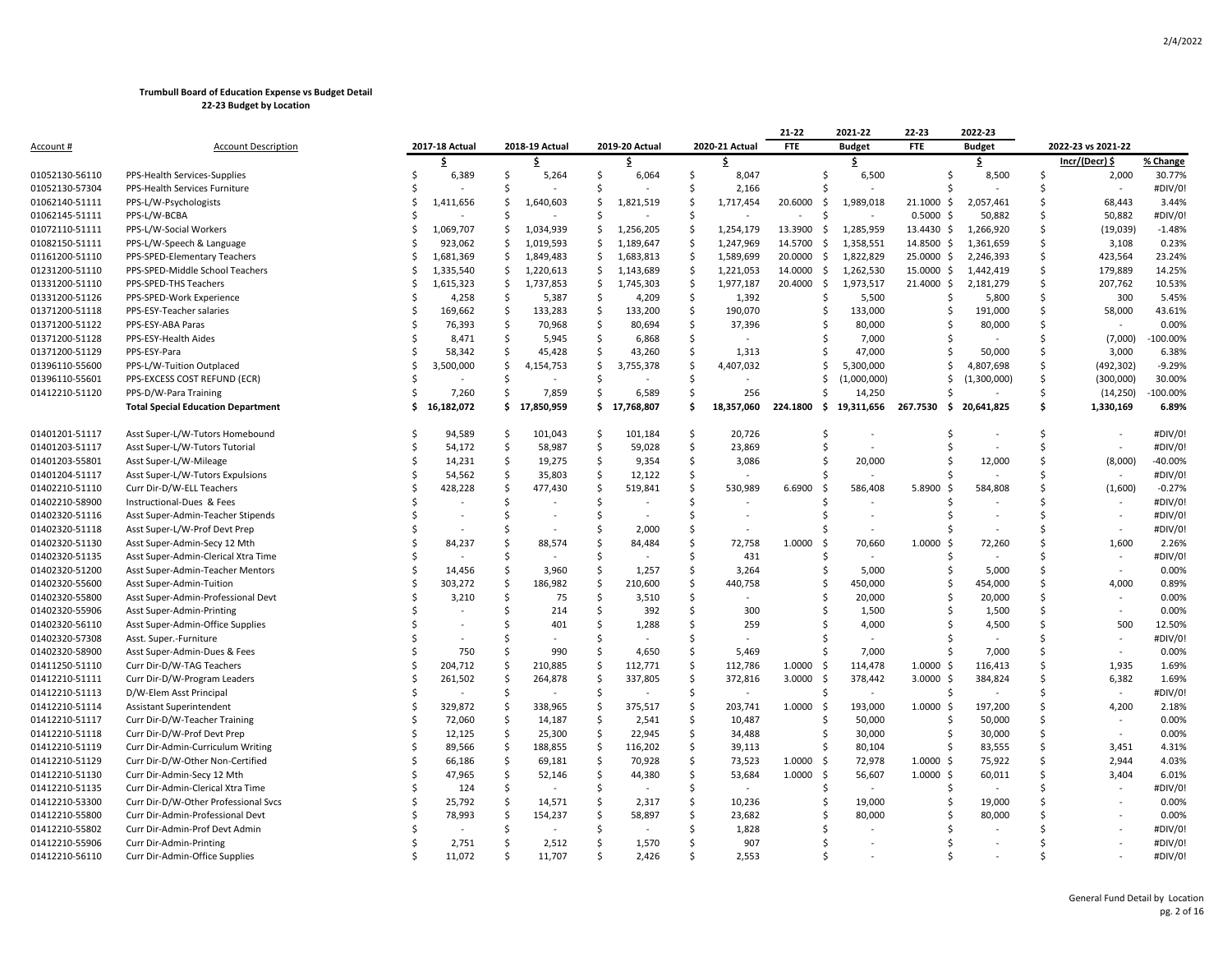|                |                                                  |   |                |                     |                |               |                |                    |                | 21-22          | 2021-22       | 22-23                | 2022-23       |         |                    |           |
|----------------|--------------------------------------------------|---|----------------|---------------------|----------------|---------------|----------------|--------------------|----------------|----------------|---------------|----------------------|---------------|---------|--------------------|-----------|
| Account #      | <b>Account Description</b>                       |   | 2017-18 Actual |                     | 2018-19 Actual |               | 2019-20 Actual |                    | 2020-21 Actual | <b>FTE</b>     | <b>Budget</b> | FTE                  | <b>Budget</b> |         | 2022-23 vs 2021-22 |           |
|                |                                                  |   | \$             |                     | \$             |               | \$             |                    | \$             |                | \$            |                      | \$.           |         | Incr/(Decr) \$     | % Change  |
| 01412210-56118 | Curr Dir-D/W Software                            | Ś | 2,118          | \$                  | 2,190          | \$            | 6,975          | \$                 | 5,386          | \$             | 5,000         | \$                   | 5,000         | \$      |                    | 0.00%     |
| 01412210-56411 | Curr Dir-D/W-Text & Workbooks                    | Ś | 225,662        | -\$                 | 146,392        | <sub>S</sub>  | 127,116        | \$                 | 333,436        | Ś              | 130,000       | Ś                    | 197,200       | Ŝ       | 67,200             | 51.69%    |
| 01412210-56425 | Curr Dir-Admin-Periodicals                       |   |                | Ś                   |                | -Ś            |                | Ŝ.                 |                | Ś              | 300           | Ś                    |               | Ś       | (300)              | -100.00%  |
| 01412210-56904 | Curr Dir-D/W-Testing Materials                   | Ś | 60,110         | $\zeta$             | 62,053         | $\mathsf{S}$  | 71,287         | $\mathsf{\hat{S}}$ | 71,260         | Ś              | 95,000        | Ś                    | 110,000       | $\zeta$ | 15,000             | 15.79%    |
| 01412210-57301 | Curr Dir-D/W-Equipment Instructional             |   | 20,148         | Ŝ                   |                | Ś.            | 31,598         | $\mathsf{\hat{S}}$ | 30,066         | Ś              | 10,000        | Ś                    | 20,000        | Ś       | 10,000             | 100.00%   |
| 01412210-58900 | Curr Dir-Admin-Dues & Fees                       |   | 10,395         | Ś                   | 3,325          | Ś             | 1,936          | \$                 | 2,026          |                |               |                      |               | Ś       |                    | #DIV/0!   |
| 01412210-59000 | Curr-District Wide Support                       | ς |                | Ś                   |                | -Ś            |                | Ŝ.                 |                |                |               |                      |               | Ś       |                    | #DIV/0!   |
| 01412214-56111 | Curr Dir-D/W-Classroom Supplies                  | Ś | 206,850        | <sup>5</sup>        | 118,886        | -Ś            | 136,426        | Ŝ.                 | 248,404        | Ŝ.             | 100,000       | S                    | 100,000       | Ś       |                    | 0.00%     |
| 01412214-56426 | Cur Dir-D/W-Online Subscriptions                 | Ś | 65,884         | <sub>\$</sub>       | 152,834        | $\mathsf{S}$  | 202,089        | $\mathsf{\hat{S}}$ | 292,210        | Ś              | 300,000       | Ś                    | 296,048       | \$      | (3,952)            | $-1.32%$  |
| 01922530-51125 | Asst Super-Dir Digital Learning                  | Ś | 134,558        | $\ddot{\varsigma}$  | 136,052        | $\mathsf{S}$  | 143,069        | $\mathsf{\hat{S}}$ | 150,767        | 1.0000<br>-\$  | 153,767       | $1.0000 \,$ \$       | 156,827       | Ś       | 3,060              | 1.99%     |
| 01922530-51129 | Asst Super-Info Svcs-Oth Non-Certified           | Ś | 61,473         | -\$                 | 63,010         | \$            | 64,585         | \$                 |                | 1.0000<br>-\$  | 50,000        | $1.0000 \;$ \$       | 71,558        | Ś       | 21,558             | 43.12%    |
| 01922530-51135 | Asst Super-Admin-Clerical Xtra Time              | Ś | 200            | -\$                 | 6,628          | \$            | 1,746          | $\mathsf{\hat{S}}$ |                | Ŝ.             |               | S                    | 3,000         | Ś       | 3,000              | #DIV/0!   |
| 01922530-53302 | Asst Super-Info Svcs-Dbase Students              | Ś | 148,849        | \$                  | 173,461        | -\$           | 165,844        | S.                 | 163,878        | \$             | 172,562       | \$                   | 190,767       | \$      | 18,205             | 10.55%    |
| 01922530-55804 | Asst Super-Info Svcs-Oth Purch Svcs              | Ś | 3,183          | $\ddot{\mathsf{S}}$ | 10,035         | $\mathsf{S}$  | 1,440          | \$                 | 9,520          | Ś              | 6,000         | S                    | 14,000        | $\zeta$ | 8,000              | 133.33%   |
|                | <b>Total Assistant Superintendent Department</b> | Ś | 3,193,857      | \$.                 | 3,196,022      | \$            | 3,112,119      | Ś.                 | 3,348,707      | 16.6900<br>-\$ | 3,261,806     | 15.8900<br>-\$       | 3,422,393     | Ś       | 160,587            | 4.92%     |
|                |                                                  |   |                |                     |                |               |                |                    |                |                |               |                      |               |         |                    |           |
| 01421001-57310 | Tech-Classroom-Computer Equipment                | ς | 511,803        | \$                  | 237,880        | -Ś            | 387,083        | $\mathsf{\hat{S}}$ | 782,332        | Ś              | 233,500       | Ś                    | 262,325       | \$      | 28,825             | 12.34%    |
| 01422214-53300 | Tech-L/W-Other Professional Svcs                 |   | 3,104          | -Ś                  | 5,023          | -\$           | 6,525          | $\mathsf{\hat{S}}$ | 1,871          | Ŝ              | 4,800         | Ś                    | 4,600         | \$      | (200)              | $-4.17%$  |
| 01422214-54300 | Tech-L/W-Repairs & Svc Fees                      |   | 351            | -\$                 | 770            | $\mathsf{S}$  | 674            | \$                 | 381            | Ś              | 1,200         | Ś                    | 1,200         | Ś       | $\sim$             | 0.00%     |
| 01422214-56117 | Tech-L/W-Computer Supplies                       | Ś | 1,110          | S.                  | 714            | S.            | 569            | Ŝ.                 | 651            | Ś              | 850           | Ś                    | 500           | Ś       | (350)              | $-41.18%$ |
| 01422214-56118 | Tech-L/W-Software                                | Ś | 148,042        | <sup>5</sup>        | 171,408        | -Ś            | 165,814        | Ŝ.                 | 225,914        | Ś              | 114,000       | S                    | 188,925       | Ś       | 74,925             | 65.72%    |
| 01422214-56900 | Tech-L/W-Parts                                   | Ś | 20,540         | $\ddot{\varsigma}$  | 13,533         | $\mathsf{S}$  | 17,348         | $\mathsf{\hat{S}}$ | 4,846          | \$             | 12,500        | Ś                    | 9,500         | \$      | (3,000)            | $-24.00%$ |
| 01422214-57301 | Tech-L/W-Computer Equipment                      | Ś | 13,717         | <sub>\$</sub>       | 11,352         | $\mathsf{S}$  | 2,928          | Ŝ.                 | 14,063         | Ś              | 11,500        | Ś                    | 10,500        | Ś       | (1,000)            | $-8.70%$  |
| 01422220-51124 | Tech-Dist A/V/Ch 17-Technician                   |   | 65,909         | \$                  | 67,597         | \$            | 37,988         | Ŝ.                 |                | Ś              | 39,698        | Ś                    |               | Ś       | (39, 698)          | -100.00%  |
| 01422220-53300 | Tech-Dist AV/Ch17-Other Prof Svcs                | ς | 560            | Ŝ.                  | 9,926          | -Ś            | 4,711          | Ŝ.                 |                | Ś              | 4,100         | S                    | 3,500         | Ś       | (600)              | $-14.63%$ |
| 01422220-54300 | Tech-Dist AV/Ch17-Repairs & Svc Fees             |   |                | Ś                   |                | -Ś            |                | Ŝ.                 |                | Ś              | 500           | S                    | 500           | Ś       |                    | 0.00%     |
| 01422220-56117 | Tech-Dist AV/Chan 17-Supplies                    |   |                | Ś                   | 91             | S.            |                | Ŝ.                 | 480            | Ś              | 350           | S                    | 300           | $\zeta$ | (50)               | $-14.29%$ |
| 01422220-56900 | Tech-Dist AV/Ch17-Parts                          | Ś | 9,562          | Ś                   | 5,617          | Ś.            | 2,028          | Ŝ.                 | 17,169         | Ś              | 6,500         | Ś                    | 6,800         | Ś       | 300                | 4.62%     |
| 01422220-57301 | Tech-Dist AV/Ch17-Equipment Instructional        |   | 13,495         | <sup>5</sup>        | 32,594         | Ś.            | 21,302         | Ŝ.                 | 30,192         | Ś              | 28,500        | Ś                    | 22,000        | Ś       | (6,500)            | $-22.81%$ |
| 01422520-51125 | Tech-Admin-Manager                               | Ś | 123,108        | S.                  | 126,186        | Ś.            | 129,341        | Ŝ.                 | 132,575        | 1.0000<br>-\$  | 132,575       | $1.0000 \,$ \$       | 137,932       | Ś       | 5,357              | 4.04%     |
| 01422520-51129 | Tech-Admin-Other Technical                       | ς | 631,709        | \$                  | 611,671        | $\zeta$       | 585,749        | \$                 | 456,910        | 6.0000<br>-\$  | 479,714       | $6.0000$ \$          | 499,173       | \$      | 19,459             | 4.06%     |
| 01422520-51130 |                                                  | Ś | 56,697         | $\ddot{\varsigma}$  | 58,594         | \$            | 60,050         | $\mathsf{\hat{S}}$ | 62,248         | 1.0000<br>-\$  | 61,786        | $1.0000 \; \text{S}$ | 51,867        | Ś       | (9, 919)           | $-16.05%$ |
|                | Tech-Admin-Secy 12 Mth                           |   |                |                     |                |               |                |                    |                |                |               |                      |               | Ś       |                    |           |
| 01422520-51141 | Tech-Admin-Xtra Time/Help                        | Ś | 10,619         | $\ddot{\varsigma}$  | 4,549          | \$            | 8,682          | $\mathsf{\hat{S}}$ | 25,375         | Ś              | 15,000        | Ś                    | 15,000        |         |                    | 0.00%     |
| 01422520-53300 | Tech-Admin-Other Professional Svcs               | Ś | 4,320          | Ś                   | 11,019         | -Ś            | 16,496         | Ŝ.                 | 3,821          | Ŝ              | 10,600        | Ś                    | 8,500         | Ŝ       | (2, 100)           | $-19.81%$ |
| 01422520-53305 | Tech-Admin-Maintenance Contracts                 | Ś | 44,052         | $\ddot{\varsigma}$  | 37,980         | \$            | 18,967         | Ŝ.                 | 20,364         | Ś              | 31,000        | Ś                    | 59,900        | Ŝ       | 28,900             | 93.23%    |
| 01422520-54300 | Tech-Admin-Repairs & Svc Fees                    | Ś | 270            | Ś                   |                | Ś.            | 60             | Ŝ.                 |                | Ś              | 1,800         | Ś                    | 1,500         | Ś       | (300)              | $-16.67%$ |
| 01422520-54409 | D/W Copiers                                      |   |                | Ś                   |                | -Ś            |                | Ŝ.                 |                | Ś              |               | Ś                    | 265,000       | Ś       | 265,000            | #DIV/0!   |
| 01422520-55800 | Tech-Admin-Professional Devt                     |   | 6,652          | Ś.                  | 491            | Ś             | 35             | <sup>\$</sup>      | 100            | Ś              | 2,850         | Ś                    | 2,500         | Ś       | (350)              | $-12.28%$ |
| 01422520-55804 | Tech-Admin-Milelage                              |   | 4,304          | Ś                   | 3,493          | -Ś            | 2,324          | Ŝ.                 | 2,099          | Ś              | 4,200         | Ś                    | 3,000         | Ŝ       | (1,200)            | $-28.57%$ |
| 01422520-55903 | Tech-Admin-Telephone Cell                        | Ś | 29,285         | $\ddot{\varsigma}$  | 30,249         | $\mathsf{S}$  | 32,286         | $\mathsf{\hat{S}}$ | 33,362         | Ś              | 32,000        | S                    | 33,500        | \$      | 1,500              | 4.69%     |
| 01422520-55904 | Tech-Admin-Telephone LAN                         | Ś | 86,383         | $\ddot{\varsigma}$  | 86,937         | $\mathsf{S}$  | 91,223         | Ŝ.                 | 99,519         | Ś              | 88,000        | Ś                    | 68,100        | Ś       | (19,900)           | $-22.61%$ |
| 01422520-55907 | Tech-Admin-WAN Communications                    |   | 144,457        | -\$                 | 153,420        | $\mathsf{S}$  | 155,428        | Ŝ.                 | 154,869        | Ś              | 155,250       | Ś                    | 198,100       | Ś       | 42,850             | 27.60%    |
| 01422520-56110 | Tech-Admin-Office Supplies                       |   | 2,066          | <sub>S</sub>        | 1,090          | <sub>S</sub>  | 426            | $\mathsf{\hat{S}}$ | 1,197          | Ś              | 1,250         | S                    | 1,300         | Ś       | 50                 | 4.00%     |
| 01422520-56425 | Tech-Admin-Periodicals                           |   |                | Ś                   | 332            | -Ś            | 338            | Ŝ.                 | 30             | Ś              | 200           | S                    | 200           | Ś       |                    | 0.00%     |
| 01422520-56900 | Tech-Admin-Parts                                 |   | 39             | Ŝ                   | 9,144          | S.            | 3,832          | Ŝ.                 | 4,254          | Ś              | 5,700         |                      | 4,800         | Ś       | (900)              | $-15.79%$ |
| 01422520-57301 | Tech-Admin-WAN Equipment                         |   |                | Ś                   | 12,321         | Ś             |                | <sup>\$</sup>      |                | Ś              | 3,500         | Ś                    | 3,550         | Ś       | 50                 | 1.43%     |
| 01422520-58900 | Tech-Admin-Dues & Fees                           |   |                | Ś                   |                |               |                | -Ś                 |                |                | 100           |                      |               | Ś       | (100)              | -100.00%  |
|                | <b>Total Technology Department</b>               | s | 1,932,154      | Ŝ                   | 1,703,981      | Ŝ             | 1,752,207      | . Ś                | 2,074,622      | 8.0000<br>-\$  | 1,483,523     | 8.0000<br>\$.        | 1,864,572     | \$      | 381,049            | 25.69%    |
| 01511001-51110 | BHES-Classroom-Teachers                          |   | 1,913,951      | Š.                  | 2,063,154      | Ŝ             | 2,157,343      | Ŝ.                 | 2,228,681      | 24.0000<br>-\$ | 2,167,873     | 25.0000 \$           | 2,269,116     | \$      | 101,243            | 4.67%     |
| 01511001-51120 | BHES-Classroom-Instructional Aides               | ς | 44,645         | \$                  | 43,235         | <sup>\$</sup> | 61,525         | \$                 | 26,023         | 1.3200<br>- Ś  | 64,293        | 3.3000 \$            | 72,675        | Ś.      | 8,382              | 13.04%    |
|                |                                                  |   |                |                     |                |               |                |                    |                |                |               |                      |               |         |                    |           |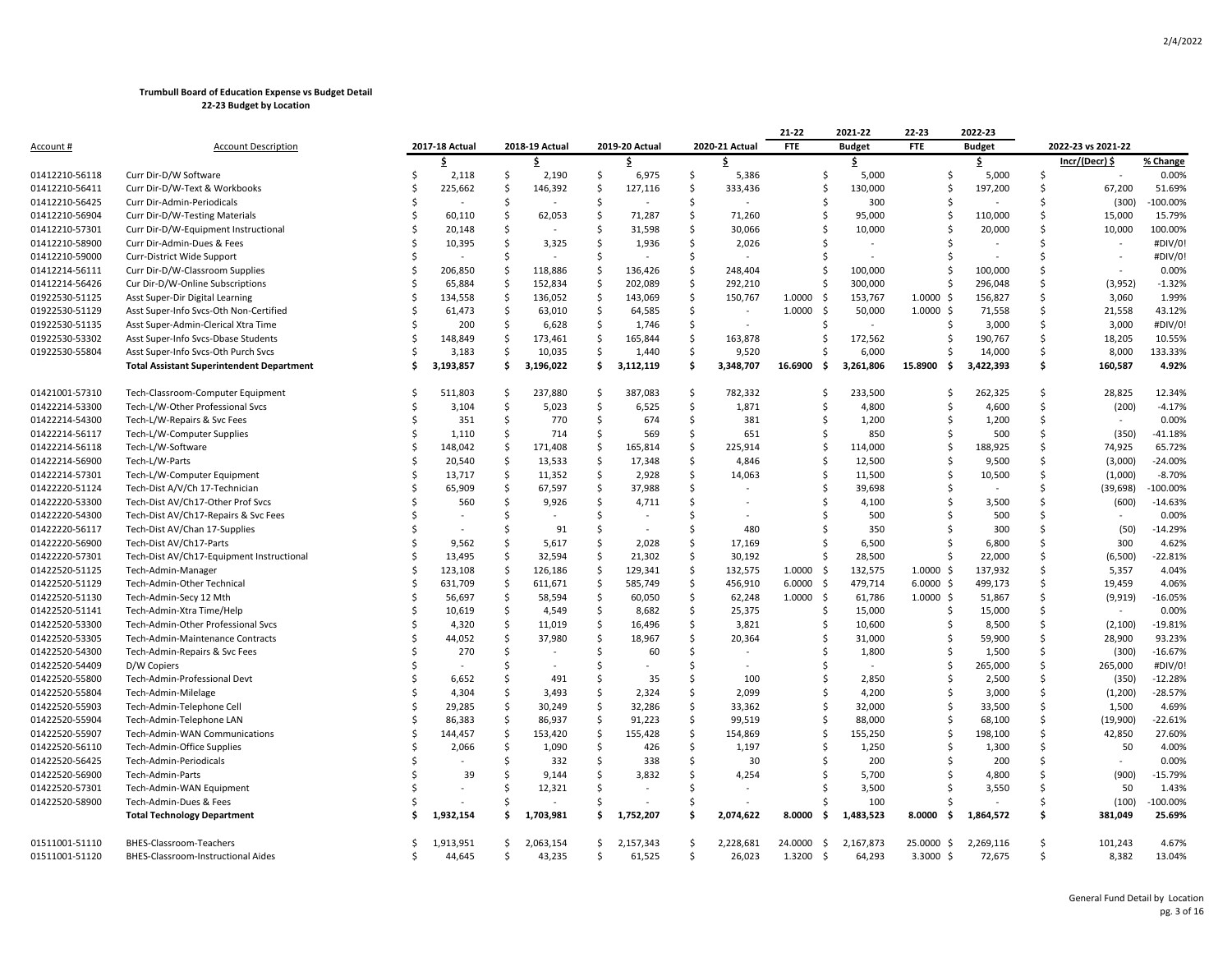|                                  |                                                            |    |                |     |                |      |                |                    |                | 21-22           | 2021-22       | 22-23          | 2022-23              |               |                    |          |
|----------------------------------|------------------------------------------------------------|----|----------------|-----|----------------|------|----------------|--------------------|----------------|-----------------|---------------|----------------|----------------------|---------------|--------------------|----------|
| Account #                        | <b>Account Description</b>                                 |    | 2017-18 Actual |     | 2018-19 Actual |      | 2019-20 Actual |                    | 2020-21 Actual | <b>FTE</b>      | <b>Budget</b> | <b>FTE</b>     | <b>Budget</b>        |               | 2022-23 vs 2021-22 |          |
|                                  |                                                            |    | \$             |     | .\$            |      | \$.            |                    | S              |                 | \$            |                | \$                   |               | lncr/(Decr) \      | % Change |
| 01511001-55500                   | BHES-Classroom-Interns                                     |    | 45,900         | \$  | 39,000         | -\$  | 31,200         | -\$                | 31,300         |                 | 31,200<br>\$  | Ŝ.             | 32,500               | \$            | 1,300              | 4.17%    |
| 01511001-56111                   | <b>BHES-Classroom Supplies</b>                             |    | 29,857         | -Ś  | 29,043         | Ŝ.   | 16,498         | Ŝ.                 | 25,737         |                 | 23,000<br>Ŝ.  | Ŝ.             | 27,000               | Ŝ.            | 4,000              | 17.39%   |
| 01511001-56411                   | BHES-Classroom-Text & Workbooks                            |    | 24,092         | -Ś  | 29,192         | -Ś   | 22,452         | -\$                | 27,229         | S               | 29,000        |                | 34,000               | Ŝ.            | 5,000              | 17.24%   |
| 01511001-57301                   | BHES-Classroom-Equipment Instructional                     |    |                | Ŝ.  | 541            | \$   | 1,704          | S.                 | 950            |                 | 2,479         |                | 2,500                | Ŝ             | 21                 | 0.85%    |
| 01511001-57308                   | BHES-Classroom-New Furniture                               |    |                | -\$ | 1,824          | \$   | 711            | .s                 |                | Ŝ.              | 1,000         | -S             | 2,000                | Ŝ             | 1,000              | 100.00%  |
| 01511002-51110                   | BHES-Classroom-Specialists                                 |    | 666,113        | -S  | 693,846        | \$   | 507,463        | Ŝ.                 | 381,612        | 4.7100<br>- \$  | 394,182       | 7.3763 \$      | 668,894              | Ś.            | 274,712            | 69.69%   |
| 01512220-51110                   | <b>BHES Library-Teachers-Salaries</b>                      |    | 63,562         | -Ś  | 75,832         | -\$  | 87,507         | .s                 | 90,430         | 1.0000<br>- \$  | 93,385        | $1.0000 \;$ \$ | 96,273               | .s            | 2,888              | 3.09%    |
| 01512220-56420                   | BHES-Library-Books & Media                                 |    | 1,371          | -S  | 9,060          | -\$  | 7,949          | -S                 | 2,000          | S               | 8,000         |                | 8,000                | Ŝ.            |                    | 0.00%    |
| 01512220-56425                   | <b>BHES-Library-Periodicals</b>                            |    | 866            | -\$ | 234            | \$   | 874            | \$                 | 1,249          | Ŝ               | 1,245         | Ŝ.             | 1,300                | Ŝ             | 55                 | 4.42%    |
| 01512220-56901                   | <b>BHES-Library-Supplies</b>                               |    | 1,506          | Ś   | 1,849          | .\$  | 2,715          | Ŝ.                 | 2,816          | Ŝ               | 2,568         |                | 3,000                | Ŝ             | 432                | 16.82%   |
| 01512220-57302                   | BHES-Library-Equipment Instructional                       |    |                | -Ś  | 281            | -\$  |                | .s                 | 2,118          | S               | 2,214         |                | 2,200                | Ŝ             | (14)               | $-0.63%$ |
| 01512400-51113                   | BHES-Admin-Principal                                       |    | 164,472        | -S  | 167,761        | -\$  | 171,117        | .s                 | 174,967        | 1.0000<br>- \$  | 178,449       | $1.0000 \;$ \$ | 182,000              | Ŝ.            | 3,551              | 1.99%    |
| 01512400-51120                   | BHES-Admin-Paras                                           |    | 33,176         | -\$ | 8,392          | -\$  | 16,941         | S,                 | 16,827         | 1.0000<br>- \$  | 19,315        | $1.0000$ \$    | 19,689               | .s            | 374                | 1.94%    |
| 01512400-51121                   | BHES-Admin-Lunch Aides                                     |    |                | -\$ |                | \$   |                | -\$                | $\sim$         | Ŝ               | $\sim$        | Ŝ.             |                      | Ŝ             |                    | #DIV/0!  |
| 01512400-51130                   | BHES-Admin-Secy 12 Mth                                     |    | 51,223         | -\$ | 58,594         | S.   | 60,050         | Ŝ.                 | 62,248         | 1.0000<br>- \$  | 61,786        | $1.0000$ \$    | 62,036               | Ŝ.            | 250                | 0.40%    |
| 01512400-51131                   | BHES-Admin-Secy 10 Mth                                     |    | 27,823         | -S  | 31,267         | -S   | 34,064         | .s                 | 36,972         | 1.0000<br>- \$  | 39,149        | $1.0000 \;$ \$ | 39,149               |               | (0)                | 0.00%    |
| 01512400-51135                   | BHES-Admin-Clerical Xtra Time                              |    | 170            | -\$ |                | -Ś   |                | <sup>5</sup>       |                |                 |               |                |                      |               |                    | #DIV/0!  |
| 01512400-53301                   | <b>BH-Police Services</b>                                  |    |                | -S  |                | -Ś   |                | Ŝ                  |                |                 |               |                |                      |               |                    | #DIV/0!  |
| 01512400-54900                   | BHES-Admin-Other Purch'd Svcs                              |    | 84             | Ś   | 122            | -Ś   | 24             | Ś                  |                |                 | 300           |                | 300                  |               |                    | 0.00%    |
| 01512400-55800                   | BHES-Admin-Professional Devt                               |    | 63             | Ś   | 1,120          | Ś    | 466            | .s                 | 389            |                 | 500           |                | 500                  | Ŝ.            |                    | 0.00%    |
| 01512400-56110                   | <b>BHES-Admin-Office Supplies</b>                          |    | 5,182          |     | 3,165          | S    | 4,310          | -Ś                 | 2,948          |                 | 4,000         |                | 4,000                | Ŝ.            |                    | 0.00%    |
| 01512400-58900                   | BHES-Admin-Dues & Fees                                     |    | 818            | Ś   |                | Ś    | 422            | S.                 | 528            |                 | 553           |                | 550                  | Ŝ             | (3)                | $-0.54%$ |
|                                  | <b>Total Booth Hill School</b>                             |    | 3,074,874      | \$  | 3,257,513      | . Ś  | 3,185,334      | -\$                | 3,115,024      | 35.0300<br>- \$ | 3,124,491     | 40.6763<br>\$. | 3,527,682            | \$            | 403,191            | 12.90%   |
|                                  |                                                            |    |                |     |                |      |                |                    |                |                 |               |                |                      |               |                    |          |
| 01521001-51110                   | FTES-Classroom-Teachers                                    |    | 2,151,021      | -S  | 2,016,456      | -S   | 2,171,289      | -\$                | 2,380,927      | 28.0000<br>- \$ | 2,585,110     | 26.5000 \$     | 2,481,988            | Ŝ.            | (103, 122)         | $-3.99%$ |
| 01521001-51120                   | FTES-Classroom-Instructional Aides                         |    | 58,445         | -Ś  | 51,115         | -\$  | 68,913         | -\$                | 21,427         | 0.9900<br>- \$  | 72,014        | $3.3000$ \$    | 69,460               | Ŝ.            | (2, 554)           | $-3.55%$ |
| 01521001-55500                   | FTES-Classroom-Interns                                     |    | 46,200         | -\$ | 46,200         | \$   | 31,200         | \$                 | 31,300         |                 | 31,200<br>Ŝ.  | .s             | 32,500               | \$            | 1,300              | 4.17%    |
| 01521001-56111                   | FTES-Classroom Supplies                                    |    | 18,172         | -\$ | 26,329         | S.   | 21,222         | Ŝ.                 | 15,190         | Ŝ               | 29,000        | Ŝ.             | 31,000               | Ŝ             | 2,000              | 6.90%    |
| 01521001-56411                   | FTES-Classroom-Text & Workbooks                            |    | 32,632         | Ŝ.  | 22,952         | \$   | 17,838         | -\$                | 12,643         | S               | 29,000        |                | 30,000               | S.            | 1,000              | 3.45%    |
| 01521001-57301                   | FTES-Classroom-Equipment Instructional                     |    | 40             | Ŝ.  | 128            | - Ś  | 234            | -\$                | 644            | .S              | 2,400         |                | 2,400                | Ŝ.            |                    | 0.00%    |
| 01521001-57308                   | FTES-Classroom-New Furniture                               |    |                | -\$ | 1,545          | - \$ |                | -S                 | 247            | Ŝ               | 2,000         |                | 2,000                | \$            | $\sim$             | 0.00%    |
| 01521002-51110                   | FTES-Classroom-Specialists                                 |    | 722,246        | -\$ | 843,841        | S.   | 879,706        | S.                 | 738,258        | 7.7900<br>-\$   | 889,845       | $9.3670 \;$ \$ | 975,790              | Ŝ             | 85,945             | 9.66%    |
| 01522220-51110                   | FTES Library-Teachers-Salaries                             |    | 86,508         | -\$ | 89,876         | S.   | 93,255         | $\mathsf{\hat{S}}$ | 98,231         | 1.0000<br>- \$  | 105,496       | $1.0000$ \$    | 107,279              | Ŝ             | 1,783              | 1.69%    |
| 01522220-56420                   | FTES-Library-Books & Media                                 |    | 6,384          | -S  | 3,757          | -Ś   | 2,217          | .s                 | 1,820          | S               | 5,000         |                | 5,000                | Ŝ.            | $\sim$             | 0.00%    |
| 01522220-56425                   | FTES-Library-Periodicals                                   |    | 650            | Ŝ.  |                | .\$  | 659            | -\$                | 700            | S               | 1,200         |                | 1,200                | Ŝ.            |                    | 0.00%    |
| 01522220-56901                   | FTES-Library-Supplies                                      |    | 2,779          | -\$ | 3,181          | -\$  | 1,194          | .s                 | 945            | S               | 2,500         |                | 2,500                | Ś             |                    | 0.00%    |
| 01522220-57302                   | FTES-Library-Equipment Instructional                       |    |                | Ś   | 1,237          | S.   | 191            | Ŝ.                 | 750            | Ŝ.              | 2,300         |                | 2,300                | Ŝ             |                    | 0.00%    |
| 01522400-51113                   | FTES-Admin-Principal/Asst Principal                        |    | 165,405        | -S  | 167,761        | \$   | 177,698        | Ŝ.                 | 174,967        | 1.0000<br>\$    | 178,449       | $1.6000$ \$    | 290,133              | Ŝ.            | 111,684            | 62.59%   |
| 01522400-51120                   | FTES-Admin-Paras                                           |    | 55,263         | -S  | 34,392         | - Ś  | 35,717         | .s                 | 35,677         | 1.0000<br>-\$   | 18,278        | 1.5800 \$      | 36,236               | .s            | 17,958             | 98.25%   |
| 01522400-51121                   | FTES-Admin-Lunch Aides                                     |    |                | -\$ |                | S.   |                | S.                 |                | Ŝ.              | $\sim$        | S.             |                      | Ŝ.            |                    | #DIV/0!  |
| 01522400-51130                   | FTES-Admin-Secy 12 Mth                                     |    | 57,468         | .\$ | 58,861         | -\$  | 60,650         | Ŝ.                 | 62,648         | 1.0000<br>- \$  | 61,786        | $1.0000$ \$    | 62,286               | Ŝ.            | 500                | 0.81%    |
| 01522400-51131                   | FTES-Admin-Secy 10 Mth                                     |    | 37,447         | -Ś  | 38,388         | -Ś   | 39,397         | Ŝ.                 | 40,420         | 1.0000<br>- \$  | 40,070        | $1.0000$ \$    | 40,520               | Ŝ.            | 450                | 1.12%    |
| 01522400-51135                   | FTES-Admin-Clerical Xtra Time                              |    |                | Ŝ   |                | -Ś   |                | <sup>5</sup>       |                |                 |               |                | 500                  | Ŝ.            | 500                | #DIV/0!  |
| 01522400-53301                   | <b>FTES-Police Services</b>                                |    |                |     |                | Ś    |                | Ś                  |                |                 |               |                |                      |               |                    | #DIV/0!  |
| 01522400-54900                   | FTES-Admin-Other Purch'd Svcs                              |    |                |     |                | Ś    |                | Ś                  |                |                 | 300           |                | 300                  | Ŝ.            |                    | 0.00%    |
|                                  |                                                            |    |                |     |                |      |                |                    |                |                 | 500           |                | 500                  | Ŝ.            |                    | 0.00%    |
| 01522400-55800                   | FTES-Admin-Professional Devt<br>FTES-Admin-Office Supplies |    | 4,272          |     | 6,188          | Ś    | 3,803          | Ś                  | 2,051          |                 | 4,000         |                | 4,000                | Ŝ.            |                    | 0.00%    |
| 01522400-56110<br>01522400-58900 | FTES-Admin-Dues & Fees                                     |    | 59             |     | 209            | Ś    |                | .S                 | 239            |                 | 553           |                | 553                  | .s            |                    | 0.00%    |
|                                  | <b>Total Frenchtown School</b>                             |    | 3,444,991      | . Ś | 3,412,415      | Ŝ.   | 3,605,184      | .\$                | 3,619,083      | 41.7800<br>- \$ | 4,061,001     | 45.3470<br>-\$ | 4,178,445            | \$            | 117,444            | 2.89%    |
|                                  |                                                            |    |                |     |                |      |                |                    |                |                 |               |                |                      |               |                    |          |
| 01531001-51110                   | DFES-Classroom-Teachers                                    | Ś. | 1,996,176      |     | \$2,196,459    |      | \$2,294,516    | \$                 | 2,456,303      | 24.0000 \$      | 2,402,500     |                | 24.0000 \$ 2,364,243 | <sup>\$</sup> | (38, 257)          | $-1.59%$ |
|                                  |                                                            |    |                |     |                |      |                |                    |                |                 |               |                |                      |               |                    |          |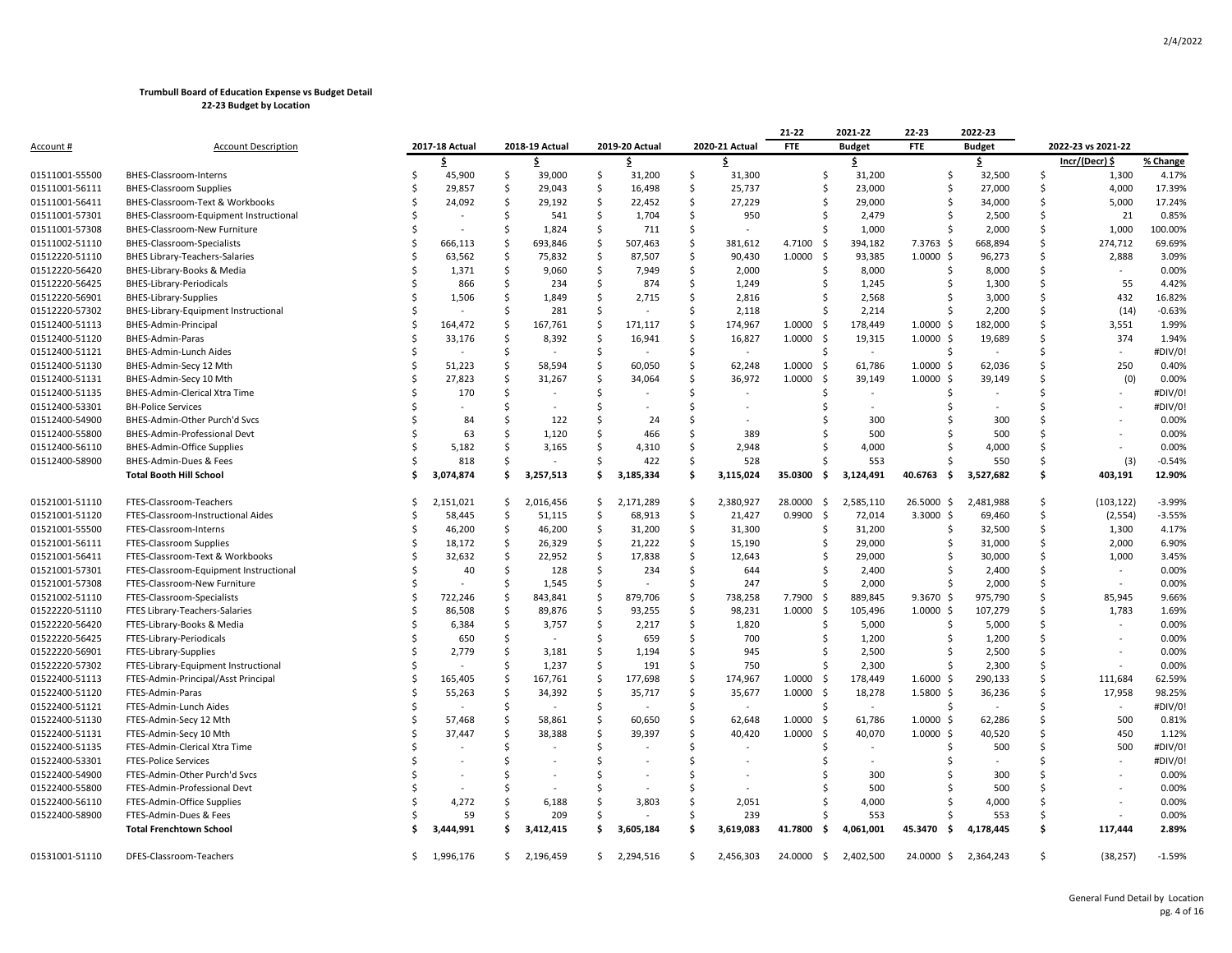|                |                                        |    |                |              |                |                     |                |                     |                       | 21-22           | 2021-22       | 22-23                | 2022-23       |     |                          |           |
|----------------|----------------------------------------|----|----------------|--------------|----------------|---------------------|----------------|---------------------|-----------------------|-----------------|---------------|----------------------|---------------|-----|--------------------------|-----------|
| Account #      | <b>Account Description</b>             |    | 2017-18 Actual |              | 2018-19 Actual |                     | 2019-20 Actual |                     | 2020-21 Actual        | <b>FTE</b>      | <b>Budget</b> | <b>FTE</b>           | <b>Budget</b> |     | 2022-23 vs 2021-22       |           |
|                |                                        |    | \$             |              | \$             |                     | \$             |                     | \$.                   |                 | \$.           |                      | \$            |     | Incr/(Decr) \$           | % Change  |
| 01531001-51120 | DFES-Classroom-Instructional Aides     | Ś  | 54,851         | -\$          | 46,143         | \$                  | 52,190         | \$                  | 29,034                | 1.3200<br>- \$  | 54,539        | 2.6700S              | 51,867        | \$  | (2,672)                  | $-4.90%$  |
| 01531001-55500 | DFES-Classroom-Interns                 | Ś  | 39,900         | \$           | 36,400         | $\ddot{\varsigma}$  | 24,800         | $\ddot{\varsigma}$  | 55,650                | \$              | 31,200        | Ś                    | 32,500        | Ś   | 1,300                    | 4.17%     |
| 01531001-56111 | <b>DFES-Classroom Supplies</b>         | Ś  | 21,699         | <sub>S</sub> | 29,026         | $\ddot{\mathsf{S}}$ | 27,873         | $\ddot{\mathsf{S}}$ | 27,319                | Ś               | 30,000        | Š.                   | 29,000        | Ś   | (1,000)                  | $-3.33%$  |
| 01531001-56411 | DFES-Classroom-Text & Workbooks        | Ś  | 31,866         | \$           | 32,898         | $\ddot{\mathsf{S}}$ | 30,296         | \$                  | 35,828                | Ŝ               | 29,000        | Ŝ                    | 28,664        | Ś   | (336)                    | $-1.16%$  |
| 01531001-57301 | DFES-Classroom-Equipment Instructional | Ś  | 649            | Ś            | 3,253          | $\ddot{\mathsf{S}}$ | 681            | Ŝ.                  | 3,681                 | Ś               | 400           | Ŝ                    | 2,500         | Ś   | 2,100                    | 525.00%   |
| 01531001-57308 | DFES-Classroom-New Furniture           | Ś  | 501            | <sub>S</sub> | 7,989          | $\ddot{\varsigma}$  | 455            | Ŝ.                  | 834                   | Ś               | 2,000         | Ś                    | 2,000         | \$  |                          | 0.00%     |
| 01531002-51110 | DFES-Classroom-Specialists             | Ŝ  | 700,981        | -S           | 696,086        | $\mathsf{S}$        | 679,520        | Ś.                  | 537,858               | 6.3100<br>-\$   | 551,263       | $6.3067$ \$          | 618,171       | Ś   | 66,908                   | 12.14%    |
| 01532220-51110 | DFES Library-Teachers-Salaries         |    | 74,550         | -\$          | 72,434         | $\ddot{\varsigma}$  | 75,157         | $\mathsf{\hat{S}}$  | 77,782                | 1.0000<br>- \$  | 80,442        | $1.0000 \,$ \$       | 83,051        | Ś   | 2,609                    | 3.24%     |
| 01532220-56420 | DFES-Library-Books & Media             | Ś  | 1,380          | <sub>S</sub> | 4,038          | \$                  | 4,834          | Ŝ.                  | 6,828                 | Ś               | 5,000         | Ś.                   | 5,000         | Ś   |                          | 0.00%     |
| 01532220-56425 | DFES-Library-Periodicals               | ς  |                | Ŝ.           | 185            | -\$                 |                | -Ś                  | $\sim$                | Ŝ.              | 1,250         | Ŝ                    | 1,200         | Ś   | (50)                     | $-4.00%$  |
| 01532220-56901 | DFES-Library-Supplies                  | Ś  |                | Ś            | 2,421          | Ś.                  | 815            | Ŝ.                  | 417                   | Ś               | 2,500         | Ŝ.                   | 2,500         | Ś   |                          | 0.00%     |
| 01532220-57302 | DFES-Library-Equipment Instructional   |    |                | Ś            | 4,846          | Ŝ.                  |                | Ŝ.                  | 1,032                 | Ś               | 2,400         | Ś                    | 2,400         | Ś   | $\overline{\phantom{a}}$ | 0.00%     |
| 01532400-51113 | DFES-Admin-Princiapl                   | Ś  | 164,472        | Ś            | 167,761        | \$                  | 171,117        | Ŝ.                  | 174,967               | 1.0000<br>-\$   | 178,449       | $1.0000 \,$ \$       | 182,000       | Ś   | 3,551                    | 1.99%     |
| 01532400-51120 | DFES-Admin-Paras                       | Ŝ  | 27,475         | Ś            | 19,157         | $\mathsf{S}$        | 20,707         | $\mathsf{\hat{S}}$  | 21,003                | 0.5000<br>- \$  | 9,443         | $1.0000 \;$ \$       | 21,812        | Ś   | 12,369                   | 130.99%   |
| 01532400-51121 | DFES-Admin-Lunch Aides                 | Ś  |                | Ś            |                | \$                  |                | Ŝ.                  | $\tilde{\phantom{a}}$ | Ś               | $\sim$        | Ś                    |               | Ś   | $\sim$                   | #DIV/0!   |
| 01532400-51130 | DFES-Admin-Secy 12 Mth                 | Ś, | 57,658         | \$           | 59,144         | \$                  | 60,050         | $\mathsf{\hat{S}}$  | 62,848                | 1.0000<br>- \$  | 61,786        | $1.0000 \; \text{S}$ | 62,286        | Ś   | 500                      | 0.81%     |
| 01532400-51131 | DFES-Admin-Secy 10 Mth                 |    | 37,709         | Ś            | 38,640         | Ŝ.                  | 39,599         | <b>S</b>            | 40,572                | 1.0000<br>-\$   | 40,072        | $1.0000 \;$ \$       | 39,334        | Ś   | (738)                    | $-1.84%$  |
| 01532400-51135 | DFES-Admin-Clerical Xtra Time          | Ś  |                | Ś            | 528            | $\mathsf{S}$        |                | -Ś                  |                       | Ŝ               |               | Ŝ                    | 500           | Ś   | 500                      | #DIV/0!   |
| 01532400-53301 | <b>DFES-Police Services</b>            |    |                | Ś            |                | Ŝ.                  |                | Ś                   |                       |                 |               |                      |               | Ś   | $\sim$                   | #DIV/0!   |
| 01532400-54900 | DFES-Admin-Other Purch'd Sycs          |    | 267            | Ś            | 183            | <sup>\$</sup>       | 225            | Ś                   |                       | Ś               | 500           |                      | 300           | Ś   | (200)                    | $-40.00%$ |
| 01532400-55800 | DFES-Admin-Professional Devt           | Ś  | 496            | Ś            | 427            | Ŝ.                  | 506            | Ś.                  |                       | Ŝ               | 500           | Ŝ.                   | 500           | Ś   |                          | 0.00%     |
| 01532400-56110 | DFES-Admin-Office Supplies             | Ś  | 12,087         | Ś            | 9,165          | -Ś                  | 2,268          | Ŝ.                  | 3,851                 | Ś               | 4,000         | Š.                   | 4,000         | Ś   | $\sim$                   | 0.00%     |
| 01532400-58900 | DFES-Admin-Dues & Fees                 | Ś, |                | Ś            | 577            | -Ś                  | 59             | <b>S</b>            | 208                   | Ś               | 248           |                      | 500           | Ś   | 252                      | 101.61%   |
|                | <b>Total Daniels Farm School</b>       | Ś  | 3,222,717      | . Ś          | 3,427,760      | Ŝ.                  | 3,485,668      | Ś.                  | 3,536,015             | 36.1300<br>- \$ | 3,487,492     | 37.9767<br>- \$      | 3,534,328     | Ś.  | 46,836                   | 1.34%     |
| 01541001-51110 | MBES-Classroom-Teachers                | Ŝ  | 2,169,413      | \$.          | 2,261,038      | -\$                 | 2,348,207      | $\ddot{\mathsf{S}}$ | 2,366,843             | 25.0000<br>- \$ | 2,402,936     | 24.0000 \$           | 2,383,050     | \$  | (19, 886)                | $-0.83%$  |
| 01541001-51120 | MBES-Classroom-Instructional Aides     | Ś  | 56,110         | \$           | 58,825         | \$                  | 63,568         | $\ddot{\mathsf{S}}$ | 23,146                | \$<br>1.3200    | 66,429        | $3.3000$ \$          | 64,834        | Ś.  | (1, 595)                 | $-2.40%$  |
| 01541001-55500 | MBES-Classroom-Interns                 | Ś  | 45,600         | -\$          | 46,800         | \$                  | 23,400         | \$                  | 15,650                | Ŝ               | 31,200        | Ŝ.                   | 32,500        | Ś   | 1,300                    | 4.17%     |
| 01541001-56111 | <b>MBES-Classroom Supplies</b>         |    | 21,990         | \$           | 26,442         | $\ddot{\mathsf{S}}$ | 20,864         | $\ddot{\mathsf{S}}$ | 17,594                | Ś               | 28,000        | Ś.                   | 30,000        | Ś   | 2,000                    | 7.14%     |
| 01541001-56411 | MBES-Classroom-Text & Workbooks        | Ś  | 33,181         | <sub>S</sub> | 29,512         | \$                  | 30,088         | Ŝ.                  | 33,007                | Ś               | 29,000        | Ŝ                    | 29,000        | Ś   |                          | 0.00%     |
| 01541001-57301 | MBES-Classroom-Equipment Instructional | Ś  | 384            | \$           | 1,127          | \$                  |                | Ś.                  | 256                   | Ŝ               | 1,000         | S                    | 4,000         | Ś   | 3,000                    | 300.00%   |
| 01541001-57308 | MBES-Classroom-New Furniture           |    |                | Ś            | 6,132          | $\ddot{\varsigma}$  | 15,245         | $\mathsf{\hat{S}}$  | 247                   | Ś               | 2,000         | S                    | 2,000         | \$  |                          | 0.00%     |
| 01541002-51110 | MBES-Classroom-Specialists             | Ś  | 732,901        | Ś            | 783,053        | \$                  | 701,066        | Ŝ.                  | 641,627               | 8.3200<br>- \$  | 812,223       | $9.3150$ \$          | 909,472       | Ś   | 97,249                   | 11.97%    |
| 01542220-51110 | MBES Library-Teachers-Salaries         | Ś  | 94,287         | Ŝ            | 97,815         | \$                  | 103,522        | Ŝ.                  | 112,786               | 1.0000<br>- \$  | 114,478       | $1.0000 \div$        | 116,413       | Ś   | 1,935                    | 1.69%     |
| 01542220-56420 | MBES-Library-Books & Media             | Ś  | 6,687          | Ś            | 5,317          | $\ddot{\varsigma}$  | 2,075          | $\mathsf{\$}$       | 1,998                 | Ś               | 5,000         | Ś.                   | 5,000         | Ś   | $\overline{\phantom{a}}$ | 0.00%     |
| 01542220-56425 | MBES-Library-Periodicals               |    | 1,090          | Ś            | 1,396          | $\ddot{\mathsf{S}}$ | 955            | Ŝ.                  | 1,047                 | Ś               | 1,200         | Ś                    | 1,200         | Ś   |                          | 0.00%     |
| 01542220-56901 | MBES-Library-Supplies                  | Ś  | 576            | Ŝ.           | 3,299          | \$                  | 1,075          | Ŝ.                  | 1,534                 | Ŝ               | 2,500         | Ŝ.                   | 2,500         | Ś   |                          | 0.00%     |
| 01542220-57302 | MBES-Library-Equipment Instructional   |    |                | Ś            | 2,135          | $\ddot{\varsigma}$  | 650            | <sub>S</sub>        | 2,693                 | Ŝ               | 2,200         | Ŝ                    | 2,200         | Ś   |                          | 0.00%     |
| 01542400-51113 | MBES-Admin-Principal                   | Ś  | 164,472        | Ś            | 167,761        | $\ddot{\mathsf{S}}$ | 171,117        | $\mathsf{\hat{S}}$  | 178,332               | 1.0000<br>-\$   | 178,449       | $1.4000 \;$ \$       | 240,755       | Ś   | 62,306                   | 34.92%    |
| 01542400-51120 | MBES-Admin-Paras                       | ς  | 31,792         | Ŝ.           | 8,813          | -\$                 | 9,119          | Ŝ.                  | 10,543                | 0.5000<br>- \$  | 9,655         | $0.5000 \,$ \$       | 11,961        | Ś   | 2,306                    | 23.88%    |
| 01542400-51121 | MBES-Admin-Lunch Aides                 |    |                | Ś            |                | Ŝ.                  |                | -Ś                  | $\sim$                | Ŝ               | $\sim$        | Ŝ                    |               | Ś   | $\sim$                   | #DIV/0!   |
| 01542400-51130 | MBES-Admin-Secy 12 Mth                 | Ś  | 51,623         | Ś            | 59,144         | Ŝ.                  | 60,650         | Ŝ.                  | 62,848                | 1.0000<br>- \$  | 61,786        | $1.0000$ \$          | 61,786        | \$  | (0)                      | 0.00%     |
| 01542400-51131 | MBES-Admin-Secy 10 Mth                 | Ś  | 27,823         | Ś            | 31,267         | Ś                   | 34,064         | Ŝ.                  | 36,972                | 1.0000<br>- \$  | 39,149        | $1.0000 \;$ \$       | 31,767        | Ś   | (7, 382)                 | $-18.86%$ |
| 01542400-51135 | MBES-Admin-Clerical Xtra Time          |    |                | Ś            |                | <sup>\$</sup>       |                | <b>S</b>            |                       | .S              |               | Ŝ.                   | 500           | Ś   | 500                      | #DIV/0!   |
| 01542400-53301 | <b>MBES-Police Services</b>            | Ś  |                | Ś            |                | Ś                   |                | Ŝ.                  |                       | Ś               |               |                      |               | Ś   | $\sim$                   | #DIV/0!   |
| 01542400-54900 | MBES-Admin-Other Purch'd Svcs          |    |                | Ŝ            |                | Ś                   |                | $\zeta$             |                       | Ś               | 300           |                      | 300           | Ś   |                          | 0.00%     |
| 01542400-55800 | MBES-Admin-Professional Devt           |    | 30             | Ŝ            | 715            | -Ś                  |                | <sup>\$</sup>       |                       | Ś               | 500           | S                    | 250           | Ś   | (250)                    | -50.00%   |
| 01542400-56110 | MBES-Admin-Office Supplies             |    | 8,071          | Ś            | 5,967          | -Ś                  | 6,558          | Ŝ.                  | 7,928                 | Ś               | 4,000         | S                    | 4,000         | Ś   |                          | 0.00%     |
| 01542400-58900 | MBES-Admin-Dues & Fees                 |    | 527            | Ś            |                | Ŝ.                  | 89             | Ś                   |                       | Ś               | 250           |                      | 100           | Ś   | (150)                    | $-60.00%$ |
|                | <b>Total Middlebrook School</b>        | Ś. | 3.446.557      | Ś.           | 3.596.557      | Ś.                  | 3.592.312      | \$.                 | 3.515.051             | - \$<br>39.1400 | 3,792,255     | 41.5150<br>- \$      | 3.933.588     | \$. | 141,333                  | 3.73%     |
|                |                                        |    |                |              |                |                     |                |                     |                       |                 |               |                      |               |     |                          |           |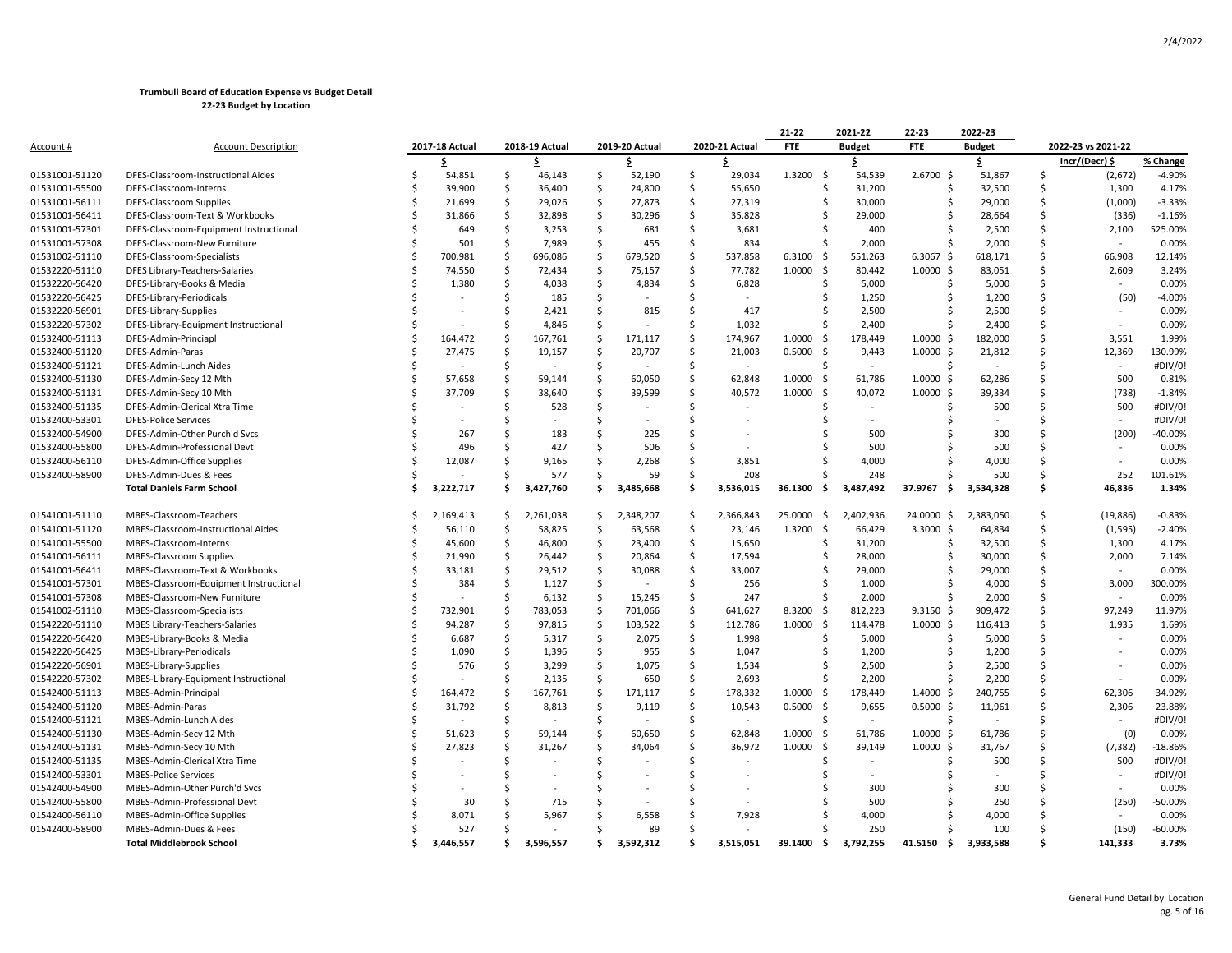|                |                                        |    |                |                    |                |     |                |                    |                | 21-22                         | 2021-22       | 22-23           | 2022-23        |               |                    |          |
|----------------|----------------------------------------|----|----------------|--------------------|----------------|-----|----------------|--------------------|----------------|-------------------------------|---------------|-----------------|----------------|---------------|--------------------|----------|
| Account #      | <b>Account Description</b>             |    | 2017-18 Actual |                    | 2018-19 Actual |     | 2019-20 Actual |                    | 2020-21 Actual | <b>FTE</b>                    | <b>Budget</b> | <b>FTE</b>      | <b>Budget</b>  |               | 2022-23 vs 2021-22 |          |
|                |                                        |    | \$             |                    | \$             |     | \$             |                    | \$             |                               | \$            |                 | \$             |               | Incr/(Decr) \$     | % Change |
| 01551001-51110 | JRES-Classroom-Teachers                | Ś  | 1,558,902      | \$                 | 1,769,333      | \$  | 1,864,579      | S.                 | 1,951,478      | 21.0000<br>- \$               | 1,957,727     | 21.0000 \$      | 1,975,733      | Ŝ.            | 18,006             | 0.92%    |
| 01551001-51120 | JRES-Classroom-Instructional Aides     |    | 33,931         | -Ś                 | 52,143         | -Ś  | 44,961         | Ŝ.                 | 23,372         | \$<br>1.3200                  | 46,984        | $2.6700$ \$     | 55,806         | <sup>\$</sup> | 8,822              | 18.78%   |
| 01551001-55500 | JRES-Classroom-Interns                 |    | 46,500         | Ŝ.                 | 46,800         | Ŝ.  | 31,200         | -\$                | 31,125         | Ŝ.                            | 31,200        | Ŝ.              | 32,500         | \$            | 1,300              | 4.17%    |
| 01551001-56111 | JRES-Classroom Supplies                |    | 22,903         | -\$                | 23,790         | \$  | 11,963         | -\$                | 12,252         | \$                            | 25,000        | .S              | 27,000         | Ŝ.            | 2,000              | 8.00%    |
| 01551001-56411 | JRES-Classroom-Text & Workbooks        |    | 23,107         | -\$                | 23,826         | \$  | 15,404         | -\$                | 11,724         | Ŝ                             | 26,000        | Ŝ.              | 29,000         | Ŝ.            | 3,000              | 11.54%   |
| 01551001-57301 | JRES-Classroom-Equipment Instructional |    | 989            | \$                 | 1,832          | \$  | 375            | \$                 |                | .S                            | 2,500         |                 | 2,500          | Ś             |                    | 0.00%    |
| 01551001-57308 | JRES-Classroom-New Furniture           |    | 1,058          | <sub>S</sub>       | 1,495          | -\$ | 1,896          | -\$                | 247            | Ŝ.                            | 2,000         | S.              | 2,000          | \$.           | $\sim$             | 0.00%    |
| 01551002-51110 | JRES-Classroom-Specialists             |    | 684,465        | -S                 | 705,766        | - Ś | 676,078        | -\$                | 467,235        | 4.4700<br>-\$                 | 477,992       | $5.6670$ \$     | 609,591        | Ŝ.            | 131,599            | 27.53%   |
| 01552220-51110 | JRES Library-Teachers-Salaries         |    | 100,506        | -\$                | 101,397        | \$  | 111,251        | \$                 | 112,786        | 1.0000<br>\$                  | 114,478       | $1.0000$ \$     | 116,413        | Ŝ.            | 1,935              | 1.69%    |
| 01552220-56420 | JRES-Library-Books & Media             |    | 1,249          | -\$                | 4,682          | -\$ | 3,820          | -\$                | 1,997          | Ŝ                             | 5,000         |                 | 5,000          | Ŝ.            |                    | 0.00%    |
| 01552220-56425 | JRES-Library-Periodicals               |    |                | <sub>S</sub>       | 1,253          | \$  |                | Ŝ.                 | 1,234          | Ś                             | 1,250         | Ŝ.              | 1,250          | Ś             |                    | 0.00%    |
| 01552220-56901 | JRES-Library-Supplies                  |    | 2,904          | Ŝ                  | 2,341          | -Ś  | 1,736          | Ŝ                  | 2,366          | Ŝ                             | 2,500         | S.              | 2,500          | .s            |                    | 0.00%    |
| 01552220-57302 | JRES-Library-Equipment Instructional   |    | 1,115          | -S                 | 2,399          | - Ś | 1,565          | -Ś                 | 2,052          | .S                            | 2,200         |                 | 2,200          | Ŝ.            |                    | 0.00%    |
| 01552400-51113 | JRES-Admin-Principal                   |    | 164,541        | -\$                | 167,761        | \$  | 235,179        | -\$                | 191,585        | 1.0000<br>-\$                 | 162,865       | $1.0000$ \$     | 171,244        | \$            | 8,379              | 5.14%    |
| 01552400-51120 | JRES-Admin-Paras                       |    | 41,346         | -S                 | 18,067         | -\$ | 18,679         | Ś                  | 16,750         | 0.5000<br>- \$                | 10,094        | $1.0000$ \$     | 21,237         | Ś             | 11,143             | 110.39%  |
| 01552400-51121 | JRES-Admin-Lunch Aides                 |    |                | Ś                  |                | .\$ |                | Ś                  | $\sim$         | Ŝ.                            | $\sim$        | S,              |                | Ŝ.            |                    | #DIV/0!  |
| 01552400-51130 | JRES-Admin-Secy 12 Mth                 |    | 57,708         | -\$                | 59,194         | S.  | 60,650         | S.                 | 62,848         | 1.0000<br>-\$                 | 61,786        | $1.0000$ \$     | 62,386         | Ŝ             | 600                | 0.97%    |
| 01552400-51131 | JRES-Admin-Secy 10 Mth                 |    | 34,290         | Ś                  | 36,065         | -Ś  | 38,586         | .s                 | 39,220         | 1.0000<br>-\$                 | 39,703        | $1.0000$ \$     | 39,703         | Ŝ.            | $\Omega$           | 0.00%    |
| 01552400-51135 | JRES-Admin-Clerical Xtra Time          |    |                | Ś                  |                | -\$ |                | Ŝ.                 |                | S                             |               | -S              | 500            | Ŝ             | 500                | #DIV/0!  |
| 01552400-53301 | <b>JRES-Police Services</b>            |    |                | Ś                  |                | Ŝ.  |                | Ś                  |                | Ŝ.                            |               |                 | $\blacksquare$ | Ś             |                    | #DIV/0!  |
| 01552400-54900 | JRES-Admin-Other Purch'd Svcs          |    |                | Ŝ                  | $\sim$         | Ś   |                | Ŝ.                 |                |                               | 500           |                 | 500            | Ŝ.            |                    | 0.00%    |
| 01552400-55800 | JRES-Admin-Professional Devt           |    | 935            | Ŝ                  | 765            | Ś   |                | Ś                  |                |                               | 500           |                 | 500            | Ŝ.            |                    | 0.00%    |
| 01552400-56110 | JRES-Admin-Office Supplies             |    | 6,222          | Ŝ                  | 3,960          | -Ś  | 3,002          | Ŝ.                 | 1,226          | S                             | 4,000         |                 | 4,000          | Ŝ.            |                    | 0.00%    |
| 01552400-58900 | JRES-Admin-Dues & Fees                 |    | 600            | Ś                  | 158            | Ŝ.  | 168            | -\$                | 89             |                               | 250           |                 | 550            | Ś.            | 300                | 120.00%  |
|                | <b>Total Jane Ryan School</b>          | Ŝ  | 2,783,271      | Ś.                 | 3,023,028      | Ŝ.  | 3,121,091      | -\$                | 2,929,586      | 31.2900<br>- \$               | 2,974,529     | 34.3370<br>\$.  | 3,162,112      | \$            | 187,583            | 6.31%    |
|                |                                        |    |                |                    |                |     |                |                    |                |                               |               |                 |                |               |                    |          |
| 01581001-51110 | TES-Classroom-Teachers                 | S  | 1,655,218      | -Ś                 | 1,728,453      | -Ś  | 1,824,323      | -\$                | 1,755,619      | 20.0000<br>- \$               | 1,798,582     | 20.0000 \$      | 1,804,357      | \$            | 5,775              | 0.32%    |
| 01581001-51120 | TES-Classroom-Instructional Aides      |    | 33,594         | -Ś                 | 49,635         | -\$ | 54,831         | -\$                | 21,230         | 0.9900<br>- Ś                 | 57,299        | 2.0000S         | 45,952         | \$            | (11, 347)          | -19.80%  |
| 01581001-55500 | TES-Classroom-Interns                  |    | 46,800         | -\$                | 46,800         | \$  | 39,000         | -\$                | 31,125         | \$                            | 31,200        | .S              | 32,500         | \$            | 1,300              | 4.17%    |
| 01581001-56111 | <b>TES-Classroom Supplies</b>          | Ś  | 20,255         | -\$                | 20,912         | \$  | 13,507         | \$                 | 15,629         | Ŝ                             | 25,000        | Ŝ.              | 25,000         | Ŝ.            |                    | 0.00%    |
| 01581001-56411 | TES-Classroom-Text & Workbooks         |    | 21,724         | Ŝ.                 | 31,373         | Ŝ.  | 14,875         | Ŝ.                 | 13,797         | Ŝ                             | 29,000        |                 | 29,000         | Ŝ.            |                    | 0.00%    |
| 01581001-57301 | TES-Classroom-Equipment Instructional  | S  | 1,924          | -\$                | 497            | \$  | 51             | -\$                | 1,734          | S                             | 2,500         |                 | 2,500          | Ŝ             |                    | 0.00%    |
| 01581001-57308 | TES-Classroom-New Furniture            |    | 1,400          | Ŝ.                 | 9,269          | .\$ |                | Ŝ.                 | 247            | Ŝ.                            | 2,000         |                 | 2,000          | Ŝ.            | ÷,                 | 0.00%    |
| 01581002-51110 | TES-Classroom-Specialists              |    | 622,596        | -\$                | 642,000        | -Ś  | 576,881        | .s                 | 410,083        | 5.1700<br>\$                  | 420,582       | $6.1650$ \$     | 568,020        | Ŝ             | 147,438            | 35.06%   |
| 01582220-51110 | TES Library-Teachers-Salaries          | Ś  | 94,287         | $\mathsf{\hat{S}}$ | 97,815         | \$  | 86,825         | Ŝ.                 | 85,274         | 1.0000<br>- \$                | 88,060        | $1.0000$ \$     | 90,783         | Ś             | 2,723              | 3.09%    |
| 01582220-56420 | TES-Library-Books & Media              |    | 3,701          | -\$                | 4,156          | -\$ | 732            | S.                 | 1,965          | Ŝ                             | 5,000         | Ŝ.              | 5,000          | Ŝ             |                    | 0.00%    |
| 01582220-56425 | TES-Library-Periodicals                |    | 1,076          | Ŝ.                 | 1,223          | Ŝ.  |                | Ŝ.                 | 1,028          | Ŝ                             | 1,250         | -S              | 1,250          | Ŝ             |                    | 0.00%    |
| 01582220-56901 | TES-Library-Supplies                   |    | 1,755          | Ŝ.                 | 1,911          | -Ś  |                | Ŝ                  | 2,281          | Ŝ.                            | 2,500         | S,              | 2,500          | Ŝ.            |                    | 0.00%    |
| 01582220-57302 | TES-Library-Equipment Instructional    |    | 1,550          | -Ś                 | 2,198          | -Ś  |                | Ś                  | 1,618          | S                             | 2,200         |                 | 2,200          | .s            |                    | 0.00%    |
| 01582400-51113 | TES-Admin-Principal                    |    | 164,472        | -\$                | 167,761        | S.  | 171,117        | -S                 | 174,967        | 1.0000<br>-\$                 | 178,449       | $1.0000$ \$     | 182,000        | Ŝ             | 3,551              | 1.99%    |
| 01582400-51120 | TES-Admin-Paras                        |    | 37,442         | -S                 | 17,489         | -\$ | 16,591         | $\mathsf{\hat{S}}$ | 17,187         | 0.5000<br>- \$                | 9,443         | $1.0000$ \$     | 21,237         | Ŝ.            | 11,794             | 124.89%  |
| 01582400-51121 | TES-Admin-Lunch Aides                  |    |                | -Ś                 |                | -Ś  |                | .s                 | $\sim$         | Ŝ.                            | $\sim$        | S,              |                | Ŝ.            | $\sim$             | #DIV/0!  |
| 01582400-51130 | TES-Admin-Secy 12 Mth                  |    | 57,158         | -Ś                 | 58,594         | \$  | 60,050         | Ŝ.                 | 62,248         | 1.0000<br>$\ddot{\mathsf{S}}$ | 61,786        | $1.0000$ \$     | 62,056         | Ŝ             | 270                | 0.44%    |
| 01582400-51131 | TES-Admin-Secy 10 Mth                  |    | 15,009         | -S                 | 27,125         | .\$ | 32,052         | Ś                  | 34,919         | 1.0000<br>- \$                | 36,972        | $1.0000$ \$     | 39,149         | Ŝ             | 2,177              | 5.89%    |
| 01582400-51135 | TES-Admin-Clerical Xtra Time           |    |                | Ŝ.                 | 417            | \$  |                | Ś                  |                | S                             |               |                 | 500            | Ŝ             | 500                | #DIV/0!  |
| 01582400-53301 | <b>TES-Police Services</b>             |    |                | Ś                  |                | Ŝ.  |                | Ś                  |                |                               |               |                 | $\blacksquare$ | \$            | $\sim$             | #DIV/0!  |
| 01582400-54900 | TES-Admin-Other Purch'd Svcs           |    |                | S                  |                | S   |                | S                  | $\sim$         |                               | 300           |                 | 300            | Ŝ.            |                    | 0.00%    |
| 01582400-55800 | TES-Admin-Professional Devt            |    | 435            | Ś                  | 1,401          | Ś   | 79             | -Ś                 | 274            |                               | 500           |                 | 500            | Ŝ.            |                    | 0.00%    |
| 01582400-56110 | TES-Admin-Office Supplies              |    | 4,369          |                    | 2,216          | Ś   | 4,051          | -\$                | 3,232          |                               | 4,000         |                 | 4,000          | Ś             |                    | 0.00%    |
| 01582400-58900 | TES-Admin-Dues & Fees                  |    | 240            |                    | 578            | Ś   | 268            | -Ś                 | 189            |                               | 550           |                 | 550            |               |                    | 0.00%    |
|                | <b>Total Tashua School</b>             | Ś. | 2,785,005      | \$                 | 2,911,823      | \$. | 2,895,233      | Ŝ.                 | 2,634,645      | 30.6600 \$                    | 2,757,173     | 33.1650<br>- \$ | 2,921,353      | Ŝ             | 164,180            | 5.95%    |
|                |                                        |    |                |                    |                |     |                |                    |                |                               |               |                 |                |               |                    |          |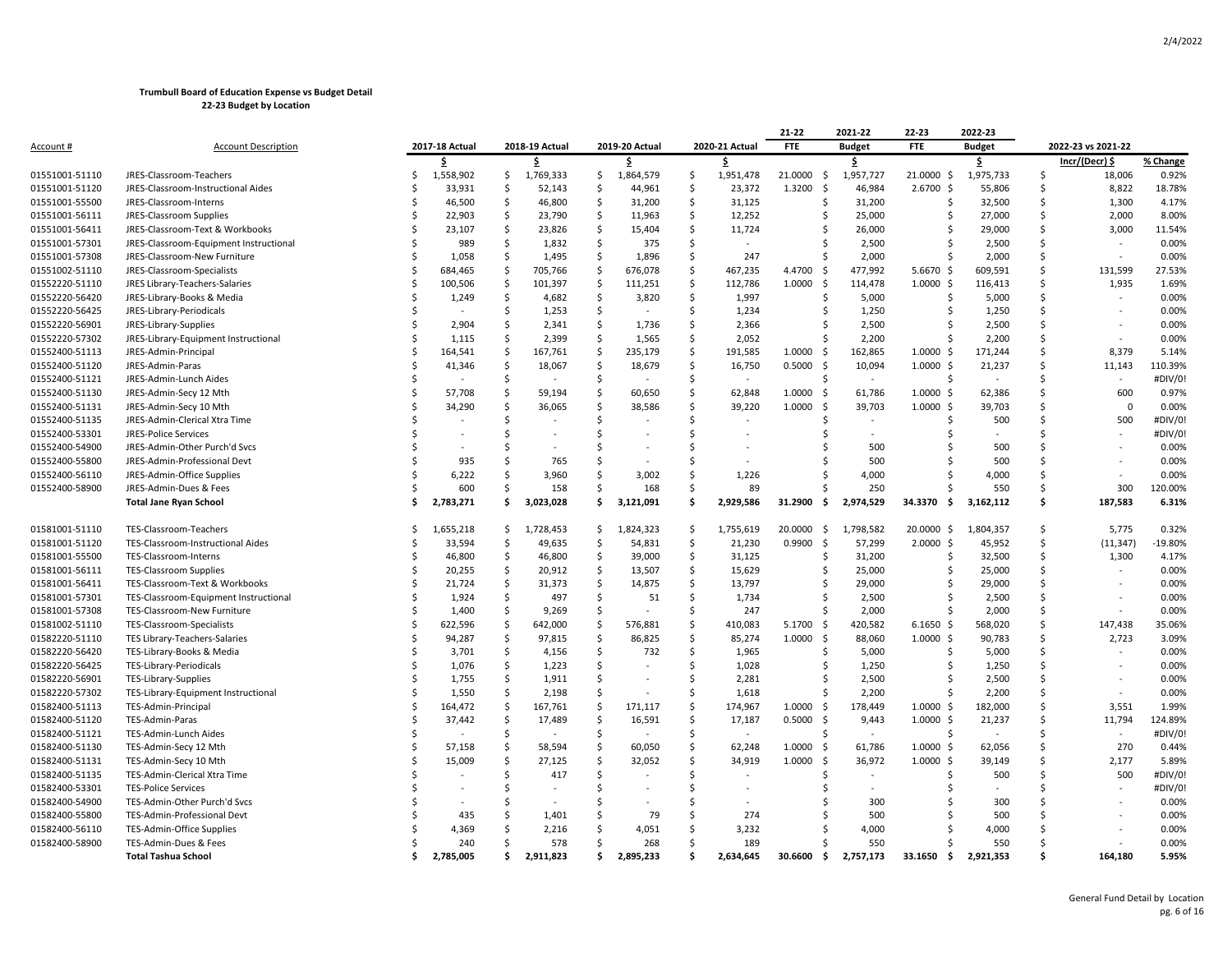|                |                                       |     |                |    |                |                    |                |                    |                | 21-22           | 2021-22       | 22-23          | 2022-23       |        |                          |           |
|----------------|---------------------------------------|-----|----------------|----|----------------|--------------------|----------------|--------------------|----------------|-----------------|---------------|----------------|---------------|--------|--------------------------|-----------|
| Account #      | <b>Account Description</b>            |     | 2017-18 Actual |    | 2018-19 Actual |                    | 2019-20 Actual |                    | 2020-21 Actual | <b>FTE</b>      | <b>Budget</b> | <b>FTE</b>     | <b>Budget</b> |        | 2022-23 vs 2021-22       |           |
|                |                                       |     | \$             |    | Ŝ.             |                    | \$             |                    | \$             |                 | \$            |                | \$.           |        | Incr/(Decr) \$           | % Change  |
| 01611001-51110 | HMS-Classroom-Teacher Salaries        |     | 3,742,806      | Ŝ  | 3,717,561      | \$                 | 3,713,795      | \$                 | 3,629,947      | 42.9000<br>\$   | 3,969,616     | 42.1000 \$     | 3,883,900     | \$     | (85, 716)                | $-2.16%$  |
| 01611001-55500 | HMS-Classroom-Interns                 |     | 31,200         | Ŝ. | 31,200         | \$                 | 20,020         | \$                 | 19,475         | Ś               | 31,200        | \$             | 48,750        | \$     | 17,550                   | 56.25%    |
| 01611001-56111 | HMS-Classroom-Classroom Supplies      | .S  | 20,459         | Ś  | 20,983         | Ś                  | 18,591         | Ś                  | 15,931         | S               | 32,059        | S              | 35,000        | Ś      | 2,941                    | 9.17%     |
| 01611001-56411 | HMS-Classroom-Text & Workbooks        | .S  | 14,445         | Ŝ  | 13,638         | Ŝ                  | 11,799         | Ŝ.                 | 6,146          | S               | 13,000        | Ś              | 15,000        | Ś      | 2,000                    | 15.38%    |
| 01611001-57301 | HMS-Classroom-Equipment Instructional |     | 1,827          | \$ | 3,908          | $\mathsf{\hat{S}}$ | 3,383          | Ś                  | 723            |                 | 3,400         |                | 3,400         | Ś      |                          | 0.00%     |
| 01611001-57308 | HMS-Classroom-New Furniture           |     | 1,038          | Ŝ. | 795            | Ŝ.                 |                | Ś                  |                | Š.              | 500           | Ś              | 500           | Ś      |                          | 0.00%     |
| 01611016-51110 | HMS-Music-Teacher Salaries            |     | 305,927        | Ŝ  | 313,862        | Š                  | 327,137        | Ś                  | 331,648        | 3.0000<br>- Ś   | 337,268       | 3.0000<br>- \$ | 333,180       | Ś      | (4,088)                  | $-1.21%$  |
| 01611016-54900 | HMS-Music-Other Purch'd Property Svcs |     | 734            | \$ | 900            | \$                 |                | \$                 | 283            | Ŝ.              | 1,200         | Ś              | 1,200         | \$     | ÷,                       | 0.00%     |
| 01611016-56111 | HMS-Music-Classroom Supplies          |     | 2,474          | Ś  | 2,200          | Ś                  | 1,733          | Ś                  | 1,149          | Ŝ               | 2,500         |                | 2,500         | Ś      | ÷,                       | 0.00%     |
| 01611016-57301 | HMS-Music-Equipment Instructional     |     | 1,964          | Ś  | 3,589          | Ś                  | 36             | Ś                  | 1,350          |                 | 3,300         |                | 3,300         | Ś      | $\overline{\phantom{a}}$ | 0.00%     |
| 01611019-51110 | HMS-PE/Health-Teacher Salaries        | .\$ | 344,397        | \$ | 355,456        | \$                 | 372,782        | \$                 | 381,249        | 4.0000<br>-\$   | 390,096       | 4.0000 \$      | 399,827       | Ś      | 9,731                    | 2.49%     |
| 01611019-56111 | HMS-PE/Health-Classroom Supplies      |     | 1,718          | \$ | 785            | \$                 | 1,669          | \$                 | 1,077          | Ŝ.              | 2,000         | Ś              | 3,800         | \$     | 1,800                    | 90.00%    |
| 01612120-51110 | HMS-Guidance-Teacher Salaries         | -S  | 279,574        | Ŝ  | 293,185        | Ś                  | 272,452        | $\mathsf{\hat{S}}$ | 279,214        | 3.0000<br>-\$   | 286,244       | $3.0000$ \$    | 293,419       | Ś      | 7,175                    | 2.51%     |
| 01612120-51131 | HMS-Guidance-Secy 10 Mth              | .S  | 39,906         | Š. | 43,315         | Ś.                 | 47,013         | Ś                  | 48,862         | 1.0000<br>- Ś   | 48,862        | $1.0000 \;$ \$ | 48,862        | Ś      | $\sim$                   | 0.00%     |
| 01612220-51110 | HMS-Library-Teacher Salaries          | S   | 86,338         | \$ | 89,568         | Ŝ                  | 92,799         | Ś                  | 95,899         | 1.0000<br>-\$   | 99,033        | $1.0000$ \$    | 104,290       | Ś      | 5,257                    | 5.31%     |
| 01612220-51120 | HMS-Library-Paras                     |     | 25,672         | Ś  | 26,388         | \$                 |                | Ś                  |                | -Ś              |               | Ś              |               | Ś      | ä,                       | #DIV/0!   |
|                |                                       | .S  | 1,436          | Ŝ  | 2,128          | Ś                  | 1,139          | Ś                  | 1,110          | Ŝ.              |               | Ś              | 2,150         | Ś      | 250                      | 13.16%    |
| 01612220-56111 | HMS-Library-Supplies                  |     |                |    |                |                    |                |                    |                |                 | 1,900         |                |               |        |                          |           |
| 01612220-56420 | HMS-Library-Books & Media             |     | 3,848          | \$ | 5,226          | \$                 | 4,807          | \$                 | 2,995          |                 | 2,000         |                | 2,000         | Ś      |                          | 0.00%     |
| 01612220-56425 | HMS-Library-Periodicals               |     | 631            | Š. | 2,160          | Ś.                 | 1,426          | Ś                  | 1,221          |                 | 2,000         |                | 1,750         | Ś<br>Ś | (250)                    | $-12.50%$ |
| 01612220-57302 | HMS-Library-Equipment Instructional   |     | 1,178          | Š. | 1,956          | Ś                  | 1,708          | Ś                  | 972            |                 | 1,700         | Ś              | 1,700         |        |                          | 0.00%     |
| 01612400-51110 | HMS-Admin-Teacher Xtra days           |     | 5,147          | Ŝ  | 2,228          | Ŝ.                 |                | Ś                  |                |                 |               |                |               | Ś      |                          | #DIV/0!   |
| 01612400-51113 | HMS-Admin-Principal/Asst Principal    |     | 318,440        | Š. | 324,768        | \$                 | 303,806        | \$                 | 324,902        | 2.0000<br>-\$   | 335,544       | $2.0000$ \$    | 346,615       | Ś      | 11,071                   | 3.30%     |
| 01612400-51120 | HMS-Admin-Admin Para                  | .S  |                | Š. | 12,057         | Ś.                 | 12,911         | Ś                  | 12,914         | 0.5000<br>-\$   | 11,961        | $0.5000$ \$    | 12,229        | Ś      | 268                      | 2.24%     |
| 01612400-51130 | HMS-Admin-Secy 12 Mth                 |     | 57,508         | Š. | 58,994         | Ś                  | 60,500         | Ś                  | 62,958         | 1.0000<br>- Ś   | 61,786        | $1.0000$ \$    | 62,056        | Ś      | 270                      | 0.44%     |
| 01612400-51131 | HMS-Admin-Secy 10 Mth                 |     | 45,371         | \$ | 46,506         | \$                 | 47,676         | \$                 | 36,672         | 1.0000<br>-\$   | 39,100        | $1.0000$ \$    | 42,976        | \$     | 3,876                    | 9.91%     |
| 01612400-51135 | HMS-Admin-Clerical Xtra Time          |     |                | Ś  |                | Ś                  |                | Ś                  |                | Ŝ               | $\sim$        | Ś              | ÷,            | Ś      | ÷,                       | #DIV/0!   |
| 01612400-54900 | HMS-Classroom-Other Purch'd Svcs      |     | 255            | Š. | 1,537          | Ś.                 | 262            | Ś                  | 684            | $\zeta$         | 1,700         |                | 1,700         | Ś      |                          | 0.00%     |
| 01612400-55800 | HMS-Admin-Professional Devt           |     | 570            | Ŝ  | 1,064          | Ś                  | 675            | Ś                  | 830            |                 | 1,000         |                | 1,500         | Ś      | 500                      | 50.00%    |
| 01612400-55906 | HMS-Classroom-Printing                |     |                | Ŝ  |                | Ŝ                  |                | \$                 |                |                 |               |                |               | Ś      | ä,                       | #DIV/0!   |
| 01612400-56110 | HMS-Admin-Office Supplies             |     | 7,984          | Ś  | 8,310          | Ś                  | 648            | Ś                  | 2,550          |                 | 7,000         |                | 7,500         | Ś      | 500                      | 7.14%     |
| 01612400-57301 | HMS-Admin-Equipment                   |     | 468            | Ŝ  | 530            | Ŝ.                 | 682            | Ś                  |                |                 | 500           |                | 500           | Ś      |                          | 0.00%     |
| 01612400-58900 | HMS-Admin-Dues & Fees                 | S,  | 1,655          | \$ | 1,049          | Ś                  | 845            | Ś                  | 344            |                 | 900           |                | 900           | Ś      |                          | 0.00%     |
| 01613202-51116 | HMS-Activities-Advisors               |     | 36,890         | Ŝ  | 38,974         | Ŝ                  | 36,544         | Ś                  | 18,578         | Ŝ.              | 35,000        | Ś              | 40,000        | \$     | 5,000                    | 14.29%    |
| 01613202-53301 | HMS-Activities-Police                 | .S  | 544            | Ś  | 272            | Ś                  |                | Ś                  | 576            |                 | 700           |                | 700           | Ś      |                          | 0.00%     |
| 01613202-56119 | HMS-Activities-Supplies               | S.  |                | Ŝ. | 1,419          | Š.                 |                | Ś                  | 576            |                 | 2,500         | Ś              | 3,000         | Ś      | 500                      | 20.00%    |
|                | <b>Total Hillcrest Middle School</b>  | Ś   | 5,382,404      | Ŝ  | 5,426,509      | \$.                | 5,356,834      | Ś                  | 5,280,833      | 59.4000<br>. Ś  | 5,725,569     | 58.6000<br>. Ś | 5,704,204     | Ś      | (21, 365)                | $-0.37%$  |
| 01621001-51110 | MMS-Classroom-Teacher Salaries        | .S  | 4,301,972      | Ŝ. | 4,350,148      | Ŝ                  | 4,341,454      | Ś                  | 4,098,731      | 43.3000<br>- \$ | 4,239,485     | 43.7000 \$     | 4,250,701     | Ś      | 11,216                   | 0.26%     |
| 01621001-55500 | MMS-Classroom-Interns                 |     | 31,200         | \$ | 31,200         | \$                 | 31,200         | \$                 | 35,825         | Ŝ.              | 31,200        | \$             | 48,750        | \$     | 17,550                   | 56.25%    |
| 01621001-56111 | MMS-Classroom-Classroom Supplies      | .S  | 25,710         | \$ | 27,510         | \$                 | 23,361         | \$                 | 22,981         | Ŝ.              | 35,000        | Ś              | 35,000        | Ś      |                          | 0.00%     |
| 01621001-56411 | MMS-Classroom-Text & Workbooks        |     | 11,340         | Ś  | 13,083         | Ś.                 | 12,186         | \$                 | 2,933          |                 | 13,000        | Ś              | 15,000        | Ś      | 2,000                    | 15.38%    |
| 01621001-57301 | MMS-Classroom-Equipment Instructional | -S  | 3,160          | Ŝ  | 3,712          | Ŝ.                 | 2,677          | Ŝ.                 | 1,447          |                 | 3,400         | ς              | 3,400         | Ś      |                          | 0.00%     |
| 01621001-57308 | MMS-Classroom-New Furniture           |     | 27             | Ś  | 823            | Ś                  |                | Ś                  |                |                 |               | Ś              |               | Ś      |                          | #DIV/0!   |
| 01621016-51110 | MMS-Music-Teacher Salaries            |     | 276,939        | .S | 285,542        | Ś                  | 300,412        | Ś                  | 308,244        | 3.0000<br>-\$   | 318,661       | $3.0000$ \$    | 302,714       | Ś      | (15, 947)                | $-5.00%$  |
| 01621016-54900 | MMS-Music-Other Purch'd Property Svcs |     | 843            | Ś  | 1,293          | Ś                  | 570            | Ś                  | 220            | Š.              | 1,200         | Ś              | 1,000         | Ś      | (200)                    | $-16.67%$ |
| 01621016-56111 | MMS-Music-Classroom Supplies          |     | 1,966          | \$ | 2,813          | Ŝ                  | 629            | Ś                  | 935            |                 | 2,500         | ς              | 2,750         | Ś      | 250                      | 10.00%    |
| 01621016-56411 | MMS-Music-Text & Workbooks            |     |                | Ś  | 400            | Ś                  |                | Ś                  |                |                 |               |                |               | Ś      | ÷,                       | #DIV/0!   |
| 01621016-57301 | MMS-Music-Equipment Instructional     |     | 2,820          | Ś  | 3,900          | Ś                  | 221            | Ś                  | 1,916          | Ŝ               | 3,300         | Ś              | 3,500         | Ś      | 200                      | 6.06%     |
| 01621019-51110 | MMS-PE/Health-Teacher Salaries        |     | 380,131        | .S | 395,785        | Ŝ                  | 380,718        | Ś                  | 391,912        | 4.0000<br>- Ś   | 399,307       | 4.0000<br>-Ś   | 413,343       | Ś      | 14,036                   | 3.52%     |
| 01621019-56111 | MMS-PE/Health-Classroom Supplies      | .S  | 1,758          | Ś  | 2,182          | Ś.                 | 2,059          | Ś                  | 1,196          | Ŝ.              | 2,000         | Ś              | 2,500         | Ś      | 500                      | 25.00%    |
|                |                                       |     |                |    |                |                    |                |                    |                |                 |               |                |               |        |                          |           |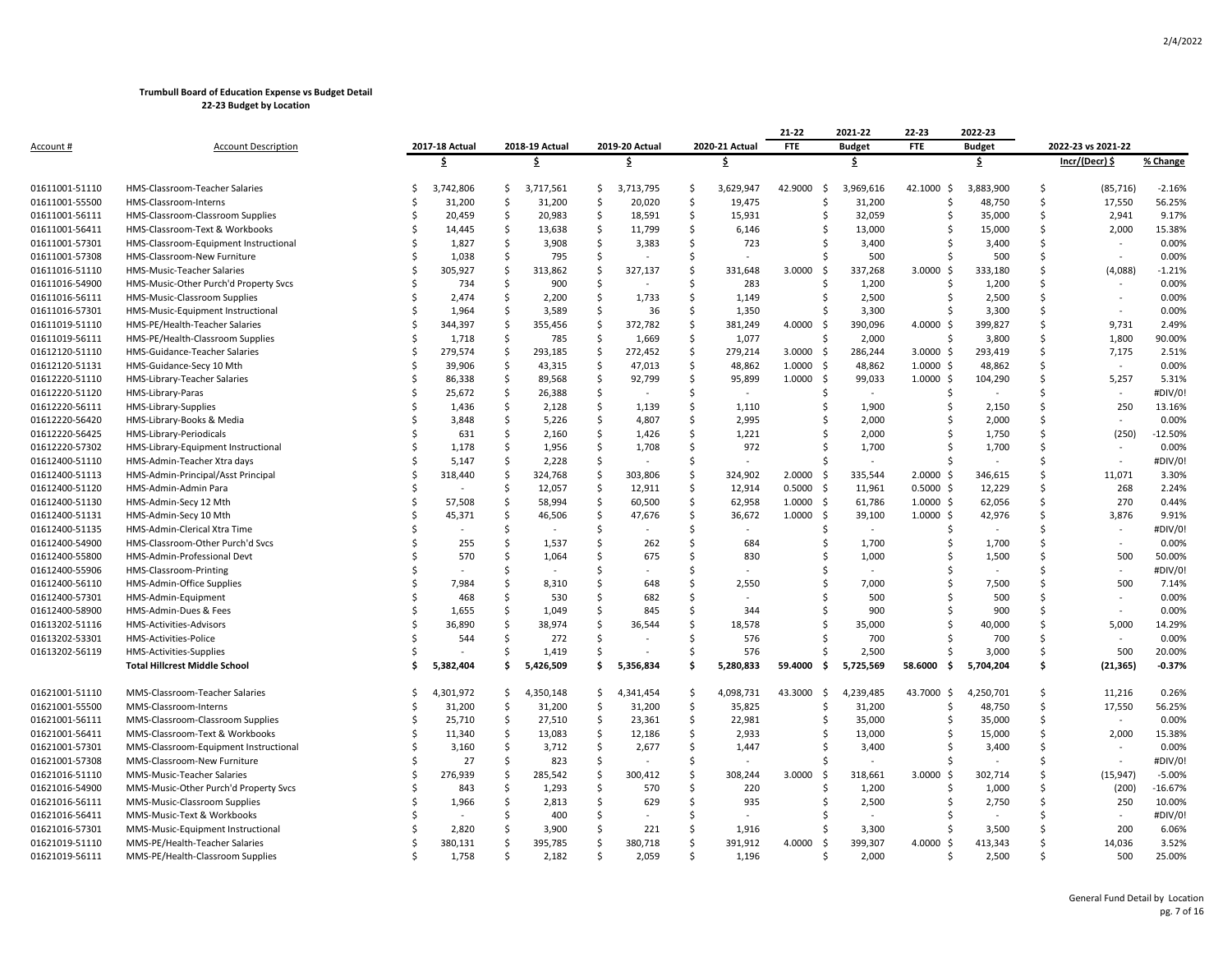|                  |                                           |               |                |              |                |                    |                |                    |                | 21-22          | 2021-22        | 22-23          | 2022-23       |               |                    |             |
|------------------|-------------------------------------------|---------------|----------------|--------------|----------------|--------------------|----------------|--------------------|----------------|----------------|----------------|----------------|---------------|---------------|--------------------|-------------|
| <u>Account #</u> | <b>Account Description</b>                |               | 2017-18 Actual |              | 2018-19 Actual |                    | 2019-20 Actual |                    | 2020-21 Actual | <b>FTE</b>     | <b>Budget</b>  | <b>FTE</b>     | <b>Budget</b> |               | 2022-23 vs 2021-22 |             |
|                  |                                           |               | \$             |              | \$             |                    | \$             |                    | \$.            |                | \$             |                | \$            |               | Incr/(Decr) \$     | % Change    |
| 01622120-51110   | MMS-Guidance-Teacher Salaries             | Ś             | 261,018        | \$           | 270,638        | \$                 | 280,254        | \$                 | 293,825        | 3.0000<br>- \$ | 317,719        | $3.0000$ \$    | 324,258       | -Ś            | 6,539              | 2.06%       |
| 01622120-51131   | MMS-Guidance-Secy 10 Mth                  | Ś             | 46,216         | Ś            | 47,442         | \$                 | 48,622         | Ś                  | 49,820         | 1.0000<br>- \$ | 49,320         | $1.0000$ \$    | 49,820        |               | 500                | 1.01%       |
| 01622220-51110   | MMS-Library-Teacher Salaries              | Ś             | 88,910         | Ŝ            | 92,236         | Ŝ.                 | 95,564         | Ś                  | 98,757         | 1.0000<br>-Ś   | 104,176        | $1.0000$ \$    | 116,413       | Ś             | 12,237             | 11.75%      |
| 01622220-51120   | MMS-Library-Paras                         | Ś             | 25,672         | \$           | 26,388         | \$                 |                | Ś                  |                | $\zeta$        |                | S,             |               |               |                    | #DIV/0!     |
| 01622220-56420   | MMS-Library-Books & Media                 | Ś             | 3,473          | \$           | 4,731          | Ś                  | 2,508          | Ś                  | 2,857          |                | 2,000          |                | 2,250         | <sup>\$</sup> | 250                | 12.50%      |
| 01622220-56425   | MMS-Library-Periodicals                   | Ś             | 1,383          | $\mathsf{S}$ | 1,547          | $\mathsf{S}$       | 1,242          | \$                 | 1,345          |                | 1,500          |                | 1,250         | Ś             | (250)              | $-16.67%$   |
| 01622220-56901   | MMS-Library-Supplies                      | Ś             | 1,299          | Ś            | 1,681          | Ś                  | 1,801          | Ś                  | 857            |                | 2,000          |                | 2,000         | Ś             |                    | 0.00%       |
| 01622220-57302   | MMS-Library-Equipment Instructional       | Ś             | 1,229          | Ś            | 1,091          | Ŝ.                 | 715            | Ŝ                  | 818            |                | 1,700          |                | 1,700         | Ś             |                    | 0.00%       |
| 01622400-51110   | MMS-Admin-Teacher Xtra days               | Ś             | 4,161          | Ś            | 6,490          | Ś                  | 2,264          | Ś                  | 2,292          | Ŝ.             | 2,366          |                |               | \$            | (2, 366)           | $-100.00%$  |
| 01622400-51113   | MMS-Admin-Principal/Asst Principal        | Ś             | 299,542        | \$           | 314,507        | \$                 | 324,947        | \$                 | 336,632        | 2.0000<br>- \$ | 343,331        | $2.0000$ \$    | 350,163       | Ś             | 6,832              | 1.99%       |
| 01622400-51120   | MMS-Admin-Admin Para                      | Ś             | 23,290         | $\mathsf{S}$ | 40,820         | $\mathsf{S}$       | 45,205         | $\mathsf{\hat{S}}$ | 46,513         | 0.5000<br>-\$  | 12,504         | $1.5000$ \$    | 47,459        | Ś             | 34,955             | 279.55%     |
| 01622400-51130   | MMS-Admin-Secy 12 Mth                     | Ś             | 57,488         | Ŝ            | 58,944         | \$                 | 60,450         | Ś                  | 62,698         | 1.0000<br>-\$  | 61,786         | $1.0000$ \$    | 62,336        | $\zeta$       | 550                | 0.89%       |
| 01622400-51131   | MMS-Admin-Secy 10 Mth                     | Ś             | 45,371         | Ŝ            | 46,506         | Ŝ.                 | 47,676         | Ŝ.                 | 48,862         | 1.0000<br>- Ś  | 48,862         | $1.0000$ \$    | 49,062        | ς             | 200                | 0.41%       |
| 01622400-51135   | MMS-Admin-Clerical Xtra Time              | Ś             |                | Ś            |                | Ś                  |                | Ś                  |                | -S             | $\blacksquare$ | -Ś             |               | \$            |                    | #DIV/0!     |
| 01622400-54900   | MMS-Classroom-Other Purch'd Svcs          | Ś             | 843            | \$           | 655            | \$                 | 650            | Ŝ                  | 505            |                | 1,700          |                | 1,700         |               |                    | 0.00%       |
| 01622400-55800   | MMS-Admin-Professional Devt               | Ś             |                | Ś            |                | Ś                  |                | Ś                  |                |                | 1,000          |                | 1,500         | \$            | 500                | 50.00%      |
| 01622400-55906   | MMS-Classroom-Printing                    | Ś             |                | Ś            |                | Ś                  |                | Ś                  |                |                |                |                |               | ς             |                    | #DIV/0!     |
| 01622400-56110   | MMS-Admin-Office Supplies                 |               | 6,716          | Ś            | 7,495          | Ś                  | 5,545          | Ś                  | 5,913          |                | 8,000          |                | 8,500         | \$            | 500                | 6.25%       |
| 01622400-57301   | MMS-Admin-Equipment                       |               |                | Ś            |                | Ŝ                  |                | Ŝ                  |                |                |                |                |               | ς             |                    | #DIV/0!     |
| 01622400-58900   | MMS-Admin-Dues & Fees                     |               | 979            | Ś            | 820            | Ś                  | 933            | Ŝ                  | 839            | -S             | 900            |                | 900           | ς             |                    | 0.00%       |
| 01623202-51116   | MMS-Activities-Advisors                   |               | 39,862         | Ś            | 38,753         | Ś                  | 38,743         | Ś                  | 24,897         |                | 35,000         |                | 40,000        | Ś             | 5,000              | 14.29%      |
| 01623202-53301   | MMS-Activities-Police                     | Ś             | 816            | Ś            | 1,242          | \$                 | 276            | Ś                  | 1,152          |                | 700            |                | 700           | Ś             |                    | 0.00%       |
| 01623202-56119   | MMS-Activities-Supplies                   |               |                | Ś            | 2,270          | Ś.                 | 1,098          | Ś                  | 1,272          |                | 2,500          |                | 2,000         | Ś             | (500)              | $-20.00%$   |
|                  | <b>Total Madison Middle School</b>        |               | 5,946,134      | Ŝ            | 6,082,648      | \$.                | 6,053,981      | Ś                  | 5,846,195      | 59.8000<br>.s  | 6,046,117      | 61.2000<br>. Ś | 6,140,670     | Ś             | 94,553             | 1.56%       |
| 01711001-51110   | THS-Classroom-Teacher Salaries            | Ś             | 9,982,632      |              | \$10,467,418   |                    | \$10,709,930   | \$                 | 10,743,315     | 114.4000<br>\$ | 11,004,604     | 117.1960 \$    | 11,399,689    | S,            | 395,085            | 3.59%       |
| 01711001-54900   | THS-Classroom-Other Purch'd Property Svcs | Ś             |                | Ś            |                | Ś                  |                | Ś                  |                |                |                |                |               | Ś             |                    | #DIV/0!     |
| 01711001-55800   | THS-Classroom-Professional Devt           |               |                | \$           |                | \$                 |                | Ś                  |                |                |                |                |               | Ś             |                    | #DIV/0!     |
| 01711001-56111   | THS-Classroom-Classroom Supplies          |               | 39,885         | Ś            | 30,504         | Ś                  | 36,102         | Ś                  | 6,054          |                | 35,000         | Ś              | 35,000        | Ś             |                    | 0.00%       |
| 01711001-57301   | THS-Classroom-Equipment                   | <sup>\$</sup> | 396            | Ś            | 104            | Ś                  |                | Ś                  |                |                |                | Ś              |               | \$            |                    | #DIV/0!     |
| 01711002-56112   | THS-Art-Supplies                          | Ś             | 11,391         | Ś            | 13,249         | Ś                  | 10,477         | Ŝ.                 | 10,562         | Ŝ.             | 18,000         | ς              | 18,600        | Ś             | 600                | 3.33%       |
| 01711002-57301   | THS-Art-Equipment Instructional           | Ś             | 2,515          | $\mathsf{S}$ | 1,483          | $\mathsf{S}$       | 500            | \$                 | 500            |                | 2,000          | Ś              | 8,500         | Ś             | 6,500              | 325.00%     |
| 01711003-51110   | THS-Admin-Detention Duty                  |               | 3,696          | Ś            | 5,015          | $\mathsf{S}$       | 2,866          | Ś                  |                | -S             | 3,000          | Ś              | 3,000         | Ś             |                    | 0.00%       |
| 01711003-56112   | <b>THS-Business Ed-Supplies</b>           | Ś             | 889            | Ŝ            | 1,955          | \$                 | 1,311          | Ś                  | 2,532          |                | 1,100          |                | 1,700         | Ś.            | 600                | 54.55%      |
| 01711003-56411   | THS-Business Ed-Text & Workbooks          | Ś             | 11,331         | Ś            | 6,305          | Ś                  | 7,911          | Ś                  | 4,267          | S.             | 8,000          |                | 9,225         | <sup>\$</sup> | 1,225              | 15.31%      |
| 01711003-57301   | THS-Business Ed-Equipment Instructional   | Ś             |                | Ś            | 176            | Ś                  |                | Ŝ                  |                |                |                |                |               |               | $\sim$             | #DIV/0!     |
| 01711006-51110   | THS-Ag Science-Teachers Salaries          | \$            | 643,716        | \$           | 663,218        | \$                 | 688,008        | \$                 | 576,636        | 6.0000<br>\$   | 590,970        | 6.0000<br>-\$  | 613,002       | Ś             | 22,032             | 3.73%       |
| 01711006-51114   | THS-Ag Science-Director                   | Ś             | 12,980         | $\mathsf{S}$ | 25,100         | $\mathsf{S}$       | 44,825         | Ś                  | 74,998         | 0.4500<br>-\$  | 77,124         | $0.4500$ \$    | 80,651        | Ś             | 3,527              | 4.57%       |
| 01711006-51129   | THS-Ag Science-Misc Salaries              | Ś             | 5,306          | $\zeta$      | 4,575          | $\mathsf{S}$       | 4,512          | Ś                  | 4,028          | Ŝ.             | 8,500          | -Ś             | 6,000         | Ś             | (2,500)            | $-29.41%$   |
| 01711006-51131   | THS-Ag Science-Secy 10 Mths               | Ś             | 34,559         | Ŝ            | 35,428         | \$                 | 36,324         | Ś                  | 37,232         | 1.0000<br>\$   | 36,992         | $1.0000$ \$    | 37,292        | Ś             | 300                | 0.81%       |
| 01711006-51135   | THS-Ag Science-Secy Xtra Time             | Ś             | 422            | Ś            | 514            | Ś                  | 471            | Ś                  | 597            |                | 492            |                | $\omega$      |               | (492)              | $-100.00\%$ |
| 01711006-54300   | THS-Ag Science-Repairs & Svc Fees         |               | 1,481          | $\mathsf{S}$ | 1,480          | $\mathsf{\hat{S}}$ | 895            | \$                 | 395            | -S             | 3,000          | Ś              | 3,000         | Ś             |                    | 0.00%       |
| 01711006-54900   | THS-Ag Science-Other Purch'd Prop Svcs    | Ś             | 2,342          | Ś            | 2,935          | Ś                  | 738            | Ś                  | 3,184          | Ŝ.             | 3,000          | Ś              | 3,000         | Ś             |                    | 0.00%       |
| 01711006-55809   | THS-Ag Science-Transportation             | Ś             | 1,924          | Ś            |                | Ś                  | 160            | Ś                  | 250            | Ŝ.             | 2,629          |                | 2,629         | Ś             |                    | 0.00%       |
| 01711006-55906   | THS-Ag Science-Printing                   | Ś             | 219            | Ś            |                | Ś                  | 283            | Ś                  |                | Ŝ.             | 1,500          | Ś              | 1,500         | Ś             |                    | 0.00%       |
| 01711006-56112   | THS-Ag Science-Supplies                   | Ś             | 31,859         | Ś            | 27,522         | Ś                  | 29,580         | Ś                  | 27,152         | S              | 31,000         | Ś              | 31,000        | Ś             |                    | 0.00%       |
| 01711006-56411   | THS-Ag Science-Text & Workbooks           |               | 2,867          | Ś            | 55             | Ś                  | 322            | Ś                  | 254            |                | 4,000          |                | 4,000         | ς             |                    | 0.00%       |
| 01711006-57301   | THS-Ag Science-Equipment Instructional    |               | 1,200          | Ś            |                | Ś                  |                | Ś                  | 7,451          |                | 969            |                | 969           | ¢.            |                    | 0.00%       |
| 01711006-58900   | THS-Ag Science-Dues & Fees                |               | 358            | Ś            | 166            | Ś                  | 65             |                    | 645            |                | 899            |                | 899           |               |                    | 0.00%       |
| 01711010-56112   | THS-Language Arts-Supplies                |               | 212            | Ś            | 292            | Ś                  | 752            | Ś                  | 2,013          |                | 2,005          |                | 1,000         | ς             | (1,005)            | $-50.12%$   |
| 01711010-56411   | THS-Language Arts-Text & Workbooks        |               | 6.997          | \$           | 12.693         | \$                 | 6.005          | ς                  | 18.736         | S.             | 18.000         |                | 18.000        |               |                    | 0.00%       |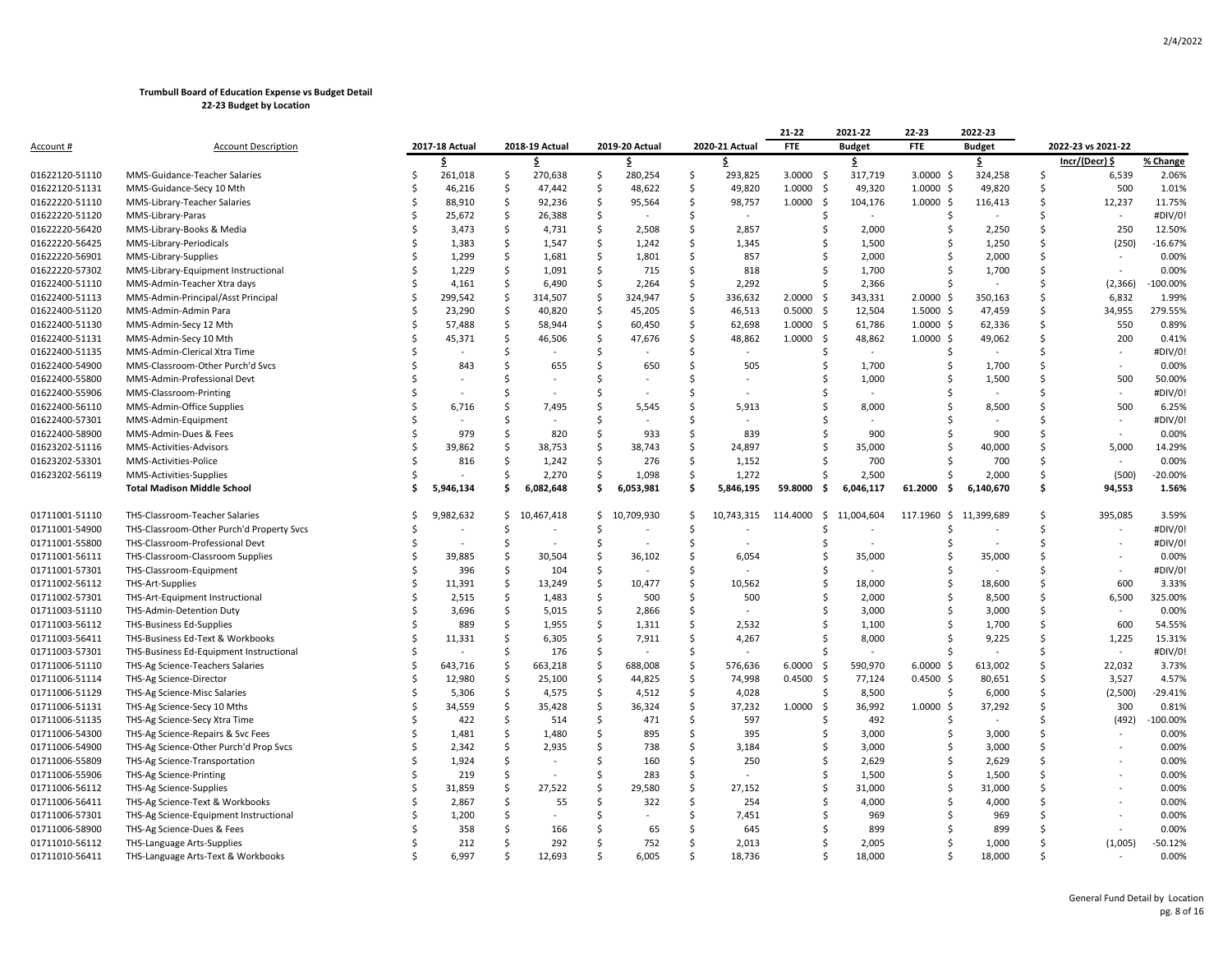|                |                                              |   |                |                     |                |                    |                |                    |                | 21-22         | 2021-22         | 22-23          | 2022-23       |         |                          |            |
|----------------|----------------------------------------------|---|----------------|---------------------|----------------|--------------------|----------------|--------------------|----------------|---------------|-----------------|----------------|---------------|---------|--------------------------|------------|
| Account #      | <b>Account Description</b>                   |   | 2017-18 Actual |                     | 2018-19 Actual |                    | 2019-20 Actual |                    | 2020-21 Actual | <b>FTE</b>    | <b>Budget</b>   | <b>FTE</b>     | <b>Budget</b> |         | 2022-23 vs 2021-22       |            |
|                |                                              |   | \$             |                     | \$             |                    | \$             |                    | \$             |               | \$.             |                | \$.           |         | Incr/(Decr) \$           | % Change   |
| 01711011-55800 | THS-Foreign Lang-Professional Devt           |   |                | \$                  |                | \$                 |                | \$                 |                |               | \$              | Ś              |               | \$      |                          | #DIV/0!    |
| 01711011-56112 | THS-Foreign Language-Supplies                |   | 1,495          | Ŝ                   | 1,692          | Ś.                 | 649            | \$                 | 2,319          |               | 1,750<br>\$     | Ś              | 1,500         | Ś       | (250)                    | $-14.29%$  |
| 01711011-56411 | THS-Foreign Language-Text & Workbooks        |   | 8,333          | Ś                   | 14,208         | -Ś                 | 1,540          | Ŝ.                 | 8,811          |               | Ś<br>11,516     | Ś              | 12,500        | Ś       | 984                      | 8.54%      |
| 01711011-57301 | THS-Foreign Language-Equipment Instructional |   | 5,389          | -\$                 | 5,389          | Ś.                 | 5,599          | Ŝ.                 | 5,599          |               | 6,200<br>Ŝ      | Ś              | 5,600         | Ŝ.      | (600)                    | $-9.68%$   |
| 01711013-56112 | <b>THS-Home Economics-Supplies</b>           |   | 15,572         | Ś                   | 17,335         | Ś.                 | 11,226         | Ŝ.                 | 13,167         |               | Ś<br>13,500     | Ś              | 14,600        | Ś       | 1,100                    | 8.15%      |
| 01711013-56411 | THS-Home Economics-Text & Workbooks          |   |                | Ś                   |                | Ś.                 |                |                    |                |               | 3,800           |                |               | Ś       | (3,800)                  | -100.00%   |
| 01711013-57301 | THS-Home Economics-Equipment Instructional   |   | 8,124          | Ś                   | 1,503          | Ś                  | 2,532          | S.                 | 2,419          |               | 2,500<br>Ś      | S              | 3,000         | Ś       | 500                      | 20.00%     |
| 01711014-54900 | THS-Industrial Arts-Other Purch'd Prop Svcs  |   | 809            | Ś                   |                | Ś                  |                | Ŝ.                 |                |               |                 |                |               | Ś       | $\sim$                   | #DIV/0!    |
| 01711014-56112 | THS-Industrial Arts-Supplies                 |   | 10,281         | $\mathsf{S}$        | 10,686         | Ś.                 | 7,440          | $\mathsf{\hat{S}}$ | 16,879         |               | Ś<br>14,000     | Ś              | 21,000        | \$      | 7,000                    | 50.00%     |
| 01711014-57301 | THS-Industrial Arts-Equipment Instructional  |   |                | Ś                   | 794            | Ś                  | 697            | Ŝ.                 | 882            |               | 800<br>Ś        | S              | 2,000         | Ś       | 1,200                    | 150.00%    |
| 01711015-56112 | THS-Mathematics-Supplies                     |   | 2,064          | <sup>5</sup>        | 5,233          | -Ś                 | 694            | -Ś                 | 299            |               | 2,015<br>S      | Ś              | 1,550         | Ŝ.      | (465)                    | $-23.08%$  |
| 01711015-56411 | THS-Mathematics-Text & Workbooks             |   | 2,989          | Ś                   | 3,246          | Ś.                 | 5,165          | Ŝ.                 | 8,373          |               | 9,000<br>Ŝ      | Ś              | 15,100        | $\zeta$ | 6,100                    | 67.78%     |
| 01711016-51110 | THS-Music-Teacher Salaries                   |   | 261,683        | -\$                 | 238,395        | -\$                | 327,472        | S.                 | 300,099        | 6.0000<br>-\$ | 458,728         | $3.0000$ \$    | 242,048       | \$      | (216, 680)               | $-47.23%$  |
| 01711016-51116 | <b>THS-Music-Directors</b>                   |   | 21,312         | $\ddot{\mathsf{S}}$ | 21,684         | $\dot{\mathsf{s}}$ | 17,626         | $\mathsf{\hat{S}}$ |                |               | 18,419<br>Ŝ     | Ś              |               | Ś       | (18, 419)                | 100.00%    |
| 01711016-53300 | THS-Music-Other Professional Svcs            |   | 44,900         | -\$                 | 45,250         | Ś.                 | 39,050         | Ŝ.                 | 40,349         |               | 43,500<br>Ś     | Ś              | 47,575        | Ś       | 4,075                    | 9.37%      |
| 01711016-54201 | THS-Music-Uniform Cleaning                   |   | 2,000          | .s                  | 1,686          | -Ś                 | 1,865          | Ŝ.                 |                |               | 1,500<br>Ś      | S              | 1,500         | Ś       |                          | 0.00%      |
|                |                                              |   |                | -\$                 |                | S.                 |                | Ŝ.                 |                |               | Ś               | S              |               | Ś       |                          |            |
| 01711016-55809 | THS-Music-Transportation                     |   | 15,931         |                     | 20,396         |                    | 13,419         |                    |                |               | 15,000          |                | 17,500        |         | 2,500                    | 16.67%     |
| 01711016-56112 | THS-Music-Supplies                           |   | 4,414          | -\$                 | 5,432          | -\$                | 2,990          | S.                 | 3,590          |               | 5,900<br>Ŝ      | Ś              | 6,000         | \$      | 100                      | 1.69%      |
| 01711016-57301 | THS-Music-Equipment Instructional            |   | 18,180         | $\ddot{\mathsf{S}}$ | 802            | S.                 |                | Ŝ.                 | 4,885          |               | 1,794<br>Ś      | S              | 2,500         | Ś       | 706                      | 39.35%     |
| 01711019-51110 | THS-PE/Health-Teacher Salaries               | Ś | 665,570        | <sub>\$</sub>       | 785,442        | $\mathsf{S}$       | 720,999        | $\mathsf{\hat{S}}$ | 771,232        | 9.2300<br>-\$ | 854,514         | 8.7250 \$      | 870,251       | Ś       | 15,737                   | 1.84%      |
| 01711019-56112 | THS-PE/Health-Supplies                       |   | 829            | Ś                   | 3,631          | -Ś                 | 2,360          | Ŝ.                 | 829            |               | 3,000           |                | 3,000         | Ś       | $\overline{\phantom{a}}$ | 0.00%      |
| 01711019-56411 | THS-PE/Health-Text & Workbooks               |   |                | Ś                   |                | <sup>5</sup>       |                | Ŝ.                 |                |               | 500<br>Ś        | S              | 500           | Ś       | $\sim$                   | 0.00%      |
| 01711019-57301 | THS-PE/Health-Equipment Instructional        |   | 2.453          | .S                  | 1,870          | <sup>5</sup>       | 4,327          | Ŝ.                 | 1,932          |               | 2,500<br>S      |                | 3,500         | Ś       | 1,000                    | 40.00%     |
| 01711019-58900 | THS-PE/Health-Dues & Fees                    |   |                | .S                  |                | -Ś                 |                | Ŝ.                 |                |               |                 |                |               | Ś       | $\sim$                   | #DIV/0!    |
| 01711022-51110 | THS-Alternate School-Teachers Salaries       |   | 414,501        | Ś                   | 344,544        | S.                 | 369,672        | Ŝ.                 | 386,375        | 4.2600<br>-\$ | 398,956         | $4.1620$ \$    | 405,751       | Ś       | 6,795                    | 1.70%      |
| 01711022-51131 | THS-Alternate School-Secy 10 Mths            |   |                | <sup>5</sup>        |                | S.                 |                | Ŝ.                 |                |               |                 |                |               | Ś       |                          | #DIV/0!    |
| 01711022-55809 | THS-Alternate School-Field Trips             |   | 539            | Ś                   | 643            | S.                 |                | Ŝ.                 |                |               | 1,000<br>S      |                |               | Ś       | (1,000)                  | -100.00%   |
| 01711022-56112 | THS-Alternate School-Supplies                |   | 1,262          | <sup>5</sup>        | 630            | -Ś                 | 268            | Ŝ.                 |                |               | 500             |                | 500           | Ś       |                          | 0.00%      |
| 01711022-56411 | THS-Alternate School-Text & Workbooks        |   |                | .S                  |                | -Ś                 | 2,963          | -Ś                 |                |               | S               |                |               | Ś       | $\sim$                   | #DIV/0!    |
| 01711027-56112 | THS-Science-Supplies                         |   | 11,596         | Ś                   | 10,631         | Ś                  | 5,104          | Ŝ.                 | 1,959          |               | \$<br>12,000    | Ś              | 12,360        | Ś       | 360                      | 3.00%      |
| 01711027-56411 | THS-Science-Text & Workbooks                 |   | 4,552          | \$                  | 8,703          | -\$                |                | S.                 | 9,773          |               | Ś<br>9,800      | Ś              | 9,800         | Ś       | $\sim$                   | 0.00%      |
| 01711027-57301 | THS-Science-Equipment Instructional          |   | 2,484          | Ś                   | 7,926          | S.                 | 404            | Ś                  |                |               | 8,500           |                | 8,755         | Ś       | 255                      | 3.00%      |
| 01711028-51110 | THS-Admin-Teacher Xtra Tme                   | Ś |                | Ŝ                   |                | Ś                  |                | <sup>\$</sup>      |                |               | Ŝ               |                |               | Ś       | $\sim$                   | #DIV/0!    |
| 01711028-56112 | THS-Social Studies-Supplies                  |   | 3,902          | Ŝ.                  | 340            | -Ś                 | 19             | -Ś                 |                |               | 830<br>S        | S              | 880           | Ŝ.      | 50                       | 6.02%      |
| 01711028-56411 | THS-Social Studies-Text & Workbooks          |   | 8,699          | Ŝ                   | 14,173         | S.                 | 16,134         | Ŝ.                 | 15,633         |               | 10,350<br>Ś     | S              | 12,774        | Ś       | 2,424                    | 23.42%     |
| 01712120-51110 | THS-Guidance-Teacher Salaries                | Ś | 1,085,655      | \$                  | 1,181,445      | \$                 | 1,228,048      | $\mathsf{\hat{S}}$ | 1,286,779      | 13.0000       | \$<br>1,318,017 | 13.0000 \$     | 1,350,082     | \$      | 32,065                   | 2.43%      |
| 01712120-51130 | THS-Guidance-Secy 12 Mths                    |   | 164,611        | $\ddot{\mathsf{S}}$ | 168,730        | $\mathsf{S}$       | 173,223        | \$                 | 179,112        | 3.0000<br>\$  | 177,966         | $3.0000$ \$    | 178,276       | Ś       | 310                      | 0.17%      |
| 01712120-53220 | THS-Guidance-Career Guidance                 |   | 3,016          | Ś                   | 3,098          | S.                 | 808            | Ŝ.                 | 1,502          |               | 1,000<br>Ś      | Ś              | 920           | Ś       | (80)                     | $-8.00%$   |
| 01712120-56112 | THS-Guidance-Supplies                        |   |                | Ś                   |                | <sup>5</sup>       |                | <sup>\$</sup>      |                |               | 600             |                |               | Ś       | (600)                    | $-100.00%$ |
| 01712120-56118 | THS-Guidance-Software                        |   |                | Ś                   | 13,625         | Ś                  |                | Ŝ.                 |                |               |                 |                |               | Ś       |                          | #DIV/0!    |
| 01712120-56903 | <b>THS-Guidance-Testing Materials</b>        |   |                | <sup>5</sup>        | 575            | Ś                  | 537            | Ŝ.                 | 33             |               | 600<br>S        |                | 400           | Ś       | (200)                    | $-33.33%$  |
| 01712120-58900 | THS-Guidance-Dues & Fees                     |   |                | Ś                   | 60             | -Ś                 | 20             | Ŝ.                 |                |               | Ś<br>$\sim$     |                |               | Ś       |                          | #DIV/0!    |
| 01712220-51110 | THS-Library-Teacher Salaries                 | Ś | 146,452        | $\zeta$             | 152,042        | $\mathsf{S}$       | 162,647        | $\mathsf{\hat{S}}$ | 82,806         | 1.0000<br>-\$ | 85,513          | $1.0000 \,$ \$ | 90,927        | Ś       | 5,414                    | 6.33%      |
| 01712220-51131 | THS-Library-Secy 10 Mths                     | Ś | 21,608         | -\$                 | 22,268         | S.                 | 24,427         | Ŝ.                 | 26,182         | 1.0000<br>-\$ | 25,682          | $1.0000 \,$ \$ | 26,182        | Ś       | 500                      | 1.95%      |
| 01712220-56420 | THS-Library-Books & Media                    | Ś | 9,825          | $\ddot{\mathsf{S}}$ | 10,661         | $\dot{\mathsf{s}}$ | 7,120          | \$                 | 4,803          |               | Ś<br>7,040      | Ś              | 7,040         | Ś       | $\sim$                   | 0.00%      |
| 01712220-56425 | THS-Library-Periodicals                      |   | 4,799          | Ŝ                   | 6,706          | Ś.                 | 6,353          | Ŝ.                 | 2,068          |               | Ś<br>2,100      |                | 2,200         | Ś       | 100                      | 4.76%      |
| 01712220-56901 |                                              |   | 4,552          | <sup>5</sup>        | 2,454          | -Ś                 | 950            | -Ś                 | 2,820          |               | Ś               | S              |               | Ś       | 45                       | 1.50%      |
|                | THS-Library-Supplies                         |   |                | Ś                   |                | Ś.                 |                | $\zeta$            |                |               | 3,000           |                | 3,045         | Ś       |                          | 0.00%      |
| 01712220-57302 | THS-Library-Equipment Instructional          |   | 649            |                     | 775            |                    |                |                    | 530            |               | 775             |                | 775           |         |                          |            |
| 01712220-58900 | THS-Library-Dues & Fees                      |   | 268            | Ŝ                   | 195            | Ś                  | 198            | Ŝ.                 |                |               |                 |                |               |         |                          | #DIV/0!    |
| 01712221-56112 | <b>THS-Audio Visual-Supplies</b>             |   | 244            |                     | 949            | Ś                  |                | Ŝ.                 |                |               |                 |                |               |         |                          | #DIV/0!    |
| 01712221-56900 | THS-Audio Visual-Parts & Maintenance         |   | 2,118          | Ś.                  | 6,079          | Ś                  | 850            | <sup>\$</sup>      | 500            |               | Ś<br>2,500      | Ś              | 1,500         | Ś       | (1,000)                  | $-40.00%$  |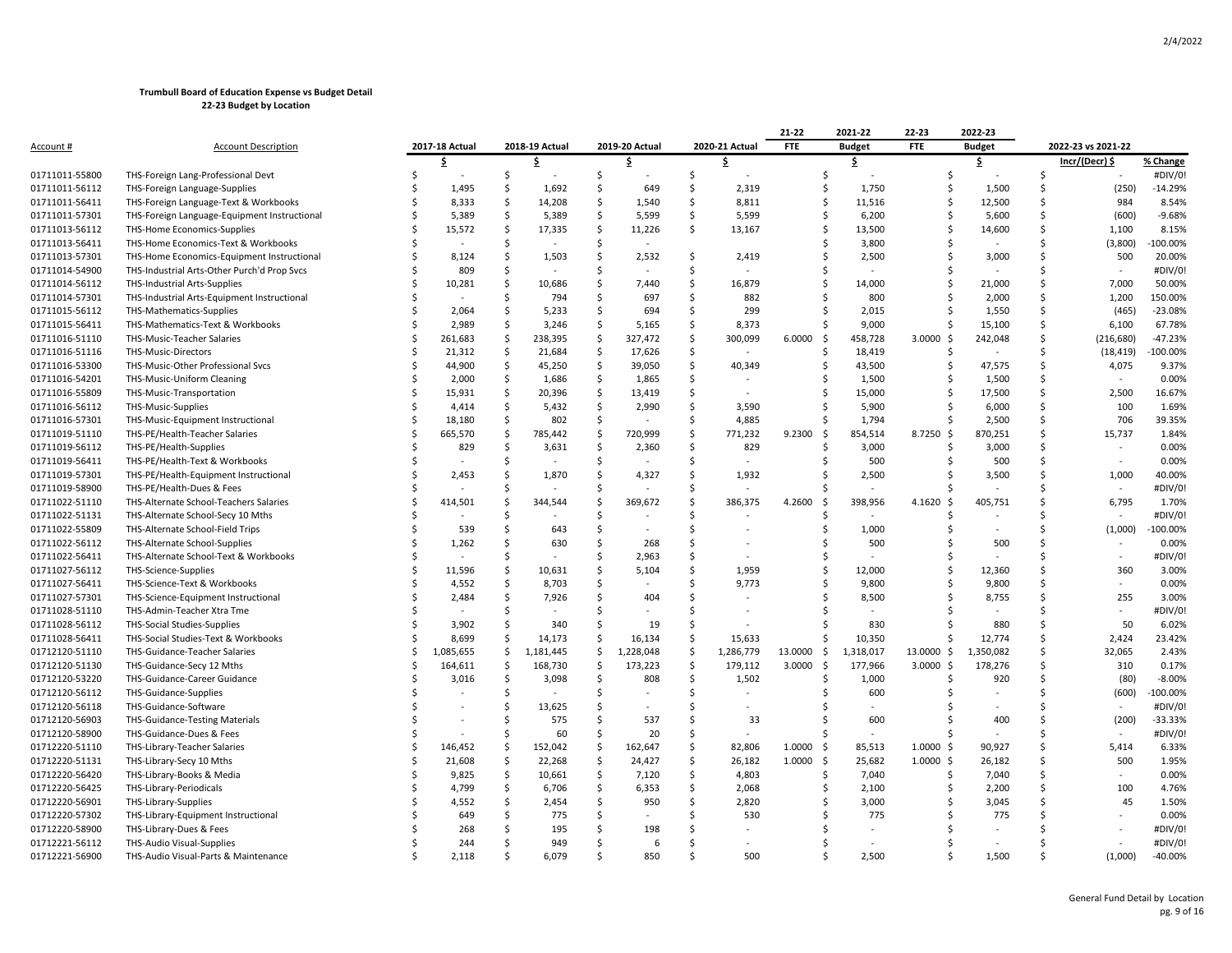|                |                                               |   |                |     |                |     |                |              |                | 21-22            | 2021-22       | 22-23          | 2022-23       |               |                    |           |
|----------------|-----------------------------------------------|---|----------------|-----|----------------|-----|----------------|--------------|----------------|------------------|---------------|----------------|---------------|---------------|--------------------|-----------|
| Account #      | <b>Account Description</b>                    |   | 2017-18 Actual |     | 2018-19 Actual |     | 2019-20 Actual |              | 2020-21 Actual | FTE              | <b>Budget</b> | FTE            | <b>Budget</b> |               | 2022-23 vs 2021-22 |           |
|                |                                               |   | \$.            |     | \$             |     | \$             |              | s              |                  | \$            |                | \$            |               | Incr/(Decr) \$     | % Change  |
| 01712221-57301 | THS-Audio Visual-Equipment Instructional      |   | 967            | Ŝ.  | 4,975          | S.  | 2,000          | S.           |                | Ś                | 4,000         | -Ś             | 4,000         | Ŝ.            |                    | 0.00%     |
| 01712400-51113 | THS-Admin-Principals                          |   | 771,998        | -\$ | 804,601        | S.  | 824,191        | S.           | 827,468        | 5.0000<br>- \$   | 842,283       | $5.0000$ \$    | 868,490       | .s            | 26,207             | 3.11%     |
| 01712400-51120 | THS-L/W-Paras                                 |   | 192,221        | -\$ | 116,058        | \$  | 120,649        | -\$          | 73,057         | 3.0000<br>-\$    | 126,078       | $3.0000$ \$    | 80,911        | Ś             | (45, 167)          | $-35.83%$ |
| 01712400-51130 | THS-Admin-Secy 12 Mth                         |   | 112,919        | -\$ | 115,747        | -\$ | 118,637        | -\$          | 122,963        | 2.0000<br>- \$   | 121,107       | $2.0000$ \$    | 112,165       | .s            | (8, 942)           | $-7.38%$  |
| 01712400-51131 | THS-Admin-Secy 10 Mth                         |   | 120,631        | -S  | 128,959        | - Ś | 137,290        | .S           | 143,926        | 3.0000<br>- \$   | 146,365       | $3.0000$ \$    | 146,665       | ς             | 300                | 0.21%     |
| 01712400-51135 | THS-Admin-Clerical Xtra Time                  |   | 335            | -\$ | 191            | \$  | 229            | -\$          |                | S                | 239           | -S             | 250           | Ŝ.            | 11                 | 4.60%     |
| 01712400-53301 | THS-Admin-Police Services                     | Ś | 104,975        | -\$ | 108,141        | -\$ | 75,590         | S.           | 89,712         | S                | 65,000        |                | 65,000        | Ś             |                    | 0.00%     |
| 01712400-55800 | THS-Admin-Professional Devt                   |   | 10,287         | -\$ | 417            | -\$ | 6,110          | S.           | 1,275          | Ŝ                | 2,000         |                | 3,500         | Ŝ             | 1,500              | 75.00%    |
| 01712400-55901 | THS-Admin-Other Purch'd Svcs                  |   | 1,871          | -\$ | 2,404          | S.  | 1,638          | Ś            |                | Ŝ                | 2,000         |                | 1,750         | Ŝ             | (250)              | $-12.50%$ |
| 01712400-55906 | THS-Admin-Printing                            |   | 10,805         | -S  | 11,583         | -Ś  | 13,855         | -Ś           | 6,927          | Ŝ                | 9,000         |                | 9,000         | Ŝ.            |                    | 0.00%     |
| 01712400-56110 | THS-Admin-Office Supplies                     |   | (8, 345)       | -\$ | 3,823          | \$  | 3,721          | S.           | 2,628          | S                | 4,000         |                | 3,500         | Ŝ             | (500)              | $-12.50%$ |
| 01712400-56116 | THS-Admin-Supplies                            |   | 501            |     | 919            | -Ś  |                | Ś            | 4,495          |                  | 1,000         |                | 7,750         | Ś             | 6,750              | 675.00%   |
| 01712400-56270 | THS-Admin-Security Supplies                   |   | 1,075          | S   | 559            | -Ś  | 1,005          | Ŝ            | 1,306          | S                | 1,250         |                | 1,500         | Ŝ.            | 250                | 20.00%    |
| 01712400-56425 | THS-Admin-Periodicals                         |   | 20             |     | 437            | -Ś  |                | Ś            |                | .S               |               |                | 750           | Ŝ.            | 750                | #DIV/0!   |
| 01712400-56907 | THS-Admin-Graduation                          |   | 12,299         |     | 13,278         | -S  | 19,942         | Ŝ            | 16,683         | S                | 15,000        |                | 16,800        | .s            | 1,800              | 12.00%    |
| 01712400-57301 | THS-Admin-Equipment                           |   |                | Ś   |                | -Ś  |                | .S           | 616            |                  |               |                |               |               |                    | #DIV/0!   |
| 01712400-57308 | THS-Admin-Office Furniture                    |   | 2,043          | Ś   | 6,156          | .\$ |                | Ś            | 700            |                  |               |                |               | \$            | $\sim$             | #DIV/0!   |
| 01712400-58900 | THS-Admin-Dues & Fees                         |   | 9,494          |     | 9,853          | -Ś  | 10,063         | Ŝ            | 10,844         | Ŝ.               | 11,225        |                | 11,225        | Ŝ.            |                    | 0.00%     |
| 01401000-55502 | THS-Classroom-Interns                         |   | 61,500         | Ŝ   | 22,800         | Ŝ.  | 46,800         | Ś            |                |                  | 46,800        |                | 48,750        | <sup>\$</sup> | 1,950              | 4.17%     |
|                | <b>Total Trumbull High School</b>             | s | 15,188,433     | \$. | 15,793,012     | \$. | 16,129,158     | . Ś          | 16,005,940     | 172.3400<br>- \$ | 16,787,296    | 171.5330<br>S. | 17,044,053    | \$            | 256,757            | 1.53%     |
|                |                                               |   |                |     |                |     |                |              |                |                  |               |                |               |               |                    |           |
| 01711019-51114 | THS-Sports-Sports General-Director            |   | 151,968        | -S  | 155,007        | -S  | 158,108        | -S           | 161,665        | 1.0000<br>- \$   | 164,882       | $1.0000$ \$    | 168,163       | Ŝ.            | 3,281              | 1.99%     |
| 01713201-51116 | Sports-Sports General-Coaches                 |   | 14,449         | -\$ | 14,736         | -\$ | 13,976         | -\$          | 13,129         | Ŝ                | 491,626       | -S             | 637,583       | Ŝ.            | 145,957            | 29.69%    |
| 01713201-51131 | Sports-Sports General-Secy 10 Mths            |   | 46,196         | -\$ | 47,392         | \$  | 48,622         | -\$          | 49,820         | 1.0000<br>\$     | 49,320        | $1.0000$ \$    | 49,820        | \$            | 500                | 1.01%     |
| 01713201-51135 | Sports-Sports Gen-Clerical Xtra Time          |   | 3,000          | -\$ | 4,500          | S.  | 3,000          | S.           | 4,500          |                  | 3,135         |                | 4,500         | Ŝ             | 1,365              | 43.54%    |
| 01713201-53300 | Sports-Sports GeneraL-Purch'd Svcs            |   | 247,883        | Ś   | 211,744        | -\$ | 217,258        | Ŝ.           | 150,410        | Ŝ                | 189,000       |                | 282,000       | Ŝ             | 93,000             | 49.21%    |
| 01713201-53301 | Athletics - Police Services                   |   |                | Ś   |                | -Ś  |                | Ŝ            |                | S                |               |                | 15,000        | .s            | 15,000             | #DIV/0!   |
| 01713201-54200 | Sports-Sports General-Cleaning Svcs           |   | 12,056         |     | 9,947          | S   | 11,424         | .S           | 11,924         | S                | 15,000        |                | 15,000        | Ŝ.            | $\blacksquare$     | 0.00%     |
| 01713201-55809 | THS-Activities-Sports                         |   |                | Ś   |                | -Ś  | 61,974         | S.           | 26,247         | S                | 127,000       | -S             | 130,810       | .s            | 3,810              | 3.00%     |
| 01713201-56112 | Sports-Sports General-Supplies                |   | 31,137         | .\$ | 49,698         | -\$ | 29,983         | S.           | 89,780         | Ŝ                | 65,000        | .S             | 140,000       | Ś             | 75,000             | 115.38%   |
| 01713201-57301 | Sports-Sports General-Equipment Instructional |   | 16,954         | .\$ | 37,342         | -\$ | 16,831         | S.           | 44,118         | Ŝ                | 40,000        | Ŝ.             | 30,000        | Ŝ             | (10,000)           | $-25.00%$ |
| 01713201-58900 | Sports-Sports General-Dues & Fees             |   | 36,381         | -\$ | 33,471         | S.  | 35,317         | -S           | 23,680         | Ŝ                | 35,000        |                | 40,000        | Ŝ             | 5,000              | 14.29%    |
| 01713202-51116 | THS-Activities-Advisors                       |   | 96,666         | Ś   | 118,353        | .\$ | 111,261        | Ś            | 109,298        | Ŝ                | 115,000       |                | 128,578       | Ŝ.            | 13,578             | 11.81%    |
| 01713202-55807 | THS-Activities-Competitions                   |   | 46,110         | -\$ | 36,527         | S.  | 875            | Ŝ.           | 1,066          | S                | 45,000        |                | 45,000        | Ŝ.            |                    | 0.00%     |
| 01713202-55906 | THS-Activities-Printing                       |   |                | Ŝ   |                |     |                | -Ś           |                |                  | 750           |                | 500           | Ś             | (250)              | -33.33%   |
| 01713203-56906 | THS-Activities-Fees, Awards & Supplies        |   | 1,407          | S   | 1,130          | Ś   | 523            | .S           |                |                  | 2,700         |                | 1,500         | Ś             | (1, 200)           | -44.44%   |
| 01723301-51116 | Sports-Baseball-Coaches                       |   | 17,405         | Ś   | 17,709         | Ś   |                | <sup>5</sup> | 18,218         |                  |               |                |               |               |                    | #DIV/0!   |
| 01723301-53300 | Sports-Baseball-Purch'd Svcs                  |   |                |     |                |     |                | Ś            |                |                  |               |                |               |               |                    | #DIV/0!   |
| 01723301-55809 | Sports-Baseball-Buses                         |   | 3,614          | -S  | 4,903          |     |                | Ś            |                |                  |               |                |               |               |                    | #DIV/0!   |
| 01723301-56112 | Sports-Baseball-Supplies                      |   |                |     |                |     |                |              |                |                  |               |                |               |               |                    | #DIV/0!   |
| 01723302-51116 | Sports-Basketball-Coaches                     |   | 30,122         |     | 43,270         |     | 38,190         | Ś            | 38,666         |                  |               |                |               |               |                    | #DIV/0!   |
| 01723302-53300 | Sports-Basketball-Purch'd Svcs                |   |                | S   |                | S   |                | Ś            |                |                  |               |                |               |               |                    | #DIV/0!   |
| 01723302-55809 | Sports-Basketball-Buses                       |   | 15,798         | S   | 12,054         | S   |                | S            |                |                  |               |                |               |               |                    | #DIV/0!   |
| 01723302-56112 | Sports-Basketball-Supplies                    |   |                | Ś   |                |     |                |              |                |                  |               |                |               |               |                    | #DIV/0!   |
| 01723303-51116 | Sports-Field Hockey-Coaches                   |   | 16,482         |     | 17,239         | \$  | 17,993         | \$           | 17,029         |                  |               |                |               |               |                    | #DIV/0!   |
| 01723303-55809 | Sports-Field Hockey-Buses                     |   | 3,335          | -S  | 2,771          | -Ś  | 1,707          | Ś            |                |                  |               |                |               |               |                    | #DIV/0!   |
| 01723303-56112 | Sports-Field Hockey-Supplies                  |   |                | Ś   |                | -Ś  |                | Ś            |                |                  |               |                |               |               |                    | #DIV/0!   |
| 01723304-51116 | Sports-Football-Coaches                       |   | 48,308         |     | 54,935         |     | 45,166         |              | 45,730         |                  |               |                |               |               |                    | #DIV/0!   |
| 01723304-53300 | Sports-Field Hockey-Purch'd Svcs              |   |                |     |                |     |                |              |                |                  |               |                |               |               |                    | #DIV/0!   |
| 01723304-53300 | Sports-Football-Purch'd Svcs                  |   |                |     |                |     |                |              |                |                  |               |                |               |               |                    | #DIV/0!   |
| 01723304-55809 | Sports-Football-Buses                         |   | 4.690          |     | 3,762          |     | 1.865          |              |                |                  |               |                |               |               |                    | #DIV/0!   |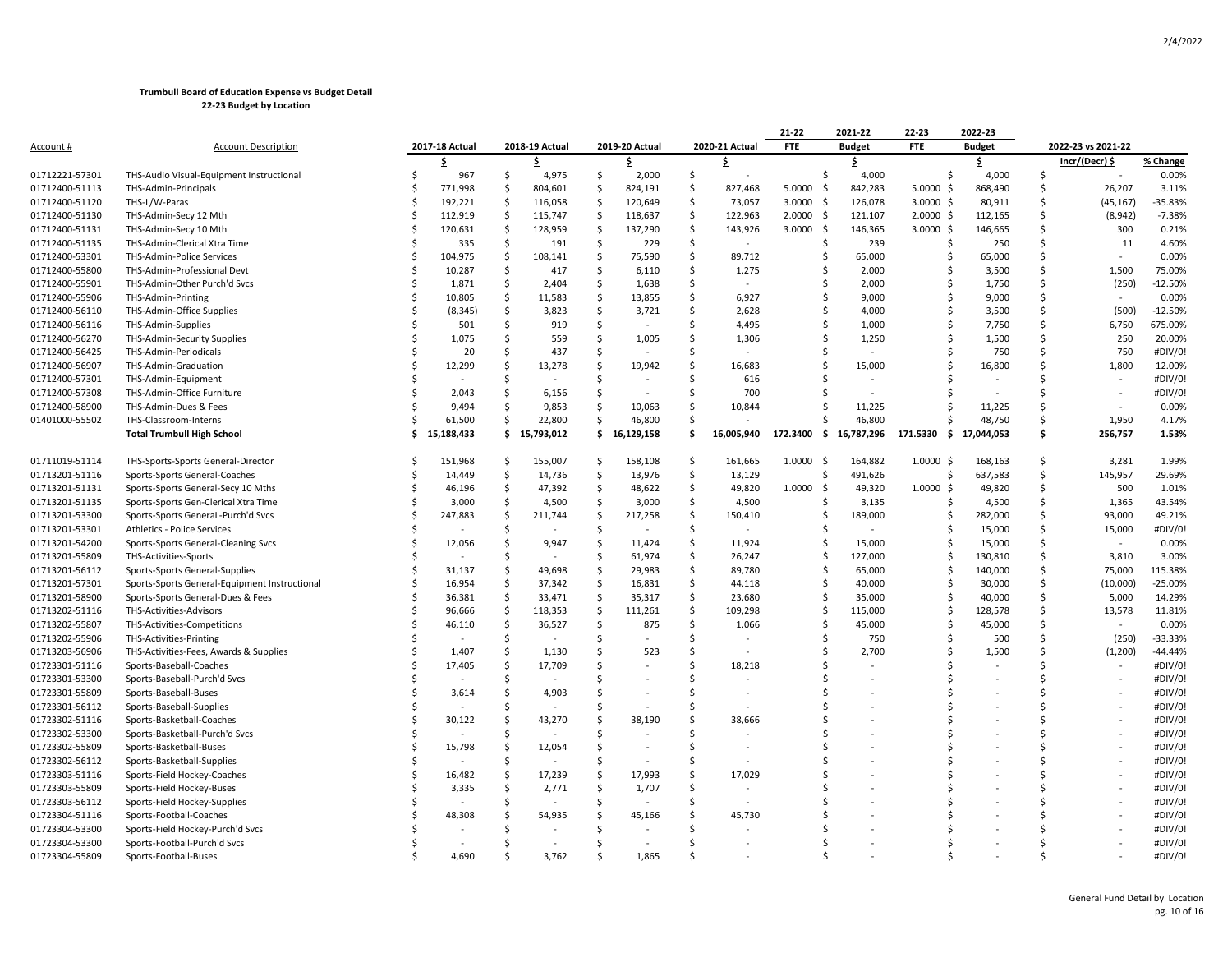|                |                                   |                |                |        |                              |                    |                          | 21-22      | 2021-22       | 22-23      | 2022-23       |    |                    |          |
|----------------|-----------------------------------|----------------|----------------|--------|------------------------------|--------------------|--------------------------|------------|---------------|------------|---------------|----|--------------------|----------|
| Account #      | <b>Account Description</b>        | 2017-18 Actual | 2018-19 Actual |        | 2019-20 Actual               |                    | 2020-21 Actual           | <b>FTE</b> | <b>Budget</b> | <b>FTE</b> | <b>Budget</b> |    | 2022-23 vs 2021-22 |          |
|                |                                   | \$             | \$             |        | \$                           |                    | \$                       |            | \$            |            | \$            |    | Incr/(Decr) \$     | % Change |
| 01723304-56112 | Sports-Football-Supplies          |                | \$             |        | \$                           | \$                 |                          | Ś          |               |            | Ś             | \$ |                    | #DIV/0!  |
| 01723305-51116 | Sports-Ice Hockey-Coaches         | 25,574         | \$             | 26,020 | $\mathsf{\hat{S}}$<br>20,562 | $\mathsf{\hat{S}}$ | 32,717                   |            |               |            |               |    |                    | #DIV/0!  |
| 01723305-53300 | Sports-Ice Hockey-Purch'd Svcs    |                | Ś              |        | Ś                            | Ŝ.                 |                          |            |               |            |               |    |                    | #DIV/0!  |
| 01723305-55809 | Sports-Ice Hockey-Buses           | 5,185          | Ś              | 4,072  | <sup>5</sup>                 | Ś                  |                          |            |               |            |               | S  |                    | #DIV/0!  |
| 01723305-56112 | Sports-Ice Hockey-Supplies        |                | Ŝ              |        |                              | Ŝ.                 |                          |            |               |            |               |    |                    | #DIV/0!  |
| 01723306-51116 | Sports-Lacrosse-Coaches           | 34,349         | .S             | 35,418 | Ś                            | Ŝ.                 | 35,479                   |            |               |            |               |    |                    | #DIV/0!  |
| 01723306-53300 | Sports-Lacrosse-Purch'd Svcs      |                |                |        |                              | Ŝ.                 |                          |            |               |            |               |    |                    | #DIV/0!  |
| 01723306-55809 | Sports-Lacrosse-Buses             | 6,207          |                | 8,297  |                              | S.                 |                          |            |               |            |               | S  |                    | #DIV/0!  |
| 01723306-56112 | Sports-Lacrosse-Supplies          |                | Ś              |        | Ś                            | Ŝ.                 |                          |            |               |            |               |    |                    | #DIV/0!  |
| 01723307-51116 | Sports-Soccer-Coaches             | 34,810         | Ŝ              | 29,635 | 35,986<br>Ŝ.                 | Ŝ.                 | 36,436                   |            |               |            |               |    |                    | #DIV/0!  |
| 01723307-53300 | Sports-Soccer-Purch'd Svcs        |                | Ś              |        | Ś                            | Ŝ.                 |                          |            |               |            |               |    |                    | #DIV/0!  |
| 01723307-55809 | Sports-Soccer-Buses               | 6,960          | Ś              | 8,024  | <sup>5</sup><br>4,743        |                    |                          |            |               |            |               | ¢  |                    | #DIV/0!  |
| 01723307-56112 | Sports-Soccer-Supplies            |                |                |        | -Ś                           |                    |                          |            |               |            |               |    |                    | #DIV/0!  |
| 01723307-57301 | Sports-Soccer-Equipment           |                | .S             |        | <sup>5</sup>                 | Ŝ.                 |                          |            |               |            |               |    |                    | #DIV/0!  |
| 01723308-51116 | Sports-Swimming-Coaches           | 25,574         | S              | 24,863 | 25,263<br>.S                 | Ŝ.                 | 19,630                   |            |               |            |               |    |                    | #DIV/0!  |
| 01723308-53300 | Sports-Swimming-Purch'd Svcs      |                | Ś              |        | Ś                            | Ŝ.                 |                          |            |               |            |               |    |                    | #DIV/0!  |
| 01723308-55809 | Sports-Swimming-Buses             | 13,168         | \$             | 9,554  | <sup>5</sup><br>1,266        | Ŝ.                 |                          |            |               |            |               |    |                    | #DIV/0!  |
| 01723308-57301 | Sports-Swimming-Equipment         |                | .S             |        | Ŝ.                           | .S                 |                          |            |               |            |               |    |                    | #DIV/0!  |
| 01723309-51116 | Sports-Tennis-Coaches             | 15,525         | \$             | 20,025 | Ś                            | Ŝ.                 | 21,566                   |            |               |            |               |    |                    | #DIV/0!  |
| 01723309-55809 | Sports-Tennis-Buses               | 6,369          | \$             | 4,775  | Ś                            | Ŝ.                 |                          |            |               |            |               |    |                    | #DIV/0!  |
| 01723309-56112 | Sports-Tennis-Supplies            |                | Ŝ              |        | <sup>5</sup>                 | Ŝ.                 | $\ddot{\phantom{1}}$     |            |               |            |               | Ś  |                    | #DIV/0!  |
| 01723309-57301 | Sports-Tennis-Equipment           |                | Ś              |        | Ś                            | Ŝ.                 |                          |            |               |            |               | ¢  |                    | #DIV/0!  |
| 01723310-51116 | Sports-Indoor Track-Coaches       | 22,730         | S              | 22,692 | 23,498<br>-Ś                 | Ŝ.                 | 23,792                   |            |               |            |               |    |                    | #DIV/0!  |
| 01723310-55809 | Sports-Indoor Track-Buses         | 6,734          | \$.            | 3,980  | -\$                          | -Ś                 |                          |            |               |            |               |    |                    | #DIV/0!  |
| 01723311-51116 | Sports-Volleyball-Coaches         | 25,574         | Ś              | 26,020 | $\mathsf{S}$<br>13,219       | Ŝ.                 | 26,768                   |            |               |            |               |    |                    | #DIV/0!  |
| 01723311-55809 | Sports-Volleyball-Buses           | 7,014          | \$             | 6,709  | \$<br>2,515                  | Ŝ.                 |                          |            |               |            |               |    |                    | #DIV/0!  |
| 01723311-56112 | Sports-Volleyball-Supplies        |                | Ś              |        | Ś                            | Ŝ.                 |                          |            |               |            |               | Ś  |                    | #DIV/0!  |
| 01723311-57301 | Sports-Volleyball-Equipment       |                |                |        | Ś                            |                    |                          |            |               |            |               |    |                    | #DIV/0!  |
| 01723312-51116 | Sports-Wrestling-Coaches          | 17,903         | Ŝ              | 18,845 | Ś<br>19,095                  | \$                 | 19,333                   |            |               |            |               |    |                    | #DIV/0!  |
| 01723312-53300 | Sports-Wrestling-Purch'd Svcs     |                |                |        | Ś                            | <sup>\$</sup>      |                          |            |               |            |               |    |                    | #DIV/0!  |
| 01723312-55809 | Sports-Wrestling-Buses            | 4,910          | S              | 5,217  | ς                            | Ŝ.                 | $\overline{\phantom{a}}$ |            |               |            |               | S  |                    | #DIV/0!  |
| 01723312-56112 | Sports-Wrestling-Supplies         |                | Ŝ              |        |                              | Ŝ.                 |                          |            |               |            |               |    |                    | #DIV/0!  |
| 01723313-51116 | Sports-Outdoor Track-Coaches      | 36,942         | Ŝ              | 31,803 |                              | Ŝ.                 | 38,666                   |            |               |            |               |    |                    | #DIV/0!  |
| 01723313-55809 | Sports-Outdoor Track-Buses        | 7,487          | Ŝ              | 4,625  |                              | Ŝ.                 |                          |            |               |            |               |    |                    | #DIV/0!  |
| 01723313-56112 | Sports-Outdoor Track-Supplies     |                | Ś              |        |                              | $\zeta$            |                          |            |               |            |               |    |                    | #DIV/0!  |
| 01723313-57301 | Sports-Outdoor Track-Equipment    |                | .S             |        |                              | Ŝ.                 |                          |            |               |            |               |    |                    | #DIV/0!  |
| 01723314-51116 | Sports-Softball-Coaches           | 17,405         | Ŝ              | 17,709 | Ś                            | Ŝ.                 | 17,029                   |            |               |            |               |    |                    | #DIV/0!  |
| 01723314-55809 | Sports-Softball-Buses             | 4,279          | \$.            | 3,597  | Ś                            | Ŝ.                 |                          |            |               |            |               |    |                    | #DIV/0!  |
| 01723314-56112 | Sports-Softball-Supplies          |                | Ś              |        | Ś                            | Ŝ.                 | ÷,                       |            |               |            |               |    |                    | #DIV/0!  |
| 01723315-51116 | Sports-Gymnastics-Coaches         | 10,657         | Ś              | 10,843 | Ś<br>11,017                  | Ŝ.                 | 11,154                   |            |               |            |               |    |                    | #DIV/0!  |
| 01723315-53300 | Sports-Gymnastics-Purch'd Svcs    |                | .S             |        | -Ś                           | -Ś                 |                          |            |               |            |               | S  |                    | #DIV/0!  |
| 01723315-55809 | Sports-Gymnastics-Buses           | 2,496          | Ŝ              | 1,859  | -Ś                           | Ŝ.                 |                          |            |               |            |               |    |                    | #DIV/0!  |
| 01723315-57301 | Sports-Gymnastics-Equipment       |                | .S             |        |                              | .S                 |                          |            |               |            |               |    |                    | #DIV/0!  |
| 01723316-51116 | Sports-Golf-Coaches               | 10,800         | \$             | 11,566 |                              | Ŝ.                 | 11,898                   |            |               |            |               |    |                    | #DIV/0!  |
| 01723316-55809 | Sports-Golf-Buses                 | 839            | Ś              | 1,162  | Ś                            | Ŝ.                 |                          |            |               |            |               |    |                    | #DIV/0!  |
| 01723316-56112 | Sports-Golf-Supplies              |                |                |        |                              |                    |                          |            |               |            |               |    |                    | #DIV/0!  |
| 01723317-51116 | Sports-Cross Country-Coaches      | 25,006         | S              | 25,442 | 26,438<br>Ŝ.                 | .S                 | 26,768                   |            |               |            |               |    |                    | #DIV/0!  |
| 01723317-53300 | Sports-Cross Country-Purch'd Svcs |                |                |        |                              |                    |                          |            |               |            |               |    |                    | #DIV/0!  |
| 01723317-55809 | Sports-Cross Country-Buses        | 11,389         |                | 6,295  | 4,635                        |                    |                          |            |               |            |               |    |                    | #DIV/0!  |
| 01723317-56112 | Sports-Cross Country-Supplies     |                |                |        |                              |                    |                          |            |               |            |               |    |                    | #DIV/0!  |
| 01723318-51116 | Sports-Cheerleading-Coaches       | 27,062         |                | 23,852 | 24,234                       |                    | 19.704                   |            |               |            |               |    |                    | #DIV/0!  |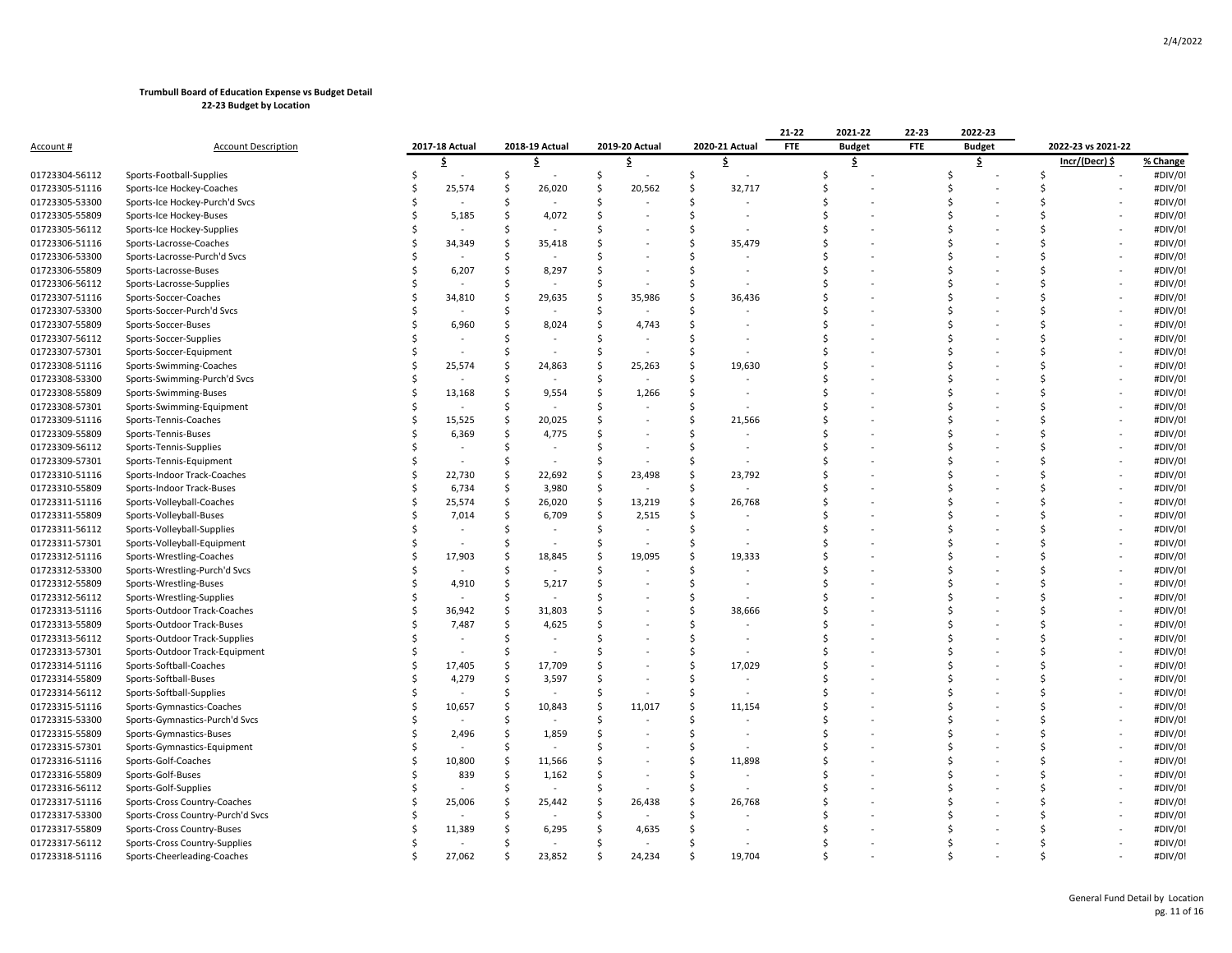|                |                                              |     |                |         |                |                    |                |                    |                | 21-22                          | 2021-22       | 22-23          | 2022-23        |               |                    |           |
|----------------|----------------------------------------------|-----|----------------|---------|----------------|--------------------|----------------|--------------------|----------------|--------------------------------|---------------|----------------|----------------|---------------|--------------------|-----------|
| Account #      | <b>Account Description</b>                   |     | 2017-18 Actual |         | 2018-19 Actual |                    | 2019-20 Actual |                    | 2020-21 Actual | FTE                            | <b>Budget</b> | <b>FTE</b>     | <b>Budget</b>  |               | 2022-23 vs 2021-22 |           |
|                |                                              |     | \$.            |         | \$             |                    | \$             |                    | \$             |                                | \$.           |                | \$             |               | Incr/(Decr) \$     | % Change  |
| 01723318-53300 | Sports-Cheerleading-Purch'd Svcs             |     |                | Ś       |                | Ś                  |                | Ś                  |                | Ŝ.                             |               |                |                | Ŝ.            |                    | #DIV/0!   |
| 01723318-55809 | Sports-Cheerleading-Buses                    |     | 3,453          | S       | 4,794          | \$                 | 894            | \$                 |                |                                |               |                |                |               |                    | #DIV/0!   |
| 01723318-56112 | Sports-Cheerleading-Supplies                 |     |                | Ś       |                | Ś                  |                | Ś                  |                |                                |               |                |                |               |                    | #DIV/0!   |
| 01723319-51116 | Sports-Weight Training-Coaches               |     | 13,331         | \$      | 19,048         | \$                 | 13,781         | \$                 | 19,597         | Š.                             |               |                |                | Ŝ.            |                    | #DIV/0!   |
|                | <b>Total Athletics Department</b>            |     | 1,273,693      | Ś       | 1,293,230      | \$                 | 1,041,219      | Ŝ.                 | 1,165,818      | 2.0000<br>\$.                  | 1,343,413     | 2.0000<br>Ŝ.   | 1,688,454      | Ŝ             | 345,041            | 25.68%    |
|                |                                              |     |                |         |                |                    |                |                    |                |                                |               |                |                |               |                    |           |
| 01741200-51110 | Continiung Ed-Classroom Instructors          |     |                | Ŝ       |                | Ś                  |                | S.                 |                | Ŝ                              |               | Ś              |                | \$            |                    | #DIV/0!   |
| 01741200-51113 | Continuing Ed-Admin-Administrator            |     |                | Ś       |                | Ś                  |                | Ś                  |                | Š.                             |               |                |                | Ŝ.            |                    | #DIV/0!   |
| 01741200-51130 | Continuing Ed-Admin-Secy                     |     |                | Ś       |                | Ś                  |                | Ś                  |                | S                              |               |                |                | ς.            |                    | #DIV/0!   |
| 01741200-53300 | Continuing Ed-Admin-In Service               |     |                | S       |                | S                  |                | \$                 |                | S                              |               |                |                | ς             |                    | #DIV/0!   |
| 01741200-55800 | Continuing Ed-Admin-Professional Devt        |     |                | Ś       |                | Ś                  |                | Ś                  |                |                                |               |                |                |               |                    | #DIV/0!   |
| 01741200-55900 | Continuing Ed-Other Purch'd Svcs             |     | 1,000          | Ś       | 10,000         | Ś                  | 25,000         | Ś                  | 40,000         | Ŝ                              | 40,000        |                | 61,050         | ς.            | 21,050             | 52.63%    |
| 01741200-56110 | Continuing Ed-Teaching Supplies              |     |                | S       |                | Ś                  |                | Ś                  |                |                                |               |                |                |               |                    | #DIV/0!   |
| 01741200-56117 | Continuing Ed-Office Supplies                |     | 1,940          | Ś       |                | Ś                  |                | Ś                  |                |                                |               |                |                |               |                    | #DIV/0!   |
| 01741200-56411 | <b>Continuing Ed-Textbooks</b>               |     |                | Ŝ       |                | Ś                  |                | Ś                  |                |                                |               |                |                |               |                    | #DIV/0!   |
| 01741200-58900 | Cont Ed-Admin-Dues & Fees                    |     |                | Ś       |                | Ś                  |                | Ś                  |                |                                |               |                |                | Ś             |                    | #DIV/0!   |
|                | <b>Total Continuing Education Department</b> |     | 2,940          | . Ś     | 10,000         | -\$                | 25,000         | Ś.                 | 40,000         | . Ś<br>$\overline{a}$          | 40,000        | Ŝ.             | 61,050         | \$            | 21,050             | 52.63%    |
|                |                                              |     |                |         |                |                    |                |                    |                |                                |               |                |                |               |                    |           |
| 01402320-51114 | Human Resources Director                     |     | 182,788        | -\$     | 186,403        | -\$                | 95,129         | S.                 | 3,966          | 1.0000<br>-\$                  | 130,000       | $1.0000$ \$    | 130,000        | \$            | $\sim$             | 0.00%     |
| 01802130-55800 | HR-Personnel-Professional Devt               |     |                | Ś       |                | Ś                  |                | Ś                  |                | Ŝ.                             |               | Ŝ.             | 16,550         | Ś.            | 16,550             | #DIV/0!   |
| 01802130-55900 | HR-Personnel-Other Purch'd Svcs              |     | 38,808         | Ś       | 80,810         | Ś                  | 57,606         | Ŝ                  | 114,883        | S                              | 61,702        | -S             | 115,800        | Ŝ             | 54,098             | 87.68%    |
| 01802130-55903 | HR-Admin-Advertising                         |     |                | Ś       |                | Ś                  |                | Ś                  |                |                                |               |                | 1,675          | Ś             | 1,675              | #DIV/0!   |
| 01802130-56110 | <b>HR-Office Supplies</b>                    |     |                | Ś       |                | Ś                  |                | \$                 |                |                                |               |                | 3,250          | Ŝ.            | 3,250              | #DIV/0!   |
| 01802130-58900 | HR-Admin-Dues & Fees                         |     |                |         |                | Ś                  |                | Ś                  |                |                                |               |                | 1,200          | Ś.            | 1,200              | #DIV/0!   |
|                | <b>Total Human Resources Department</b>      | . Ś | 221,596        | Ś.      | 267,214        | -\$                | 152,736        | -\$                | 118,849        | 1.0000<br>$\ddot{\mathsf{s}}$  | 191,702       | 1.0000<br>-\$  | 268,475        | \$            | 76,773             | 40.05%    |
|                |                                              |     |                |         |                |                    |                |                    |                |                                |               |                |                |               |                    |           |
| 01802320-51140 | Facilities-Admin-Substitutes                 |     | 52,636         | -\$     | 77,123         | S.                 | 53,205         | \$                 | 48,533         |                                | Ś.<br>61,000  | Ŝ.             | 55,000         | \$            | (6,000)            | $-9.84%$  |
| 01822230-51125 | Facilities-Admin-Director/Managers           | S   | 315,529        | -\$     | 346,126        | S.                 | 203,875        | \$                 | 112,997        | 2.0000<br>\$                   | 242,997       | $2.0000$ \$    | 247,562        | Ŝ.            | 4,565              | 1.88%     |
| 01822230-51127 | Facilities-D/W-Security Guards               |     | 547,347        | -Ś      | 633,869        | S.                 | 661,357        | Ŝ.                 | 651,850        | 17.0000<br>Ŝ.                  | 691,118       | 17.0000 \$     | 723,946        | Ś             | 32,828             | 4.75%     |
| 01822230-51128 | Facilities-D/W-Security Guards OT            |     | 128,927        | -\$     | 119,566        | \$                 | 93,965         | $\mathsf{\hat{S}}$ | 47,970         | Ŝ                              | 70,000        | -Ś             | 60,000         | Ŝ.            | (10,000)           | $-14.29%$ |
| 01822230-51130 | Facilities-Admin-Secy 12 Mth                 |     | 93,052         | Ś       | 72,740         | .\$                | 122,796        | Ś                  | 127,354        | 2.0000<br>-\$                  | 125,367       | 2.0000<br>-\$  | 126,517        | Ŝ.            | 1,150              | 0.92%     |
| 01822230-51135 | Facilities-Admin-OT                          |     |                | Ś       |                | .\$                |                | Ś                  |                | S                              |               |                | 500            | Ŝ.            | 500                | #DIV/0!   |
| 01822230-51141 | Facilities-Admin-Manager OT                  |     |                | Ś       |                | Ś                  |                | Ś                  |                |                                |               |                | $\blacksquare$ | \$            | $\sim$             | #DIV/0!   |
| 01822230-55800 | Facilities-Admin-Professional Devt           |     |                | S       |                | Ś                  | 5,490          | -S                 | 187            | S                              | 2,500         |                | 2,000          | .s            | (500)              | $-20.00%$ |
| 01822230-55910 | Facilities-Admin-Other Purch'd Svcs          |     | 15,640         | Ś       | 14,334         | Ś                  | 14,160         | Ŝ.                 | 12,965         | Ś                              | 20,900        |                | 21,000         | <sup>\$</sup> | 100                | 0.48%     |
| 01822230-56110 | Facilities-Admin-Office Supplies             |     | 1,114          | Ś       | 8,446          | -\$                | 2,434          | Ś                  | 7,246          | S                              | 6,300         |                | 6,000          | Ś             | (300)              | $-4.76%$  |
| 01822230-56425 | Facilities-Admin-Periodicals                 |     | 216            | Ś       |                | Ś                  | 277            | Ŝ.                 | 134            |                                | 350           |                | 350            | Ś             |                    | 0.00%     |
| 01822230-57301 | Facilities-Admin-Equipment                   |     | 8              | Ś       |                | Ś                  |                | Ś                  |                |                                | 350           |                | 350            | Ŝ.            |                    | 0.00%     |
| 01822230-58900 | Facilities-Admin-Dues & Fees                 |     | 885            |         | 1,193          | Ś                  | 3,133          | .S                 | 610            |                                | 1,500         |                | 1,500          | Ŝ.            |                    | 0.00%     |
| 01842610-51140 | Facilities-Custodial-Salaries                | S   | 2,417,190      | -\$     | 2,515,500      | $\mathsf{\hat{S}}$ | 2,602,591      | S.                 | 2,728,068      | 53.0000<br>$\ddot{\mathsf{S}}$ | 2,719,708     | 53.0000<br>-\$ | 2,929,013      | Ŝ.            | 209,305            | 7.70%     |
| 01842610-51141 | Facilities-Custodial-Custodial OT            |     | 74,274         | -Ś      | 55,365         | Ŝ.                 | 49,591         | Ŝ.                 | 82,224         | Ŝ.                             | 51,410        | Ŝ.             | 55,000         | Ŝ.            | 3,590              | 6.98%     |
| 01842610-51142 | Facilities-Custodial-School OT               |     | 97,154         | -\$     | 101,054        | S.                 | 72,382         | S.                 | 30,370         | \$                             | 74,545        | Ŝ.             | 68,000         | Ŝ.            | (6, 545)           | $-8.78%$  |
| 01842610-51143 | Facilities-Snow Removal-Salaries             | Ś   | 42,340         | -\$     | 25,191         | $\mathsf{\hat{S}}$ | 13,509         | $\mathsf{\hat{S}}$ | 17,465         |                                | \$<br>20,000  | -Ś             | 19,000         | Ŝ.            | (1,000)            | $-5.00%$  |
| 01842610-51145 | Facilities-Custodial- Custodial Support      |     | 6,143          | -Ś      | 5,926          | -Ś                 | 6,514          | -\$                | 6,802          | 0.2500<br>-\$                  | 6,698         | $0.2500$ \$    | 8,736          | Ŝ.            | 2,038              | 30.43%    |
| 01842610-51149 | Facilities-Custodial-Custodial Night Diff    |     | 9,427          | $\zeta$ | 9,112          | \$                 | 6,633          | -\$                | 6,917          | S                              | 6,820         | Ŝ.             | 6,900          | Ŝ.            | 80                 | 1.17%     |
| 01842610-54103 | Facilities-Custodial-Trash/Recycling         |     | 48,814         | Ś       | 48,097         | S.                 | 46,109         | Ŝ.                 | 46,385         | Ś                              | 50,000        | Ŝ.             | 50,000         | Ś             |                    | 0.00%     |
| 01842610-54202 | Facilities-Custodial-Cleaning                |     | 3,823          | -Ś      | 3,823          | Ŝ.                 | 3,715          | Ŝ.                 | 3,964          | Ŝ.                             | 3,900         |                | 3,900          | Ŝ.            |                    | 0.00%     |
| 01842610-54300 | Facilities-Custodial-Repairs                 |     | 4,296          | -Ś      | 485            | -Ś                 | 2,515          | .s                 | 4,091          | S                              | 8,000         |                | 8,000          | Ŝ.            |                    | 0.00%     |
| 01842610-55803 | Facilities-Admin-Mileage                     |     | 1,775          | Ś       | 2,645          | -Ś                 | 2,170          | Ś                  | 2,156          | S                              | 2,600         | S              | 2,500          | Ś             | (100)              | $-3.85%$  |
| 01842610-56130 | Facilities-Custodial-Supplies                |     | 161,267        | Ś       | 165,764        | Ś                  | 197,450        | Ś                  | 183,848        | Ŝ                              | 175,000       |                | 175,000        |               |                    | 0.00%     |
| 01842610-57301 |                                              |     | 2,923          | \$      | 2,325          | Ś                  |                | Ś                  |                |                                | Ŝ.            | $\zeta$        | 5,000          |               |                    | 0.00%     |
|                | Facilities-Custodial-Equipment               |     |                |         |                |                    |                |                    | 5,645          |                                | 5,000         |                |                |               |                    |           |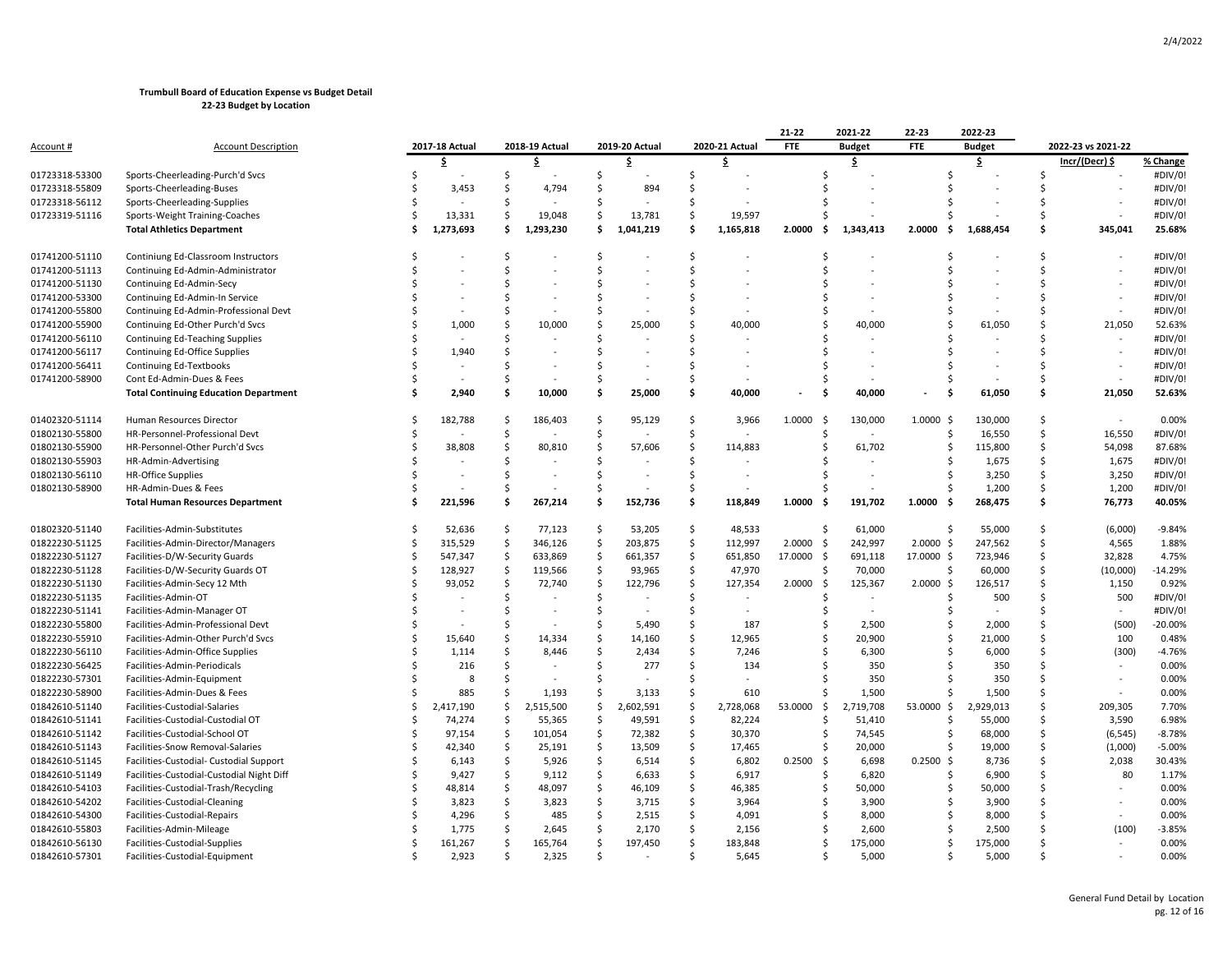|                |                                              |   |                                  |         |           |                    |           |         |                | 21-22          | 2021-22       | 22-23          | 2022-23         |    |                          |                    |
|----------------|----------------------------------------------|---|----------------------------------|---------|-----------|--------------------|-----------|---------|----------------|----------------|---------------|----------------|-----------------|----|--------------------------|--------------------|
| Account #      | <b>Account Description</b>                   |   | 2017-18 Actual<br>2018-19 Actual |         |           | 2019-20 Actual     |           |         | 2020-21 Actual | <b>FTE</b>     | <b>Budget</b> | <b>FTE</b>     | <b>Budget</b>   |    |                          | 2022-23 vs 2021-22 |
|                |                                              |   | \$                               |         | \$        |                    | \$.       |         |                |                | \$            |                | \$              |    | Incr/(Decr) \$           | % Change           |
| 01842611-54101 | Facilities-D/W-Electricity                   |   | 990,021                          | \$      | 1,161,533 | \$                 | 1,043,020 | \$      | 1,051,729      | Ŝ              | 1,160,000     |                | 1,034,705<br>\$ | S. | (125, 295)               | $-10.80%$          |
| 01842611-54105 | Facilities-D/W-Water                         |   | 121,729                          | Š.      | 126,749   | Ś                  | 123,300   | Ś       | 115,890        | .S             | 129,000       |                | 125,000<br>S    | Ś  | (4,000)                  | $-3.10%$           |
| 01842611-56201 | Facilities-D/W-Heating Oil                   |   |                                  | .s      |           | Ŝ.                 |           | Ŝ.      |                |                |               |                |                 | Ś  |                          | #DIV/0!            |
| 01842611-56202 | Facilities-D/W-Natural Gas                   | Ŝ | 409,798                          | -\$     | 431,262   | -Ś                 | 370,700   | \$      | 432,533        | .S             | 435,000       |                | 485,000<br>Ś    | Ś  | 50,000                   | 11.49%             |
| 01842611-57202 | Facilities-Project Lease Pymts               |   | 742,399                          | -\$     | 697,063   | -\$                | 806,732   | \$      | 310,724        | Ŝ              | 128,489       |                | S               | Ś  | (128, 489)               | $-100.00%$         |
| 01852620-51140 | Facilities-Maintenance-Salaries              |   | 647,943                          | $\zeta$ | 701,416   | $\zeta$            | 735,940   | $\zeta$ | 762,040        | 11.0000<br>-\$ | 769,057       | 11.0000<br>-\$ | 801,924         | Ś  | 32,867                   | 4.27%              |
| 01852620-51141 | Facilities-Maintenance-Maint OT              |   | 11,194                           | Ŝ.      | 41,320    | $\mathsf{S}$       | 22,221    | Ś       | 15,229         |                | 22,848        | Ś              | 25,000          | Ś  | 2,152                    | 9.42%              |
| 01852620-51142 | Facilities-Maintenance-Security Checks       |   | 921                              | -Ś      | 1,527     | -\$                | 550       | -Ś      |                | -S             | 574           |                | Ś               | Ś  | (574)                    | $-100.00%$         |
| 01852620-51145 | Facilities-Maintenance-Summer Help           |   | 39,226                           | Š.      | 41,006    | Ś                  | 39,389    | Ś       | 13,605         |                | 41,000        | Ŝ.             | 32,000          | Ś  | (9,000)                  | $-21.95%$          |
| 01852622-54300 | Facilities-Snow Removal-Repairs & Svc Fees   |   | 670                              | Ś       |           | Ś                  |           | Ś       | 6,940          | -S             | 20,000        | \$             | 10,000          | \$ | (10,000)                 | -50.00%            |
| 01852622-56134 | Facilities-Snow Removal-Supplies             |   | 5,724                            | Ś       | 1,945     | Ś                  | 9,311     | Ś       | 12,938         |                | 9,000         |                | 9,000<br>Ś      | Ś  |                          | 0.00%              |
| 01852622-57307 | Facilities-Snow Removal-Equipment            |   | 4,751                            | Ś       |           | Ś                  |           | Ś       | 8,452          | Ŝ              | 5,000         |                | Ś<br>5,000      | Ś  |                          | 0.00%              |
| 01852623-54300 | Facilities-Vehicles-Repairs & Svc Fees       |   | 6,545                            | S       | 6,936     | Ś                  | 520       | S       | 6,740          | -S             | 14,000        | Ś              | 10,000          | Ś  | (4,000)                  | $-28.57%$          |
| 01852623-56133 | Facilities-Vehicles-Gas/Diesel               |   | 26,236                           | Š.      | 42,487    | Ś                  | 26,673    | Ś       | 22,505         |                | 32,000        | Ŝ              | 30,000          | Ś  | (2,000)                  | $-6.25%$           |
| 01852623-56134 | Facilities-Vehicles-Supplies                 |   | 9,490                            | Ś       | 15,425    | \$                 | 11,003    | \$      | 29,866         | .S             | 15,000        | Ś              | 15,000          | Ś  |                          | 0.00%              |
| 01852623-57307 | Facilities-Vehicles-Equipment                |   | 77                               | Ŝ       |           | Ś                  | 1,150     | \$      |                |                | 1,000         |                | 1,000<br>Ś      | Ś  |                          | 0.00%              |
| 01852625-54300 | Facilities-Grounds-Repairs & Svc Fees        |   | 6,713                            | Š.      | 9,471     | Ś                  | 6,482     | Ś       | 6,699          | Ŝ              | 20,000        | Ś              | 8,000           | Ś  | (12,000)                 | $-60.00%$          |
| 01852625-56134 | Facilities-Grounds-Supplies                  |   | 27,081                           | Ś       | 14,419    | Ś                  | 31,573    | Ś       | 12,835         | Ŝ              | 35,000        | Ś              | 10,000          | Ś  | (25,000)                 | $-71.43%$          |
| 01852625-57307 | Facilities-Grounds-Equipment                 |   | 12,780                           | Š.      | 1,358     | $\mathsf{\hat{S}}$ | 7,918     | Ś       | 5,724          |                | 17,000        |                | Ŝ<br>20,000     | Ś  | 3,000                    | 17.65%             |
| 01852627-54300 | Facilities-Lawn-Repairs & Svc Fees           |   |                                  | Ś       |           | Ś                  |           | Ś       |                |                |               |                | 5,000           | Ś  | 5,000                    | #DIV/0!            |
| 01852627-56134 | Facilities-Grounds-Supplies                  |   |                                  | Ś       |           | .S                 |           | Ś       |                |                |               |                | 5,000<br>Ś      | Ś  | 5,000                    | #DIV/0!            |
| 01852627-57307 | Facilities-Lawn-Equipment                    |   |                                  | Ś       |           | Ś                  |           | Ś       |                |                |               | Ś              | 20,000          | Ś  | 20,000                   | #DIV/0!            |
| 01852631-54300 | Facilities-Maintenance-Repairs & Svc Fees    |   | 32,207                           | S       | 33,206    | \$                 | 51,575    | \$      | 59,176         | Ŝ              | 35,000        | Ś              | 45,000          | Ś  | 10,000                   | 28.57%             |
| 01852631-54301 | Facilities-Maint-Elevator Services           |   | 24,681                           | Ś       | 17,284    | \$                 | 61,226    | Ś       | 29,430         |                | 30,000        |                | Ś<br>30,000     | Ś  | $\blacksquare$           | 0.00%              |
| 01852631-56134 | Facilities-Maintenance-Supplies              |   | 989                              | Ŝ.      | 894       | Ŝ.                 | 1,073     | Ś       | 1,382          | Ŝ.             | 2,000         | Ŝ              | 2,000           | Ś  |                          | 0.00%              |
| 01852632-54300 | Facilities-Inside Maint-Repairs & Svcs Fees  |   | 14,547                           | -Ś      | 13,370    | -\$                | 14,046    | -Ś      | 2,905          | .S             | 15,000        | Ŝ.             | 10,000          | Ś  | (5,000)                  | -33.33%            |
| 01852632-55910 | Facilities-Inside Maint-Other Purch'd Svcs   |   |                                  | Ś       | 719       | $\mathsf{S}$       | 250       | Ś       |                |                | 1,500         |                | Ś               | Ś  | (1,500)                  | 100.00%            |
| 01852632-56134 | Facilities-Inside Maintenance-Supplies       |   | 61,424                           | Ś       | 31,126    | S,                 | 29,093    | Ś       | 34,523         | Ŝ              | 30,000        |                | Ś.<br>30,000    | Ś  |                          | 0.00%              |
| 01852632-57307 | Facilities-Inside Maintenance-Equipment      |   |                                  | Ś       |           | Ś                  | 405       | Ś       | 113            |                | 1,000         |                | 1,000<br>Ś      | Ś  | $\overline{\phantom{a}}$ | 0.00%              |
| 01852633-54300 | Facilities-Electrical-Repairs & Svc Fees     |   | 52,158                           | Ś       | 41,754    | Ś                  | 48,435    | Ś       | 63,148         |                | 50,000        | Ŝ              | 50,000          | Ś  |                          | 0.00%              |
| 01852633-54301 | Facilities-Security-Service Contracts        |   |                                  |         |           | Ś                  |           |         |                |                |               |                | 1,000           | Ś  | 1,000                    | #DIV/0!            |
| 01852633-56134 | Facilities-Electrical-Supplies               |   | 55,922                           | \$      | 47,510    | \$                 | 33,304    | \$      | 19,931         |                | 55,000        |                | 33,500<br>Ś     | Ś  | (21, 500)                | -39.09%            |
| 01852633-57307 | Facilities-Electrical-Equipment              |   | 1,726                            | Ś       | 5,823     | Ś                  |           | Ś       | 731            |                | 2,500         | Ŝ              |                 | Ś  | (2,500)                  | 100.00%            |
| 01852634-54300 | Facilities-Fire Protection-Service Contracts |   |                                  | Ś       |           | Ś                  |           | Ś       |                |                |               | Ś              | 20,000          | Ś  | 20,000                   | #DIV/0!            |
| 01852635-54300 | Facilities-Floor Repair-Service Contracts    |   |                                  |         |           | \$                 |           | Ś       |                |                |               | Ŝ.             | 50,000          | Ś  | 50,000                   | #DIV/0!            |
| 01852635-56134 | Facilities-Floor Repair-Supplies             |   |                                  | S       |           | Ŝ.                 |           | Ś       |                |                |               |                | 5,000<br>Ś      | Ś  | 5,000                    | #DIV/0!            |
| 01852637-54300 | Facilities-Glass&Putty-Service Contracts     |   |                                  |         |           | Ś                  |           | Ś       |                |                |               |                | 5,000           | Ś  | 5,000                    | #DIV/0!            |
| 01852637-56134 | Facilities-Glass & Putty-Supplies            |   |                                  | Ś       |           | Ś                  |           | Ś       |                |                |               |                | Ś<br>1,000      | Ś  | 1,000                    | #DIV/0!            |
| 01852638-56134 | Facilities-Hardware-Supplies                 |   |                                  | Ś       |           | <sup>\$</sup>      |           | Ś       |                |                |               |                | 5,000<br>Ś      | Ś  | 5,000                    | #DIV/0!            |
| 01852639-54300 | Facilities-HVAC-Repairs & Svc Fees           |   | 88,826                           | \$      | 191,063   | Ś                  | 64,904    | Ś       | 56,522         | -Ś             | 100,000       | Ś              | 100,000         | Ś  |                          | 0.00%              |
| 01852639-56134 | Facilities-HVAC-Supplies                     |   | 111,862                          | .s      | 51,149    | \$                 | 40,939    | Ś       | 133,148        |                | 55,000        |                | 55,000<br>Ŝ     | Ś  | $\blacksquare$           | 0.00%              |
| 01852639-57307 | Facilities-HVAC-Equipment                    |   |                                  | Ś       | 1,444     | Ś                  | 61,140    | Ś       | 12,958         |                | 25,992        | Ŝ.             | 25,000          | Ś  | (992)                    | $-3.82%$           |
| 01852642-54300 | Facilities-Painting-Service Contracts        |   |                                  | Ś       |           | Ś                  |           | Ś       |                |                |               | Ŝ              | 10,000          | Ś  | 10,000                   | #DIV/0!            |
| 01852642-56134 | Facilities-Painting-Supplies                 |   |                                  | S       |           | Ŝ.                 |           |         |                |                |               |                | 5,000           | Ś  | 5,000                    | #DIV/0!            |
| 01852644-54300 | Facilities-Plumbing-Repairs & Svc Fees       |   | 8,158                            | \$      | 8,792     | \$                 | 1,829     | \$      | 12,445         | Ŝ.             | 10,000        | Ś              | 10,000          | Ś  |                          | 0.00%              |
| 01852644-56134 | Facilities-Plumbing-Supplies                 |   | 34,266                           | \$      | 26,197    | \$                 | 31,153    | \$      | 36,469         | S              | 36,000        | Ŝ              | 35,000          | Ś  | (1,000)                  | $-2.78%$           |
| 01852644-57307 | Facilities-Plumbing-Equipment                |   | 746                              | Š.      | 33        | Ś                  | 201       | Ś       | 1,802          |                | 1,000         |                | 1,000<br>Ś      | Ś  |                          | 0.00%              |
| 01852645-54300 | Facilities-Roofing-Repairs & Svc Fees        |   | 28,244                           |         | 40,931    | \$                 | 39,959    | Ś       | 35,411         |                | 40,000        |                | 40,000          |    |                          | 0.00%              |
| 01852645-56134 | Facilities-Roofing-Supplies                  |   | 152                              | Ŝ       | 643       | Ś                  | 5,682     | Ś       | 1,576          |                | 5,000         |                |                 |    | (5,000)                  | 100.00%            |
| 01852646-54300 | Facilities-Pest Control-Service Contracts    |   |                                  | Ś       |           | Ś                  |           | Ś       |                |                |               |                | 10,000<br>Ś     | Ś  | 10,000                   | #DIV/0!            |
| 01852646-56134 | Facilities-Pest Control-Supplies             |   |                                  |         |           | $\zeta$            |           |         |                |                |               |                | 1,000<br>ς.     | ς  | 1,000                    | #DIV/0!            |
|                |                                              |   |                                  |         |           |                    |           |         |                |                |               |                |                 |    |                          |                    |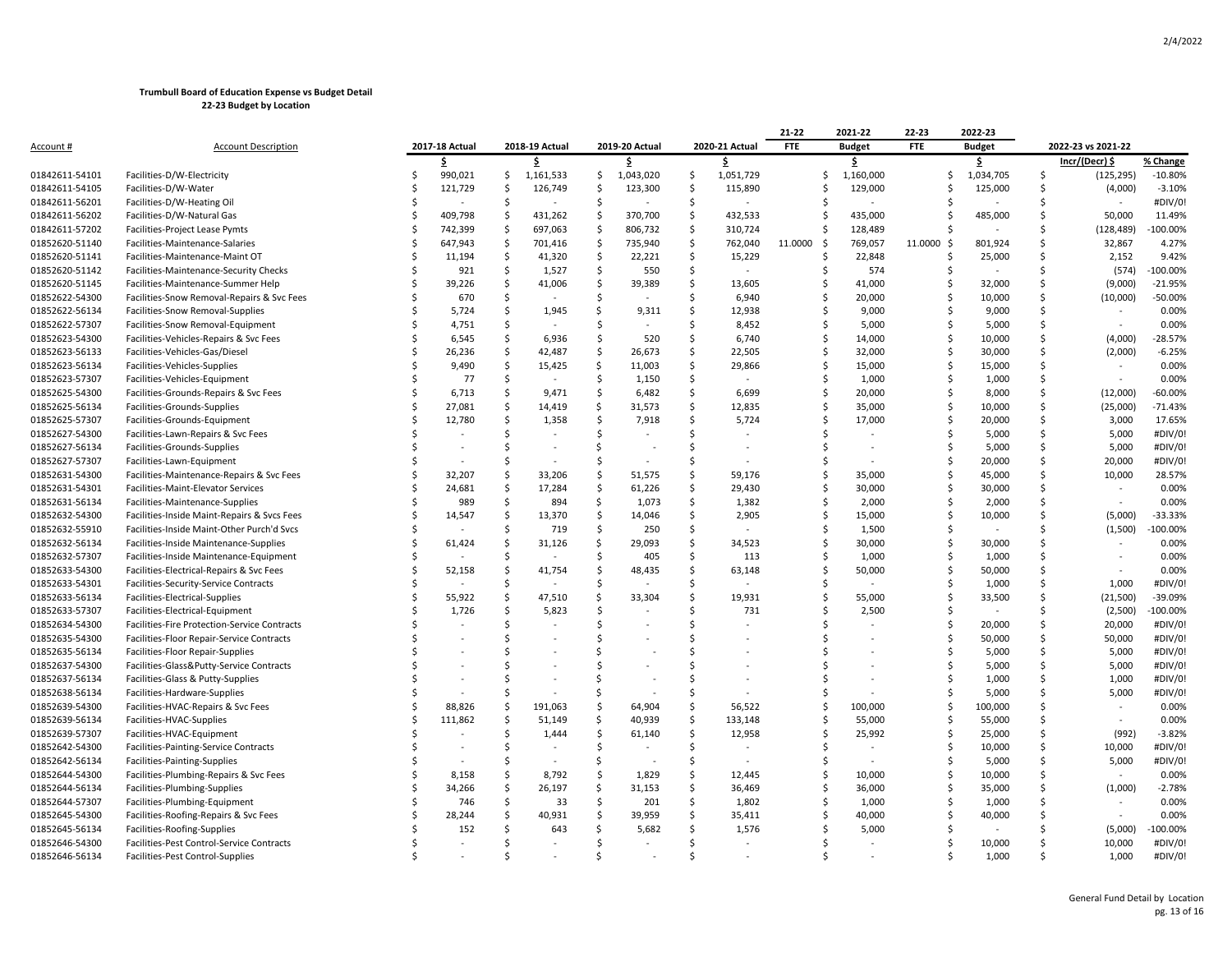|                  |                                                 |    |                |                    |           |                     |           |                     |                | 21-22            | 2021-22       | 22-23                | 2022-23       |                    |                    |            |
|------------------|-------------------------------------------------|----|----------------|--------------------|-----------|---------------------|-----------|---------------------|----------------|------------------|---------------|----------------------|---------------|--------------------|--------------------|------------|
| <u>Account #</u> | <b>Account Description</b>                      |    | 2017-18 Actual | 2018-19 Actual     |           | 2019-20 Actual      |           |                     | 2020-21 Actual | <b>FTE</b>       | <b>Budget</b> | <b>FTE</b>           | <b>Budget</b> |                    | 2022-23 vs 2021-22 |            |
|                  |                                                 |    | \$.            |                    | \$        |                     | \$        |                     | \$             |                  | \$            |                      | \$            |                    | Incr/(Decr) \$     | % Change   |
| 01852647-53300   | Facilities-Bldg Improvement-Oth Prof Svcs       | Ś  |                | \$                 | 5,700     | \$                  |           | $\ddot{\mathsf{S}}$ |                | \$               | 7,000         | \$                   | 3,000         | \$                 | (4,000)            | $-57.14%$  |
| 01852647-54300   | Facilities-Bldg Improve-Repairs & Svc Fees      | Ś  | 51,595         | Ś                  | 3,809     | Ŝ.                  |           | $\mathsf{S}$        | 10,482         | \$               | 15,000        | Ś                    | 10,000        | Ś                  | (5,000)            | $-33.33%$  |
| 01852648-54300   | Facilities-IAQ-Repairs & Svc Fees               |    | 3,740          | Ś                  | 666       | Ŝ.                  | 1,425     | Ś                   | 975            | Ś                | 10,000        | Ś.                   | 15,000        | Ś                  | 5,000              | 50.00%     |
| 01852648-56134   | Facilities-Indoor Air Quality-IAQ-Supplies      | Ś  | 3,877          | \$                 | 13,696    | Ŝ.                  | 6,970     | Ś                   | 9,627          | \$               | 10,000        | Ś                    | 10,000        | Ś                  |                    | 0.00%      |
| 01852648-57307   | Facilities-IAQ-Equipment                        |    | 899            | Ŝ                  |           | -\$                 |           | -Ś                  |                | Ś                | 10,000        | Ŝ                    | 5,000         | \$                 | (5,000)            | $-50.00%$  |
| 01852650-57200   | Facilities-Site Improvements-FF&E/Space Recap   |    |                | Ś                  |           | <sup>\$</sup>       |           | <b>S</b>            |                | Ś                |               | Ś                    | 15,000        | Ś                  | 15,000             | #DIV/0!    |
| 01852650-57202   | Facilities-Site Improvements-Portable Classroom |    |                | Ś                  |           | Ś                   |           | Ŝ.                  |                | Ś                |               | Ŝ.                   |               | Ś                  | $\sim$             | #DIV/0!    |
| 01852651-57202   | Facilities-Building Improvement-Projects        |    |                | S                  | 4,800     | Ŝ.                  | 21,697    | <sup>\$</sup>       | 62,800         | Ŝ.               | 30,000        | Ŝ.                   | 30,000        | Ś                  |                    | 0.00%      |
| 01852651-57301   | Facilities-Building Improvement-Furniture       | Ś  |                | Ś                  |           | Ŝ.                  |           | Ś                   |                | Ś                | 1,200         |                      |               | Ś                  | (1, 200)           | $-100.00%$ |
| 01852654-57340   | Facilities-Maintenance-Vehicle                  | Ŝ  | 17,988         | \$                 | 7,436     | $\ddot{\mathsf{S}}$ | 13,622    | S,                  |                | Ŝ.               | 80,000        | Ŝ                    |               | Ś                  | (80,000)           | $-100.00%$ |
|                  | <b>Total Facilities Department</b>              |    | 7,682,085      | Ś                  | 8,050,642 | Ś.                  | 7,929,279 | Ś                   | 7,527,785      | 85.2500<br>-\$   | 7,858,223     | 85.2500<br>. Ś       | 7,895,904     | Ś                  | 37,681             | 0.48%      |
| 01882700-51125   | Trans-Admin-Manager                             |    | 60,522         | Ŝ                  | 62,035    | -Ś                  | 66,311    | -Ś                  | 69,401         | $0.7300$ \$      | 67,969        | 0.7700 \$            | 74,589        | Ś                  | 6,620              | 9.74%      |
| 01882700-51130   | Trans-Admin-Secy 12 Mth                         | Ŝ  | 95,169         | -\$                | 100,438   | $\ddot{\mathsf{S}}$ | 94,646    | $\zeta$             | 101,590        | 1.6000<br>-\$    | 96,886        | $1.7500 \; \text{S}$ | 106,417       | \$                 | 9,531              | 9.84%      |
| 01882700-51131   | Trans-Admin-Secy 10 Mth                         |    |                | Ś                  |           | Ś                   |           | Ŝ.                  | ÷,             | Ś                | $\sim$        |                      |               | Ś                  | $\sim$             | #DIV/0!    |
| 01882700-51135   | Trans-Admin-Clerical Xtra Time                  |    | 1,504          | Ś                  | 5,305     | $\mathsf{S}$        | 3,723     | Ś.                  | 2,215          | Ś                | 3,890         | Ŝ                    | 3,890         | Ś                  | $\sim$             | 0.00%      |
| 01882700-51150   | <b>Bus Monitors</b>                             | ς  |                | Ś                  |           | -Ś                  |           | <sup>\$</sup>       |                | Ś                |               |                      |               | Ś                  |                    | #DIV/0!    |
| 01882700-53300   | <b>Transportation-Professional Svcs</b>         |    |                | Ś                  |           | -Ś                  |           | -Ś                  |                | Ś                |               |                      |               | Ś                  |                    | #DIV/0!    |
| 01882700-53303   | Trans-Admin-Software Support                    | Ś  | 6,215          | Ś                  | 6,526     | \$                  | 6,787     | $\mathsf{S}$        | 7,126          | Ś                | 7,000         | Ŝ.                   | 7,000         | Ś                  |                    | 0.00%      |
| 01882700-54900   | Trans-Admin-Purch'd Property Svcs               | Ś  |                | Ś                  | 663       | Ŝ.                  |           | Ŝ.                  | 96             | Ś                | 500           | Ś.                   | 500           | Ś                  | $\sim$             | 0.00%      |
| 01882700-55101   | <b>Trans-Admin-Reg Buses</b>                    | Ś  | 2,848,239      | Ś                  | 3,086,134 | Ŝ.                  | 3,096,519 | Ś                   | 2,082,614      | Ś                | 3,354,190     | Ś.                   | 3,467,161     | Ś                  | 112,971            | 3.37%      |
| 01882700-55102   | <b>Trans-Admin-ACE Trips</b>                    | Ś  | 10,909         | Ŝ.                 | 6,721     | <sub>S</sub>        | 2,314     | Ś                   |                | Ŝ.               | 3,000         | Ŝ.                   | 3,000         | Ś                  |                    | 0.00%      |
| 01882700-55105   | Trans-Admin-SPED-Summer Buses                   | Ŝ  | 153,500        | Ś                  | 159,376   | -\$                 | 160,000   | S,                  | 18,664         | Ŝ                | 163,200       | Ŝ                    | 237,280       | Ś                  | 74,080             | 45.39%     |
| 01882700-55109   | Trans-Admin-Fuel                                | Ś  | 215,069        | -S                 | 199,989   | -\$                 | 192,428   | $\mathsf{S}$        | 182,542        | Ś                | 200,000       | Ŝ                    | 200,000       | Ś                  |                    | 0.00%      |
| 01882700-55800   | Trans-Admin-Professional Devt                   | Ś  | 697            | Ś                  |           | Ŝ.                  |           | Ŝ.                  |                | Ś                |               | Ŝ.                   |               | Ś                  | $\sim$             | #DIV/0!    |
| 01882700-55809   | Trans-Admin-Field Trips                         | Ś  | 11,599         | Ś                  | 5,196     | Ś                   | 9,000     | Ŝ.                  | 134            |                  |               | Ś                    | 8,000         | Ś                  | 8,000              | #DIV/0!    |
| 01882700-56110   | <b>Transportation-Office Supplies</b>           | Ś  |                | Ś                  |           | Ŝ.                  |           | Ś.                  |                |                  |               | Š                    | 4,000         | Ś                  | 4,000              | #DIV/0!    |
| 01882700-56425   | Trans-Admin-Periodicals                         | Ŝ  |                | Ś                  |           | -Ś                  |           | Ŝ.                  |                | S                |               |                      |               | Ś                  | $\sim$             | #DIV/0!    |
| 01882700-58900   | Trans-Admin-Dues & Fees                         | Ŝ  | 350            | Ś                  | 325       | \$                  |           | Ś.                  |                | Ŝ                | 375           | Ŝ.                   | 375           | Ś                  | $\sim$             | 0.00%      |
| 01882701-55101   | Trans-Admin-SPED In District                    | Ś  | 882,500        | \$                 | 1,207,474 | $\ddot{\mathsf{S}}$ | 950,000   | $\zeta$             | 1,342,826      | Ś                | 1,265,675     | Ś.                   | 1,389,649     | $\mathsf{\hat{S}}$ | 123,974            | 9.80%      |
| 01882701-55105   | Trans-Admin-SPED Out of District                | Ś  | 479,000        | Ŝ.                 | 678,080   | \$                  | 648,169   | Ŝ.                  | 432,427        | Ś                | 721,900       | Ś.                   | 770,100       | Ś                  | 48,200             | 6.68%      |
| 01882701-55108   | Trans-Admin-Monitors                            | Ś  | 158,400        | -\$                | 154,264   | $\ddot{\varsigma}$  | 251,014   | \$                  | 228,984        | Ŝ.               | 254,113       | S                    | 263,000       | Ś                  | 8,887              | 3.50%      |
|                  | <b>Total Transportation Department</b>          | Ś  | 4,923,673      | Ŝ.                 | 5,672,526 | \$                  | 5,480,910 | \$                  | 4,468,620      | $2.3300 \quad $$ | 6,138,698     | 2.5200<br>-\$        | 6,534,962     | Ś.                 | 396,264            | 6.46%      |
|                  |                                                 |    |                |                    |           |                     |           |                     |                |                  |               |                      |               |                    |                    |            |
| 01902310-51136   | Super-BOE-Secy-BOE Mtgs                         |    | 4,000          | Ś                  | 4,000     | -Ś                  | 3,275     | S.                  | 3,150          | Ś                | 4,500         | Ś                    | 4,000         | Ś                  | (500)              | $-11.11%$  |
| 01902310-53300   | Super-BOE-Professional Services                 | Ś  | 21,159         | $\mathsf{S}$       | 29,283    | $\ddot{\mathsf{S}}$ | 52,144    | $\ddot{\mathsf{S}}$ | 25,351         | \$               | 24,000        | \$                   | 24,000        | \$                 |                    | 0.00%      |
| 01902310-53308   | Super-BOE-Legal-Reg Ed                          | Ŝ  | 131,809        | -\$                | 112,654   | $\ddot{\varsigma}$  | 168,031   | $\mathsf{S}$        | 113,263        | Ŝ                | 120,000       | Š                    | 110,000       | Ś                  | (10,000)           | $-8.33%$   |
| 01902310-55800   | Super-BOE-Professional Devt                     | Ś  | 1,360          | Ŝ.                 | 1,224     | -Ś                  | 801       | $\ddot{\mathsf{S}}$ | 130            | Ś                | 1,400         | Ŝ.                   | 1,400         | Ś                  |                    | 0.00%      |
| 01902310-56425   | Super-BOE-Periodicals                           |    | 341            | -\$                |           | Ŝ.                  |           | Ś.                  |                |                  |               |                      |               | Ś                  | $\sim$             | #DIV/0!    |
| 01902320-51115   | Super-Admin-Superintendent                      | \$ | 218,811        | $\mathsf{\hat{S}}$ | 223,147   | \$                  | 328,597   | S,                  | 250,959        | 1.0000<br>-\$    | 248,750       | $1.0000 \; \text{S}$ | 262,679       | \$                 | 13,929             | 5.60%      |
| 01902320-51130   | Super-Admin-Support Staff                       | Ś  | 126,947        | $\mathsf{\hat{S}}$ | 130,065   | $\dot{\mathsf{s}}$  | 133,604   | $\mathsf{\hat{S}}$  | 150,014        | \$<br>2.0000     | 144,306       | $2.0000$ \$          | 156,298       | Ś                  | 11,992             | 8.31%      |
| 01902320-51135   | Super-Admin-Clerical Xtra Time                  | Ŝ  | 1,744          | -\$                | 3,141     | \$                  | 729       | \$                  | 646            | Ŝ                |               | Ŝ.                   |               | Ś                  |                    | #DIV/0!    |
| 01902320-54409   | D/W-Admin-Copiers                               | Ś  | 310,110        | $\zeta$            | 303,378   | \$                  | 261,287   | \$                  | 254,912        | Ś                | 265,000       | Ŝ.                   |               | Ś                  | (265,000)          | $-100.00%$ |
| 01902320-55800   | Super-Admin-Professional Devt                   | Ŝ  | 4,546          | -\$                | 9,961     | $\ddot{\mathsf{S}}$ | 3,407     | $\mathsf{S}$        | 7,840          | Ŝ                | 4,500         | Ŝ                    | 5,000         | \$                 | 500                | 11.11%     |
| 01902320-55900   | Super-Admin-Postage                             | Ŝ  | 47,485         | $\mathsf{\hat{S}}$ | 46,301    | $\ddot{\mathsf{S}}$ | 44,192    | $\mathsf{\hat{S}}$  | 25,227         | \$               | 40,000        | Ŝ                    | 46,000        | Ś                  | 6,000              | 15.00%     |
| 01902320-55905   | Super-Admin-Printing                            | Ś  | 245            | Ś                  | 1,247     | Ś                   |           | Ŝ.                  | 544            | Ś                | 1,500         |                      | 550           | Ś                  | (950)              | $-63.33%$  |
| 01902320-56110   | Super-Admin-Office Supplies                     |    | 7,240          | Ś                  | 4,948     | -\$                 | 8,034     | Ś.                  | 3,201          | Ś                | 5,000         | S.                   | 6,000         | Ś                  | 1,000              | 20.00%     |
| 01902320-56425   | Super-Admin-Periodicals                         | S  | 647            | Ś                  | 730       | \$                  | 685       | Ŝ.                  | 676            | Ŝ.               | 700           |                      | 700           | Ś                  | $\sim$             | 0.00%      |
| 01902320-58900   | Super-Admin-Dues & Fees                         |    | 28,128         | Ŝ                  | 24,515    | \$                  | 21,769    | S,                  | 16,501         | \$               | 13,000        | Ŝ                    | 21,700        | Ś                  | 8,700              | 66.92%     |
| 01802320-51115   | Super-Personnel-Support Staff                   |    | 146,031        | Ŝ                  | 155,448   | $\mathsf{S}$        | 162,500   | Ś                   | 166,559        | 2.0000<br>-\$    | 165,629       | $2.0000$ \$          | 173,320       | Ś                  | 7,691              | 4.64%      |
| 01802320-51117   | Super-Personnel-Substitute Teachers             | Ś  | 1,005,492      | Ś                  | 861,264   | Ŝ.                  | 677,712   | \$                  | 767,296        | Ś                | 708,209       | Ś.                   | 684,900       | Ś                  | (23, 309)          | $-3.29%$   |
|                  |                                                 |    |                |                    |           |                     |           |                     |                |                  |               |                      |               |                    |                    |            |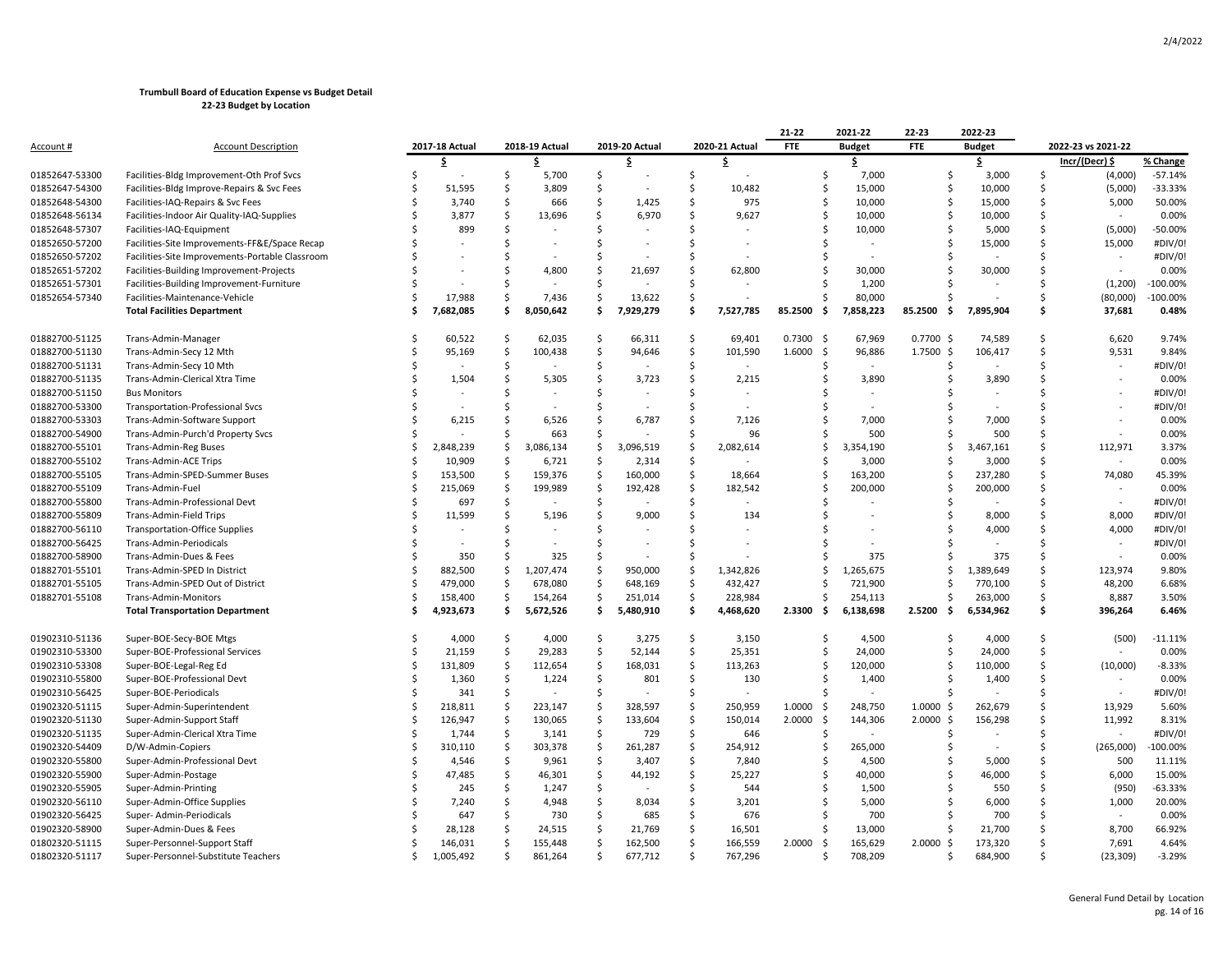|                |                                          |                           |                                |               |                |              |                |                     |                          | 21-22        | 2021-22                            | 22-23       | 2022-23                |              |                          |            |
|----------------|------------------------------------------|---------------------------|--------------------------------|---------------|----------------|--------------|----------------|---------------------|--------------------------|--------------|------------------------------------|-------------|------------------------|--------------|--------------------------|------------|
| Account #      | <b>Account Description</b>               |                           | 2017-18 Actual                 |               | 2018-19 Actual |              | 2019-20 Actual |                     | 2020-21 Actual           | <b>FTE</b>   | <b>Budget</b>                      | <b>FTE</b>  | <b>Budget</b>          |              | 2022-23 vs 2021-22       |            |
|                |                                          |                           | \$                             |               | \$             |              | \$             |                     | \$                       |              | \$.                                |             | \$                     |              | Incr/(Decr) \$           | % Change   |
| 01802320-51119 | Super-Personnel-Teacher Xtra Time        |                           | -Ś<br>7,351                    | \$            | 11,774         | \$           | 11,481         | \$                  | 5,166                    |              | \$<br>11,998                       |             | -S                     | S            | (11,998)                 | $-100.00%$ |
| 01802320-51129 | Super-Personnel-Substitute Paras         |                           | Ŝ.<br>225,677                  | $\frac{1}{2}$ | 163,568        | \$           | 84,800         | $\ddot{\mathsf{S}}$ | 118,894                  |              | Ś<br>88,616                        |             | 95,000<br>Ŝ.           | Ŝ            | 6,384                    | 7.20%      |
| 01802320-51131 | Super-Personnel-Support Staff-10 Mth     |                           | 38,393<br>Ŝ                    | \$            | 41,806         | \$           | 42,845         | $\ddot{\mathsf{S}}$ | 44,529                   | 1.0000       | - Ś<br>44,529                      | 1.0000      | 44,529<br>-\$          |              | $\Omega$                 | 0.00%      |
| 01802320-51135 | Super-Personnel-Clerical Xtra Time       |                           | 3,950<br>-Ś                    | $\mathsf{S}$  | 5,712          | \$           | 1,782          | Ŝ.                  | 3,800                    |              | 1,863<br>Ś                         |             |                        |              | (1, 863)                 | $-100.00%$ |
| 01802320-51139 | Super-Personnel-Substitute Secys         |                           | 32,763<br>-S                   | -\$           | 17,266         | S.           | 13,981         | $\ddot{\mathsf{S}}$ | 10,797                   |              | 14,610<br>S                        |             |                        | <sub>S</sub> | (14, 610)                | $-100.00%$ |
|                | <b>Total Superintendent Department</b>   |                           | 2,364,229<br>.S                | \$.           | 2,151,432      | \$.          | 2,021,658      | Ś.                  | 1,969,454                | 6.0000       | - \$<br>1,908,110                  | 6.0000      | 1,636,077<br>-S        | Ŝ            | (272, 033)               | $-14.26%$  |
| 01902520-57308 | Bus Off-Admin-Office Furniture           |                           | -S<br>$\overline{\phantom{a}}$ | -\$           | $\sim$         | S.           | $\sim$         | \$                  | $\overline{\phantom{a}}$ |              | Ś<br>$\sim$                        |             | -S                     | Ŝ            |                          | #DIV/0!    |
| 01912520-51113 | Bus Off-Admin-Business Administrator     |                           | 158,722<br>Ŝ.                  | -\$           | 161,896        | \$           | 171,712        | S,                  | 153,332                  | 1.0000       | 169,500<br>-\$                     | $1.0000$ \$ | 172,890                | Ś            | 3,390                    | 2.00%      |
| 01912520-51129 | Bus Off-Admin-Assistant Business Manager |                           | 76,307<br>-Ś                   | \$            | 78,216         | \$           | 83,274         | \$                  | 85,182                   | 0.8500       | - \$<br>85,182                     | $0.8500$ \$ | 88,623                 | Ŝ            | 3,441                    | 4.04%      |
| 01912520-51130 | Bus Off-Admin-Support 12 Mth             |                           | 289,885                        | <sub>\$</sub> | 304,105        | $\mathsf{S}$ | 263,445        | $\ddot{\mathsf{S}}$ | 272,108                  | 4.0000       | -\$<br>286,467                     | 4.0000 \$   | 288,532                | Ś            | 2,065                    | 0.72%      |
| 01912520-51135 | Bus Off-Admin-Support-Clerical Xtra Time |                           | 4,806<br>Ŝ.                    | -\$           | 6,213          | -\$          | 4,725          | $\ddot{\mathsf{S}}$ | 4,958                    |              | Ś<br>1,500                         |             | 1,500<br>Ŝ             | Ś            |                          | 0.00%      |
| 01912520-51196 | D/W-Admin-Retirement/LOA Savings         |                           |                                | -Ś            |                | -Ś           |                | Ś.                  |                          |              |                                    |             | (300,000)              | Ŝ            | (300,000)                | #DIV/0!    |
| 01912520-51197 | D/W-Admin-Degree Changes                 |                           |                                | S.            |                | Ŝ.           |                | Ŝ.                  |                          |              | 70,000<br>S                        |             | 70,000                 | Ŝ            | $\sim$                   | 0.00%      |
| 01912520-51198 | D/W-Admin-Retiree Payments               |                           | -Ś<br>905,802                  | .S            | 418,879        | Ŝ.           | 477,194        | \$                  | 292,286                  |              | Ś<br>283,668                       |             | 300,000<br>-S          | Ŝ            | 16,332                   | 5.76%      |
| 01912520-51199 | D/W-Admin-Reserve For Negotiations       |                           |                                | Ŝ             |                | <sup>5</sup> |                | Ś.                  | 1,250,000                |              | 25,000<br>Ŝ                        |             | 98,000                 | Ś            | 73,000                   | 292.00%    |
| 01912520-52001 | <b>Benefits-FICA</b>                     |                           | Ŝ.<br>1,736,266                | \$            | 1,776,371      | \$           | 1,779,133      | \$,                 | 1,735,472                |              | 1,882,323<br>\$                    |             | 1,932,381<br>Ŝ.        | Ŝ            | 50,058                   | 2.66%      |
| 01912520-52002 | Benefits-Health & Dental                 |                           | 16,007,105<br>.s               | \$            | 16,958,387     | \$           | 18,293,582     | \$                  | 19,495,960               |              | 16,201,647<br>\$                   |             | 17,478,864<br>\$       | Ŝ            | 1,277,217                | 7.88%      |
| 01912520-52003 | D/W-Admin-Medical Waiver                 |                           | 222,338<br>Ŝ                   | \$            | 214,966        | \$           | 201,227        | $\ddot{\mathsf{S}}$ | 191,277                  |              | 200,983<br>\$                      |             | 200,000                | \$           | (983)                    | $-0.49%$   |
| 01912520-52004 | Benefits-Disability Insurance            |                           | 21,035<br>-Ś                   | -\$           | 21,453         | -\$          | 19,285         | $\ddot{\mathsf{S}}$ | 18,810                   |              | Ś<br>20,403                        |             | 22,000                 | Ŝ.           | 1,597                    | 7.83%      |
| 01912520-52005 | Benefits-Life Insurance                  |                           | 108,825<br>-Ś                  | \$            | 110,086        | \$           | 108,805        | \$                  | 103,962                  |              | Ś<br>115,115                       |             | 117,000                | Ś            | 1,885                    | 1.64%      |
| 01912520-52006 | D/W-Admin-Unemployment                   |                           | Ŝ.<br>27,068                   | $\frac{1}{2}$ | 9,829          | \$           | 128,781        | $\ddot{\mathsf{S}}$ | 72,128                   |              | Ś<br>130,000                       |             | 50,000<br>-S           | Ŝ            | (80,000)                 | $-61.54%$  |
| 01912520-52008 | Benefits-Administrative Fees             |                           | -Ś<br>13,481                   | $\mathsf{S}$  | 16,663         | $\mathsf{S}$ | 17,790         | \$                  | 13,529                   |              | Ś<br>18,821                        |             | 18,000                 |              | (821)                    | $-4.36%$   |
| 01912520-52009 | Benefits-Health Premium Share            |                           | (3,586,808)<br>-S              | \$            | (3,689,426)    | \$           | (0)            | \$,                 | (4, 127, 934)            |              | S                                  |             |                        | <sub>S</sub> |                          | #DIV/0!    |
| 01912520-52010 | Benefits-TBOE 401a Contribution          |                           | 91,098                         | $\mathsf{S}$  | 122,702        | \$           | 165,193        | Ś.                  | 172,982                  |              | Ś<br>174,774                       |             | 180,000                |              | 5,226                    | 2.99%      |
| 01912520-52011 | Benefits-Health Premium Share - Medical  |                           | S                              | \$            |                | \$           | (3,703,706)    | \$                  |                          |              | S                                  |             |                        |              | $\overline{\phantom{a}}$ | #DIV/0!    |
| 01912520-52012 | Benefits-Health Premium Share - Dental   |                           | Ŝ.                             | -Ś            |                | -Ś           | (225, 110)     | Ś.                  |                          |              | Ś                                  |             |                        | Ŝ            |                          | #DIV/0!    |
| 01912520-53300 | Bus Off-Admin-Professional Svcs          |                           | -Ś                             | -\$           | $\sim$         | -Ś           |                | Ś.                  |                          |              | 500<br>Ś                           |             | 500                    | Ŝ            | $\sim$                   | 0.00%      |
| 01912520-53310 | Bus Off-Admin-Athletic Insurance         |                           | Ŝ.<br>55,737                   | -Ś            | 60,592         | -\$          | 78,390         | $\mathsf{\hat{S}}$  | 88,192                   |              | Ś<br>90,000                        |             | 92,000                 |              | 2,000                    | 2.22%      |
| 01912520-55800 | Bus Off-Admin-Professional Devt          |                           | Ŝ.                             | $\mathsf{S}$  | 750            | $\mathsf{S}$ |                | Ś                   |                          |              | Ś                                  |             |                        |              | $\sim$                   | #DIV/0!    |
| 01912520-55903 | Bus Off-Admin-Advertising                |                           | 1,205<br>-Ś                    | -Ś            | 1,711          | $\mathsf{S}$ | 1,282          | \$                  | 1,307                    |              | Ś<br>1,200                         |             | 1,300                  | Ŝ            | 100                      | 8.33%      |
| 01912520-56110 | Bus Off-Admin-Office Supplies            |                           | Ś<br>10,799                    | $\mathsf{S}$  | 13,984         | \$           | 9,159          | $\mathsf{S}$        | 9,733                    |              | 9,000<br>Ś                         |             | 4,000                  | Ŝ            | (5,000)                  | $-55.56%$  |
| 01912520-58310 | Redemption of Principal on Loans         |                           | -Ś                             | -Ś            |                | -Ś           |                | -\$                 | 1,049,289                |              | Ś<br>673,494                       |             | 691,762<br>S           | Ŝ            | 18,268                   | 2.71%      |
| 01912520-58320 | Interest on Loans                        |                           |                                | -Ś            |                | -Ś           |                | Ś.                  | 134,422                  |              | Ŝ<br>120,124                       |             | 101,856                | Ŝ            | (18, 268)                | $-15.21%$  |
| 01912520-58900 | Bus Off-Admin-Dues & Fees                |                           | 5,491                          | \$            | 7,027          | -\$          | 6,656          | S,                  | 96,209                   |              | 7,000<br>Ŝ                         |             | 7,000                  | Ŝ.           | $\sim$                   | 0.00%      |
| 01912520-58904 | D/W-Admin-Bad Debt Expense               |                           | 2,164                          | -Ś            | 1,723          | -Ś           | 894            | Ś.                  | 456                      |              | 1,000                              |             | 1,000                  | S            |                          | 0.00%      |
| 01912520-59000 | Bus Office-Admin-Anticipated Surplus     |                           | Ŝ.                             | <sup>5</sup>  |                | -Ś           |                | Ŝ.                  |                          |              |                                    |             |                        |              |                          | #DIV/0!    |
| 01912520-59001 | Bus Office-Excess Cost Reim              |                           |                                | \$            | (1,517,861)    | -Ś           |                | -Ś                  |                          |              |                                    |             |                        |              | $\sim$                   | #DIV/0!    |
| 01922530-53301 | Bus off-Admin-Prof Purch'd Svcs          |                           | 75,862                         | Ŝ             | 80,545         | <sup>5</sup> | 78,078         | <sup>5</sup>        | 81,665                   |              | 80,000                             |             | 82,000                 | Š.           | 2,000                    | 2.50%      |
|                | <b>Total Business Department</b>         |                           | 16,227,188<br>Ŝ.               |               | \$15,158,809   |              | \$17,959,786   | Ŝ.                  | 21,195,324               | 5.8500       | \$20,647,701                       | 5.8500      | \$21,699,208           | \$.          | 1,051,507                | 5.09%      |
|                |                                          |                           |                                |               |                |              |                |                     |                          |              |                                    |             |                        |              |                          |            |
|                |                                          | <b>Calculated Total</b>   | \$100,422,371                  |               | \$103,536,727  |              | \$106,118,332  |                     | \$108.124.469            |              | 882.5800 \$ 112,296,658            |             | 948.6130 \$117.530.398 | \$           | 5.233.740                | 4.66%      |
|                |                                          | <b>Munis Report Total</b> | \$100,422,371                  |               | \$103,536,727  |              | \$106,118,332  |                     | \$108,124,469            |              | \$112,296,658                      |             | \$117,530,398          | \$           | 5,233,740                | 4.66%      |
|                |                                          | <b>Difference</b>         | \$.                            | \$.           | (0)            | \$.          | $\mathbf 0$    | \$.                 | (0)                      |              | \$                                 |             |                        |              |                          | 0.00%      |
|                |                                          |                           |                                |               |                |              |                |                     |                          | Adjustments: |                                    |             |                        |              |                          |            |
|                |                                          |                           |                                |               |                |              |                |                     |                          |              | <b>Athletics Special Revenue</b>   |             | (300,000)              |              |                          | $-0.27%$   |
|                |                                          |                           |                                |               |                |              |                |                     |                          |              | <b>Elementary Strings Salaries</b> |             | 200,000                |              |                          | 0.18%      |